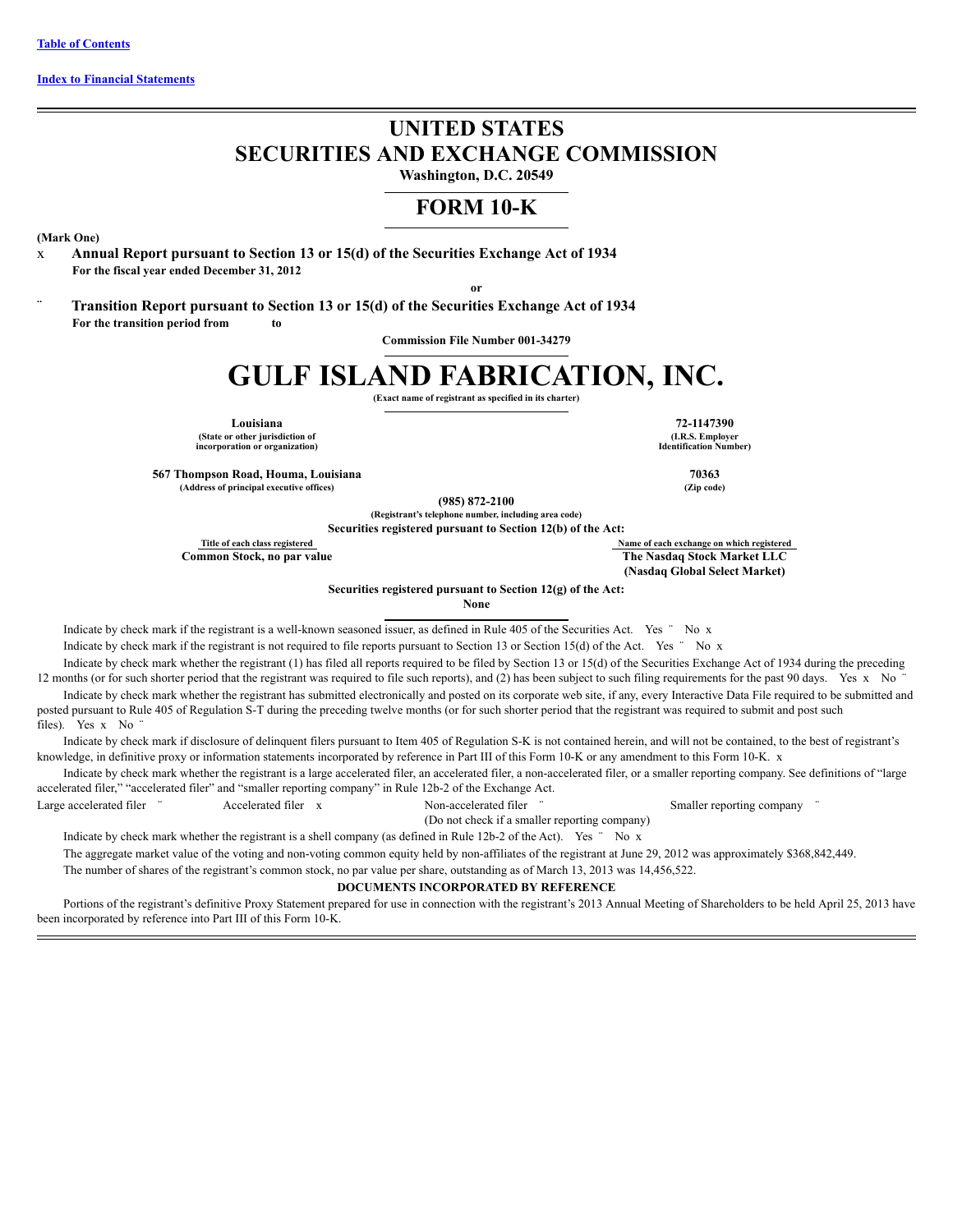### **Table of [Contents](#page-1-0)**

### **Index to Financial [Statements](#page-37-0)**

### **GULF ISLAND FABRICATION, INC. ANNUAL REPORT ON FORM 10-K FOR THE FISCAL YEAR ENDED DECEMBER 31, 2012**

### **TABLE OF CONTENTS**

<span id="page-1-0"></span>PART I

|                      | Items 1 and 2.                             | <b>Business and Properties</b>                                                                               |       |
|----------------------|--------------------------------------------|--------------------------------------------------------------------------------------------------------------|-------|
|                      | Item 1A.                                   | <b>Risk Factors</b>                                                                                          | 13    |
|                      | Item 1B.                                   | <b>Unresolved Staff Comments</b>                                                                             | 19    |
|                      | Item 3.                                    | <b>Legal Proceedings</b>                                                                                     | 19    |
|                      | Item 4.                                    | <b>Mine Safety Disclosures</b>                                                                               | 19    |
|                      |                                            | <b>Executive Officers of the Registrant</b>                                                                  | 19    |
| PART II              |                                            |                                                                                                              |       |
|                      | Item 5.                                    | Market for Registrant's Common Equity, Related Stockholder Matters and Issuer Purchases of Equity Securities | 21    |
|                      | Item 6.                                    | <b>Selected Financial Data</b>                                                                               | 23    |
|                      | Item 7.                                    | Management's Discussion and Analysis of Financial Condition and Results of Operations                        | 25    |
|                      | Item 7A.                                   | <b>Quantitative and Qualitative Disclosures About Market Risk</b>                                            | 32    |
|                      | Item 8.                                    | <b>Financial Statements and Supplementary Data</b>                                                           | 32    |
|                      | Item 9.                                    | Changes in and Disagreements with Accountants on Accounting and Financial Disclosure                         | 32    |
|                      | Item 9A.                                   | <b>Controls and Procedures</b>                                                                               | 32    |
|                      | Item 9B.                                   | Other Information                                                                                            | 34    |
| <b>PART III</b>      |                                            |                                                                                                              |       |
|                      | Item $10$ .                                | Directors, Executive Officers and Corporate Governance                                                       | 34    |
|                      | Item 11.                                   | <b>Executive Compensation</b>                                                                                | 34    |
|                      | Item 12.                                   | Security Ownership of Certain Beneficial Owners and Management and Related Stockholder Matters               | 34    |
|                      | Item 13.                                   | Certain Relationships and Related Transactions, and Director Independence                                    | 35    |
|                      | Item 14.                                   | <b>Principal Accounting Fees and Services</b>                                                                | 35    |
| <b>PART IV</b>       |                                            |                                                                                                              |       |
|                      | Item 15.                                   | <b>Exhibits, Financial Statement Schedules</b>                                                               | 36    |
|                      | <b>GLOSSARY OF CERTAIN TECHNICAL TERMS</b> |                                                                                                              | $G-1$ |
|                      | <b>FINANCIAL STATEMENTS</b>                |                                                                                                              | $F-1$ |
| <b>SIGNATURES</b>    |                                            |                                                                                                              | $S-1$ |
| <b>EXHIBIT INDEX</b> |                                            |                                                                                                              | $E-1$ |
|                      |                                            | $\mathbf{1}$                                                                                                 |       |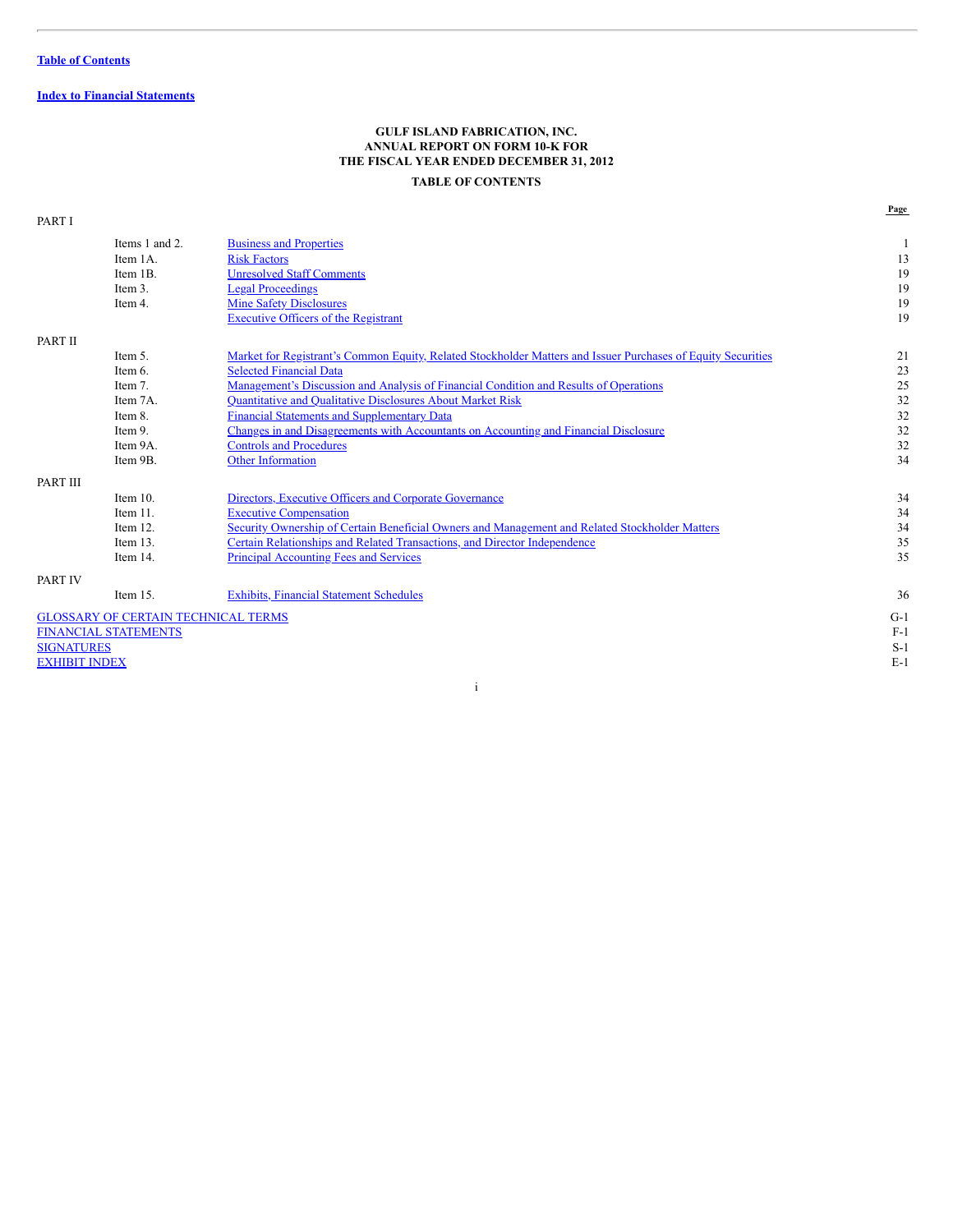#### **Forward-Looking Information**

Certain statements included in this report and in oral statements made from time to time by management of the Company that are not statements of historical fact are forward-looking statements. In this report, forward-looking statements are included primarily in the sections entitled "Business and Properties," "Legal Proceedings," and "Management's Discussion and Analysis of Financial Condition and Results of Operations." The words "expect," "believe," "anticipate," "project," "plan," "estimate," "predict" and similar expressions often identify forward-looking statements. All such statements are subject to certain risks and uncertainties that could cause actual results and outcomes to differ materially from the results and outcomes predicted in the statements and investors are cautioned not to place undue reliance upon them. Important factors that may cause our actual results to differ materially from expectations or projections include those described in the section titled Risk Factors. Forward-looking statements speak only as to the date of this report, and we undertake no obligation to update or revise such statements to reflect new circumstances or unanticipated events or circumstances.

### **PART I**

#### <span id="page-2-0"></span>**Items 1 and 2. Business and Properties**

*Certain technical terms are defined in the "Glossary of Certain Technical Terms" beginning on page G-1.*

#### **General**

We are a leading fabricator of offshore drilling and production platforms, hull and deck sections of floating production platforms and other specialized structures used in the development and production of offshore crude oil and natural gas ("oil and gas") reserves. The company was incorporated in 1985 by a group of investors, including Alden J. "Doc" Laborde, and began operations at our fabrication yard on the Houma Navigation Canal in southern Louisiana, approximately 30 miles from the Gulf of Mexico. Our Houma facilities are located on 663 acres, of which 316 are currently developed for fabrication activities with 347 acres available for future expansion. Effective January 31, 2006, we acquired the facilities, machinery and equipment of Gulf Marine Fabricators, L.P. ("Gulf Marine") located on 372 acres in San Patricio County, Texas.

Gulf Island Fabrication, Inc. serves as a holding company and conducts all of its operations through its subsidiaries, which include Gulf Island, L.L.C. ("Gulf Island") and Gulf Marine (both performing fabrication of offshore drilling and production platforms and other specialized structures used in the development and production of oil and gas reserves), Gulf Island Marine Fabricators, L.L.C. ("Gulf Island Marine", performing marine fabrication and construction services), Dolphin Services, L.L.C. ("Dolphin Services", performing offshore and onshore fabrication and construction services), Dolphin Steel Sales, L.L.C. ("Dolphin Steel Sales", selling steel plate and other steel products) and Gulf Island Resources, L.L.C. ("Gulf Island Resources", hiring of laborers with similar rates and terms as those provided by contract labor service companies).

### **Website and Electronic Posting Disclosures**

Our website address is www.gulfisland.com. We make available on or through our website, without charge, on the day such material is filed with the Securities and Exchange Commission ("SEC"), our annual reports on Form 10-K, quarterly reports on Form 10-Q, current reports on Form 8-K and amendments to those reports. The SEC also maintains an Internet site that contains reports, proxy and information statements, and other information regarding issuers that file electronically with the SEC. The SEC's website address is www.sec.gov. Our website and the information contained therein or connected thereto are not intended to be incorporated into this report on Form 10-K.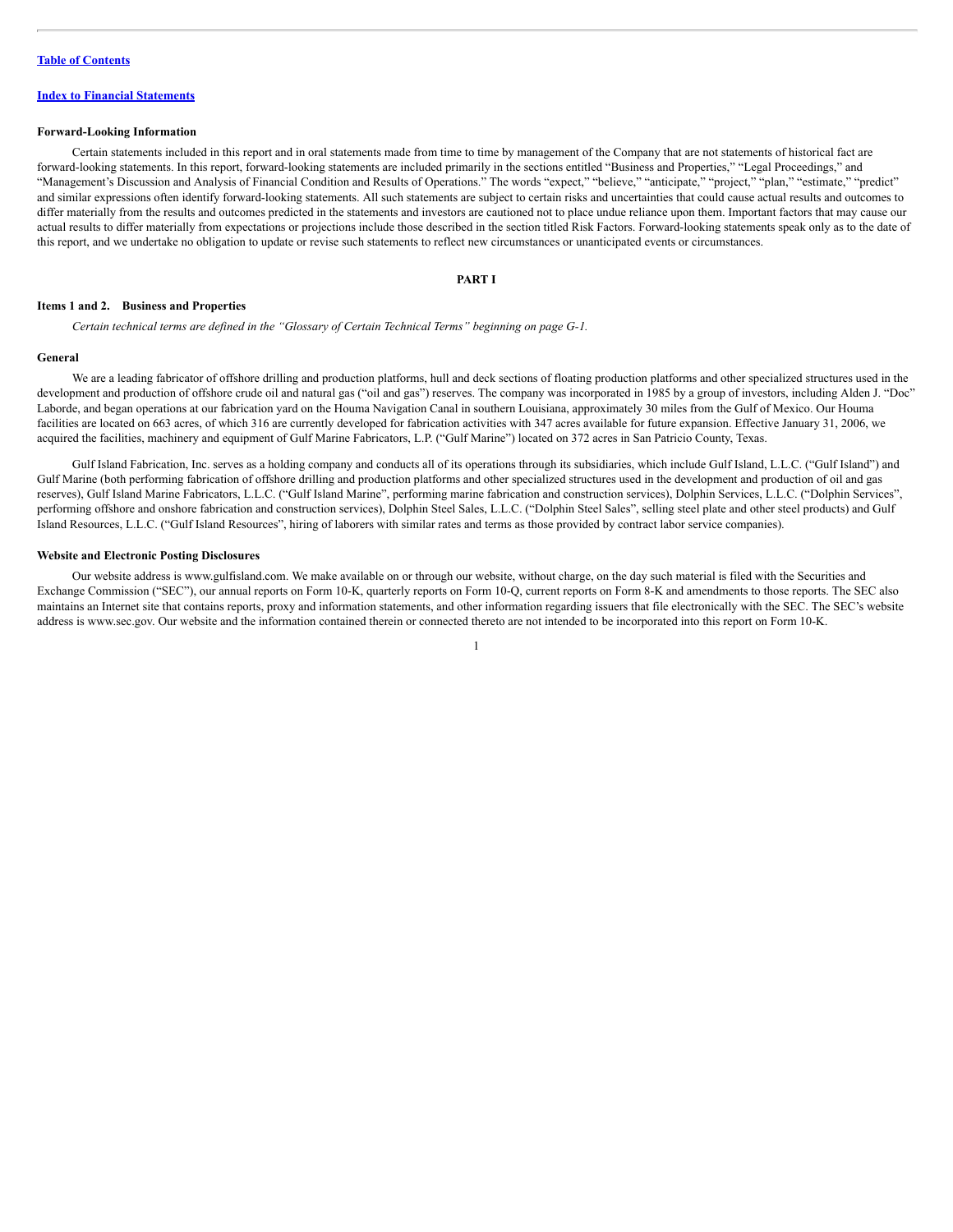### **Description of Operations**

Our primary activity is the fabrication of offshore drilling and production platforms, including jackets and deck sections of fixed production platforms, hull, tendon, and/or deck sections of floating production platforms (such as TLPs, SPARs, FPSOs and MinDOC's), piles, wellhead protectors, subsea templates and various production, compressor and utility modules. We also produce and repair pressure vessels used in the oil and gas industry, refurbish existing platforms, fabricate various other types of steel structures, fabricate living quarters for installation on such platforms ranging in size from 4 to 250 beds, provide onshore and offshore scaffolding and piping insulation services, perform heavy lifts such as ship integration and TLP module integration and load and offload jack-up drilling rigs, semi-submersible drilling rigs, TLPs, SPARs or other similar cargo. We also fabricate multiple processing modules installed in petro-chemical plants. We now provide our customers with what we believe is the greatest amount of fabrication facilities servicing the Gulf of Mexico market. Gulf Island Marine can fabricate towboats, barges, lift boats, dry docks, offshore support vessels and mid-body sections for offshore supply vessels. Our Dry Dock has the capacity to lift 9,000 tons and is used to maintain and repair third party marine vessels, as well as to launch vessels fabricated at our facilities.

We use modern welding and fabrication technology, and all of our products are manufactured in accordance with industry standards, specifications and regulations, including those published by the American Petroleum Institute, the American Welding Society, the American Society of Mechanical Engineers, the American Bureau of Shipping and the United States Coast Guard. The quality management systems of our operating subsidiaries are certified as ISO 9001-2008 quality assurance programs. See "Safety and Quality Assurance" below.

Through Gulf Island and Gulf Marine we fabricate the structural components of fixed platforms. A fixed platform is the traditional type of platform used for the offshore development and production of oil and gas reserves, although recently there has been an increase in the use of floating production platforms as a result of increased drilling and production activities in deeper waters. Most fixed platforms built today can accommodate both drilling and production operations. These combination platforms are large and generally more costly than single-purpose structures. However, because directional drilling techniques permit a number of wells to be drilled from a single platform and because drilling and production can take place simultaneously, combination platforms are often more cost-effective.

The most common type of fixed platform consists of a jacket (a tubular steel, braced structure extending from the mudline on the seabed to a point above the water surface) which is supported on tubular pilings driven deep into the seabed and supports the deck structure located above the level of storm waves. The deck structure, extending above the surface of the water and attached to the tubular pilings extending out of the top end of the jacket, is designed to accommodate multiple functions, including drilling, production, separating, gathering, piping, compression, well support and crew quartering. Platforms can be joined by bridges to form complexes of platforms for very large developments or to improve safety by dividing functions among specialized platforms. Jacket-type platforms are generally the most viable solution for water depths of 1,000 feet or less. Although there is no height limit to the size of the jackets that can be fabricated at our Houma facilities, the dimensions of the Houma Navigation Canal prevent the transportation to the Gulf of Mexico of most jackets designed for water depths exceeding 800 feet. We can, however, build decks, piping and equipment modules, living quarters, piles and other components of platforms for installation in any water depth. Our Gulf Marine south yard in Texas, which is located on the Gulf Intercoastal Waterway and the 45 foot deep Corpus Christi Ship Channel, provides direct and unrestricted access to the Gulf of Mexico, which allows for unlimited fabrication or assembly of any size structure in use today. Often, customers split projects among fabricators, contracting with different companies for the fabrication of the jacket, deck sections, living quarters and piles for the same platform. Through the construction of these components, our Houma facility participates in the construction of platforms requiring jackets and/or hulls that are larger than those we could transport through the Houma Navigation Canal.

Most of the steel used in our operations arrives at our fabrication yards as steel plate. The plate is cut and rolled into tubular sections at rolling mills in the fabrication yards. The tubular sections (which vary in diameter up to 23 feet) are welded together in long straight tubes to become legs or into shorter tubes to become part of the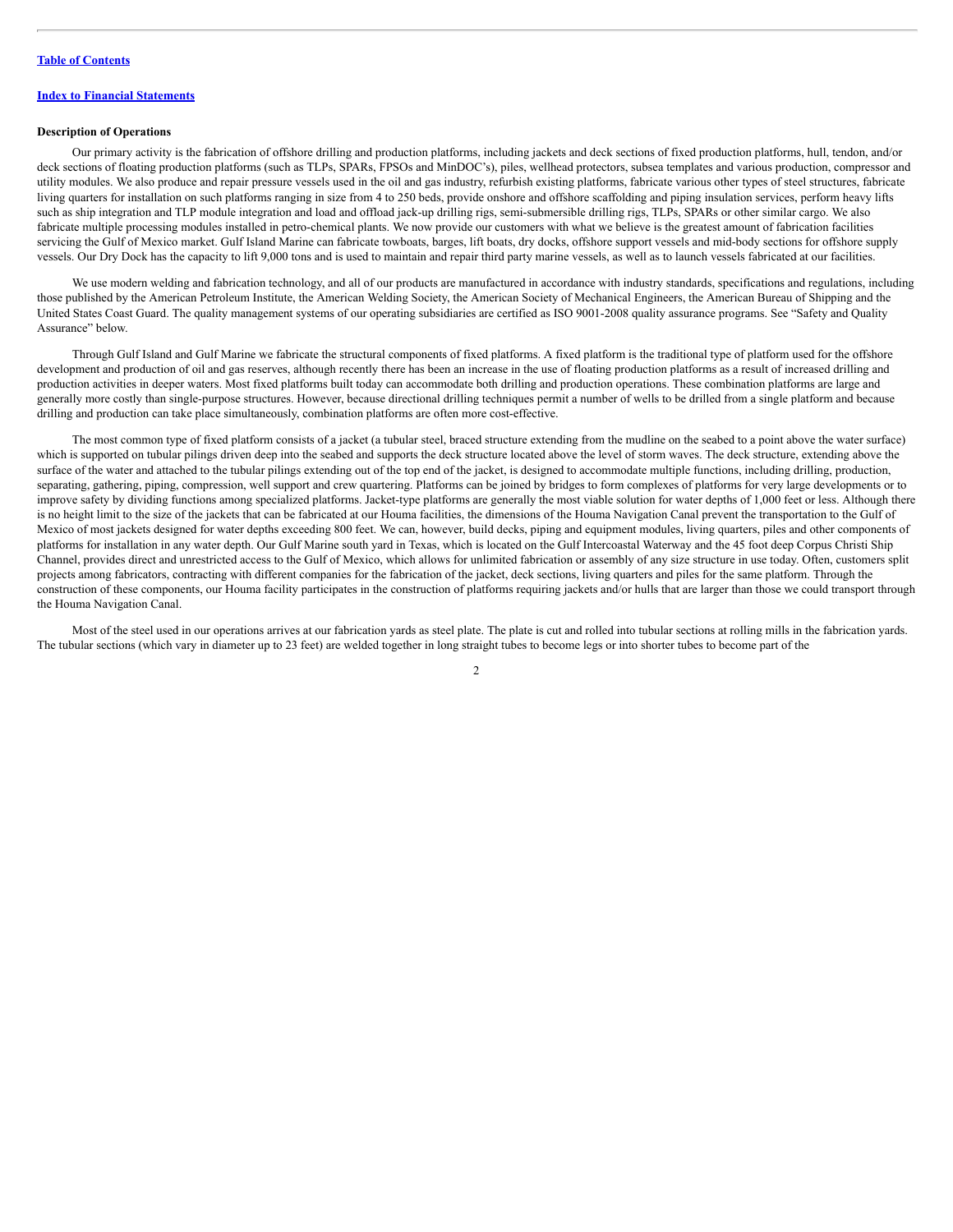network of bracing that support the legs. Various cuts and welds in the fabrication process are made by computer-controlled equipment that operates from data developed during the design of the structure. Our ability to fabricate and assemble the large tubular sections needed for jackets built for use in water depths over 300 feet distinguish us from all but two of our domestic competitors.

Jackets are built on skidways (which are long parallel rails along which the jacket will slide when it is transferred to a barge for towing out to sea) and are generally built in sections so that much of their fabrication is done on the ground. As each section of legs and bracing is complete, large crawler cranes pick up an entire side and "roll up" the section, which is then joined to another uprighted section. When a jacket is complete and ready for launch, it is pulled along the skidway onto a launch barge, which is gradually de-ballasted to compensate for the weight of the structure as more of it moves aboard the barge. Using ocean-going tugs, the barge and jacket are transported to the offshore installation site.

Decks are built either as single structures or in sections and are installed on location on fixed and floating platforms by marine construction contractors. The composition and quantity of petroleum in the well stream generally determine the makeup of the production deck on a processing platform. Typical deck equipment includes crude oil pumps, oil and gas separators and gas compressors. Unlike large jackets, which are transported in a horizontal position, decks are transported upright and, as a result, are not subject to the width restrictions of the Houma Navigation Canal. Therefore, the only limitation on our ability to fabricate decks in our Houma facility is the weight capacity of the barges that transport the decks from our yard to the installation site. Barges currently exist that have the weight capacity and other characteristics required to transport even the largest of the decks currently installed in the world, and we believe that we can construct such large decks at our facilities. While larger deck structures to be built in the future could exceed the capacities of currently existing barges, management does not believe that this will materially affect our share of the market for deck construction.

We can also fabricate TLPs and sections of, or structures and tendons used in connection with, TLPs. TLPs consist of a deck that sits atop one or more column-shaped hulls, which are positioned on site with vertical tendons running from the hulls to the seabed. The tendons hold the hulls partially submerged and are highly tensioned using the buoyancy of the hulls. This system develops a restoring force against wave, wind and current actions in proportion to the lateral displacement of the vessel. Wells for a TLP are often predrilled through a subsea template. Long, flexible production risers, which carry the petroleum to the deck of the TLP, are supported in tension by mechanical tensioner machines on the platform's deck and are directly subject to wave, wind and current forces. TLPs can be used in any water depth and are generally better suited than fixed platforms for water depths greater than 1,000 feet.

The size of a TLP depends on a number of factors, including the intended scope of production of the platform, the length of the production risers connected to the platform, the size of the deck to be installed on the platform and the water depth for which the platform is designed. We can fabricate deck sections and hulls for use with TLPs of any size. TLPs, MinDOCs and other floating concepts are the alternatives of choice for deepwater drilling and production platforms. In November 2009, we delivered the MinDOC hull, the first deepwater dry tree drilling and production platform built in the United States.

We have fabricated subsea templates for use in connection with TLPs, which are structures that are installed on the seabed before development drilling begins. As exploration and drilling move into the deepwater of the Gulf of Mexico, we believe that there will be increased opportunities to fabricate subsea templates, as well as decks and other structures, for use in connection with TLPs.

In addition, we fabricate piles and other rolled goods, templates, bridges for connecting offshore platforms, wellhead protectors, various production, compressor and utility modules and other structures used in offshore oil and gas production and development activities. All of our products are installed by marine construction contractors.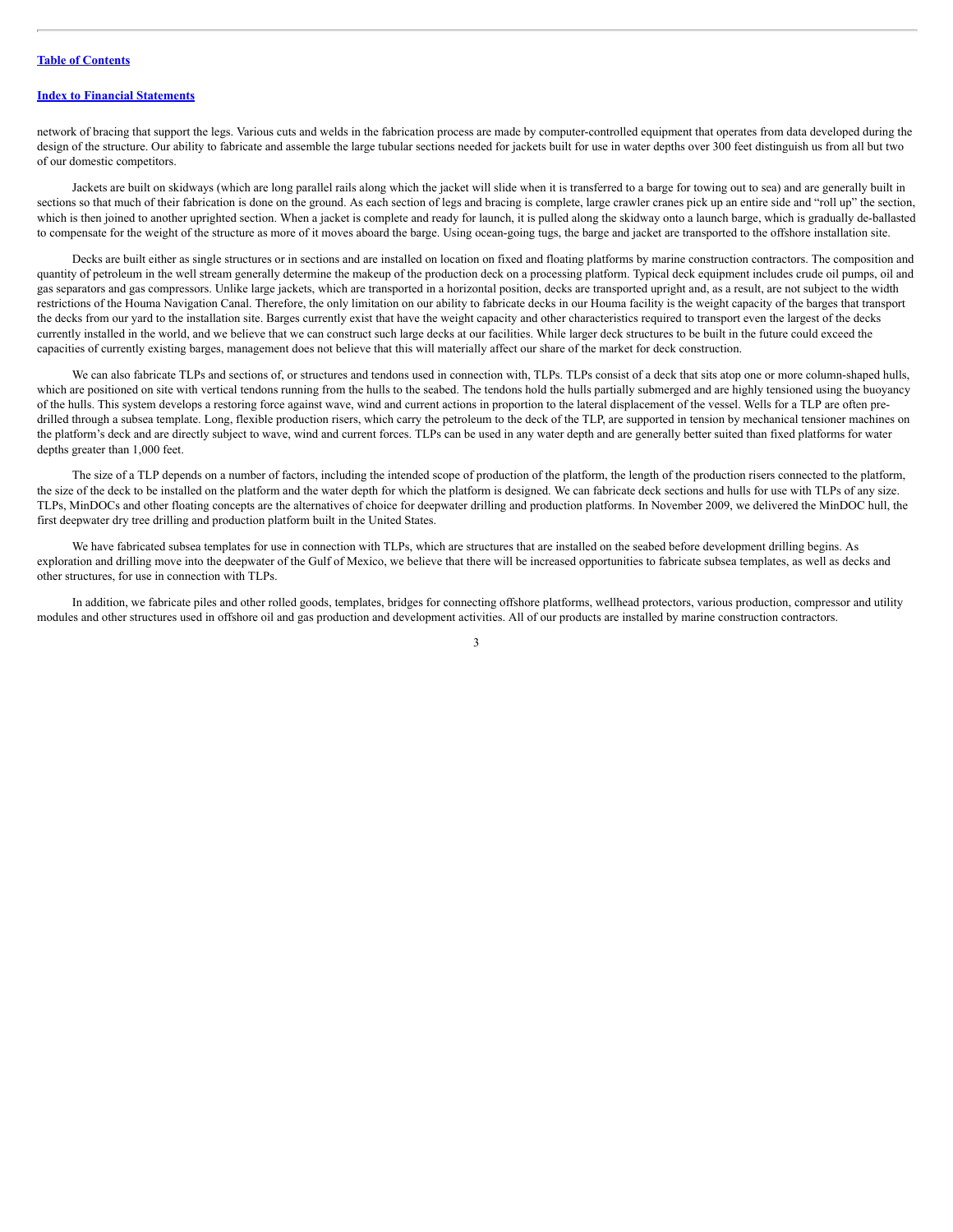Through Dolphin Services, we provide interconnect piping services on offshore platforms, inshore steel and wood structure construction and fabrication of pressure vessels and large and small packaged skid units. Interconnect piping services involve sending employee crews to offshore platforms that have been installed in the Gulf of Mexico in order to perform welding and other activities required to connect production equipment, service modules and other equipment to a platform prior to its becoming operational. Dolphin Services also contracts with oil and gas companies that have platforms and other structures located in the inland lakes and bays throughout the Southeast for various on-site construction and maintenance activities. At its existing facility located a quarter of a mile from the Gulf Island main yard, Dolphin Services can fabricate jackets up to 50 feet tall, along with decks and other steel structures. Dolphin Services has also been active in the refurbishment of existing platforms. Platform operators occasionally remove platforms previously installed in the Gulf of Mexico and return the platforms to a fabricator for refurbishment. Dolphin Services also serves state and local governments with various municipal and drainage projects such as pump stations, levee reinforcement, bulkheads and other levee and drainage projects.

### **Facilities and Equipment**

*Facilities.* Our current corporate headquarters and Gulf Island's main fabrication yard are located on the east bank of the Houma Navigation Canal in Houma, Louisiana, approximately 30 miles from the Gulf of Mexico. This facility is situated on approximately 140 acres, of which 100 acres are developed for fabrication, and includes several buildings totaling 36,000 square feet of administrative offices, 267,000 square feet of covered fabrication area, over 7,000 square feet of warehouse storage area and 8,000 square feet of training and medical facilities. The main yard also has approximately 2,800 linear feet of water frontage, of which 1,500 feet is steel bulkhead that permits load out of heavy structures.

Gulf Island's west yard is located across the Houma Navigation Canal from the main yard on 437 acres, 130 acres of which are developed for fabrication and over 300 acres of which are unimproved land that could be used for expansion. The west yard, which has approximately 72,000 square feet of covered fabrication area and 4,600 square feet of warehouse storage area, spans 6,750 linear feet of the Houma Navigation Canal, of which 2,350 feet is steel bulkhead.

Our marine company is also located in the west yard with two buildings providing an additional 5,400 square feet for administrative offices, 55,000 square feet of covered fabrication area and 16,400 square feet of warehouse area. One building is a new fabrication shop that is 125 feet wide and 400 feet deep with a 54 foot under hook height. This new building houses four twenty-ton overhead cranes and allows us to fabricate boat sections and panels under a covered fabrication area on the west yard. The other building is a new warehouse and office building that is 200 feet long and 80 feet wide. Included in its warehouse area is 4,800 square feet of climate controlled storage, which now gives our Gulf Island facilities a total of 7,200 square feet of such storage. The marine company also utilizes an expanded covered area connected to the panel line building which is open at both ends and is approximately 24,600 square feet.

Gulf Island's north yard, formerly the Southport facility, operates on the east bank of the Houma Navigation Canal adjacent to Gulf Island's main fabrication yard. The facility covers 23 acres and includes a two-story, 5,000 square foot administration building with an attached 5,300 square foot warehouse. The property has approximately 1,850 linear feet of water frontage, of which 380 linear feet is steel bulkhead that permits docking of large ocean-going vessels and the load out of heavy structures.

Dolphin Services operates from a 63-acre site located approximately a quarter of a mile from Gulf Island's main yard on a channel adjacent to the Houma Navigation Canal. The facility includes buildings totaling 14,500 square feet of administrative offices, 40,800 square feet of covered fabrication area, 29,600 square feet of warehouse storage area, a 10,000 square foot blasting and coating facility and approximately 1,320 linear feet of water frontage, of which 660 feet is steel bulkhead.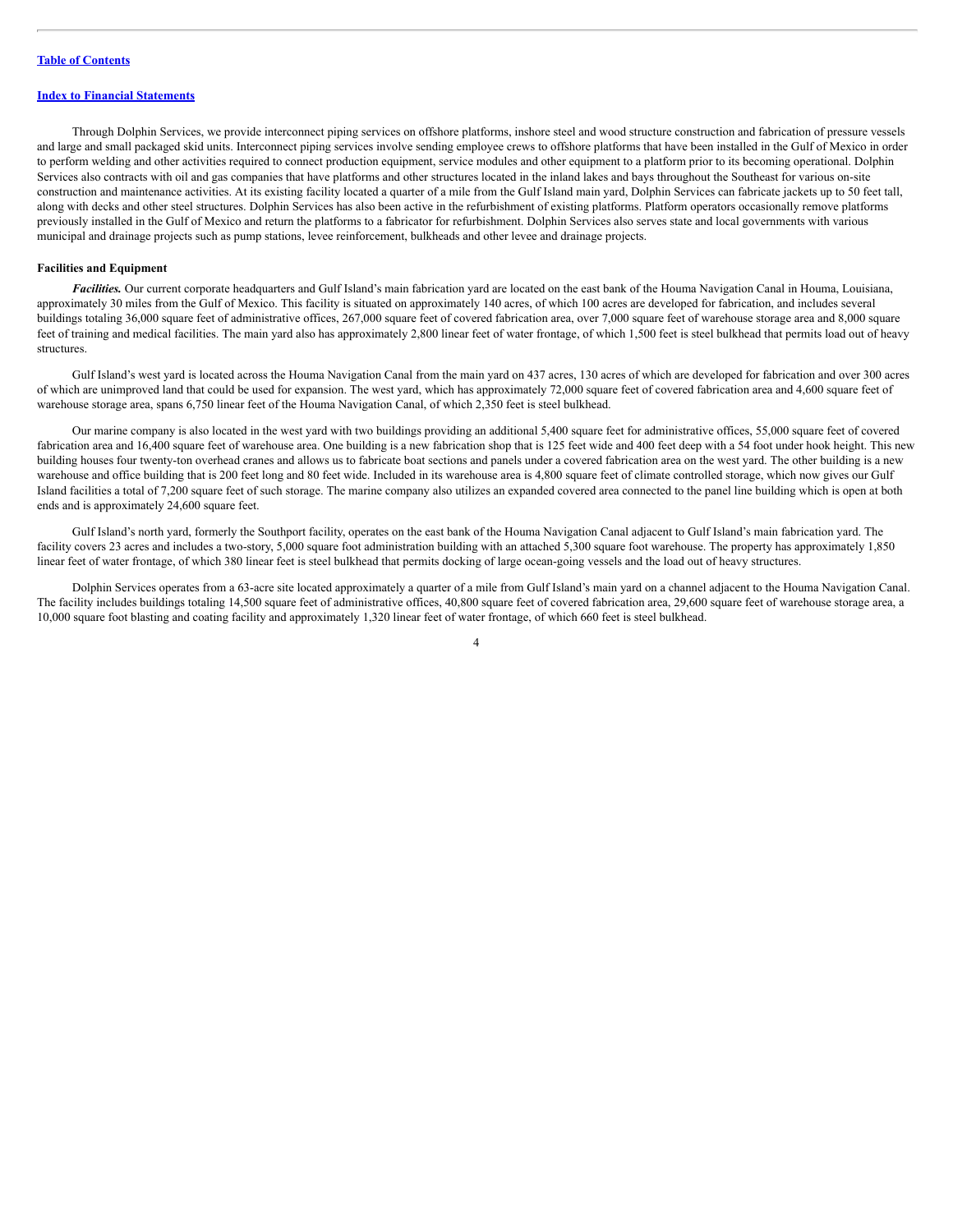Gulf Marine's south yard in Ingleside, Texas is located on the northwest corner of the intersection between the Gulf Intracoastal Waterway and the Corpus Christi Ship Channel. The 45 foot deep Corpus Christi Ship Channel provides direct and unrestricted access to the Gulf of Mexico, which makes this site ideal for the fabrication and assembly of many types of large structures. This facility is situated on approximately 212 acres developed for fabrication and assembly, and includes a fabrication shop with 5,000 square feet of covered fabrication area, 10,000 square feet of warehouse storage area and 2,700 square feet of training facilities. The yard also has approximately 2,650 linear feet of water frontage, of which all is steel bulkhead. In addition, Gulf Marine has dredged an area 86 feet deep within 500 feet of the bulkhead to be used in conjunction with heavy lifts. This area measures 800 feet by 200 feet at the base and can accommodate the largest existing semi-submersible transport vessels. In addition, the south yard has a graving dock which measures 700 feet long by 250 feet wide and 40 feet deep. It has a reinforced concrete slab floor, sheet pile walls and pile supported relieving platforms around the perimeter to take the surcharge load applied by cranes. The south end of the graving dock, which opens to the Corpus Christi Ship Channel, can use either a removable sheet piled wall supported by steel struts or a portable gate that can be removed and attached to seal the dock from the water in the channel. The nature of the job being performed will determine which sealing component will be used. The graving dock gate is a steel barge-like structure consisting of a steel reinforced wall and a buoyancy tank. The floating structure is 240' long x 35' wide x 40' deep and weighs approximately 950 tons. The gate structure has rubber seals that engage the walls and the graving dock floor. Although the de-ballasting of the dock requires pumps, the gate is equipped with piping to allow the gate to be flooded without the use of pumps. When flooded, the graving dock has a minimum of 30 feet of water over the concrete floor.

During the fourth quarter of 2011, the graving dock flooded unexpectedly when soil washed out from under the graving dock floor, which allowed water from the Corpus Christi Ship Channel to enter the dock through the floor and caused damage to a portion of the graving dock slab. To prevent further flooding, the Company designed and constructed a coffer cell to drain the dock and complete repairs to the slab so that it can be utilized during the fabrication stage of the Williams Gulfstar FPS™ GS-1hull project. Repairs to the slab are substantially complete and the hull project is proceeding.

Gulf Marine's north yard in Aransas Pass, Texas is located along the U.S. Intracoastal Waterway and is approximately three miles north of the Corpus Christi Ship Channel. This facility is situated on approximately 160 acres, of which 85 acres are dedicated to fabrication activities, and 55 acres are used for the storage of steel, prefabricated elements, equipment, and spare parts and includes several buildings with approximately 328,000 square feet of covered fabrication area, 22,000 square feet of administrative office space, 61,750 square feet of warehouse storage area and 16,000 square feet of training and medical facilities. The yard also has approximately 3,000 linear feet of water frontage, of which approximately 1,000 is steel bulkhead. The north yard can fabricate decks, skids and modules, jackets, piles, MinDOC, SPAR and TLP components, process piping, tanks, barges and drill rig structure components.

We are in the process of leasing office space to relocate our corporate headquarters to Houston, Texas. We feel the move will bring our C.E.O. closer to our client base and provide a central point to manage both our Houma and South Texas locations.

#### We own all of the foregoing properties.

*Equipment.* Gulf Island's main yard houses its Bertsch Model 34 and Model 20 plate bending rolls, a computerized Vernon brace coping machine used for cutting steel in complex geometric sections, a Frye Wheelabrator and a U.S. Filter grit blast system, a hydraulic plate shear, a hydraulic press brake, and various other equipment needed to build offshore structures and fabricate steel components. Gulf Island's west yard has a Bertsch Model 38 plate bending roll, a computerized Vernon brace coping machine, and various other equipment used in our fabrication business. The brace coping machine installed in Gulf Island's west yard can handle pipe up to 1,500 pounds per foot and 54 inch outer diameter compared to the capacity of the current machine in the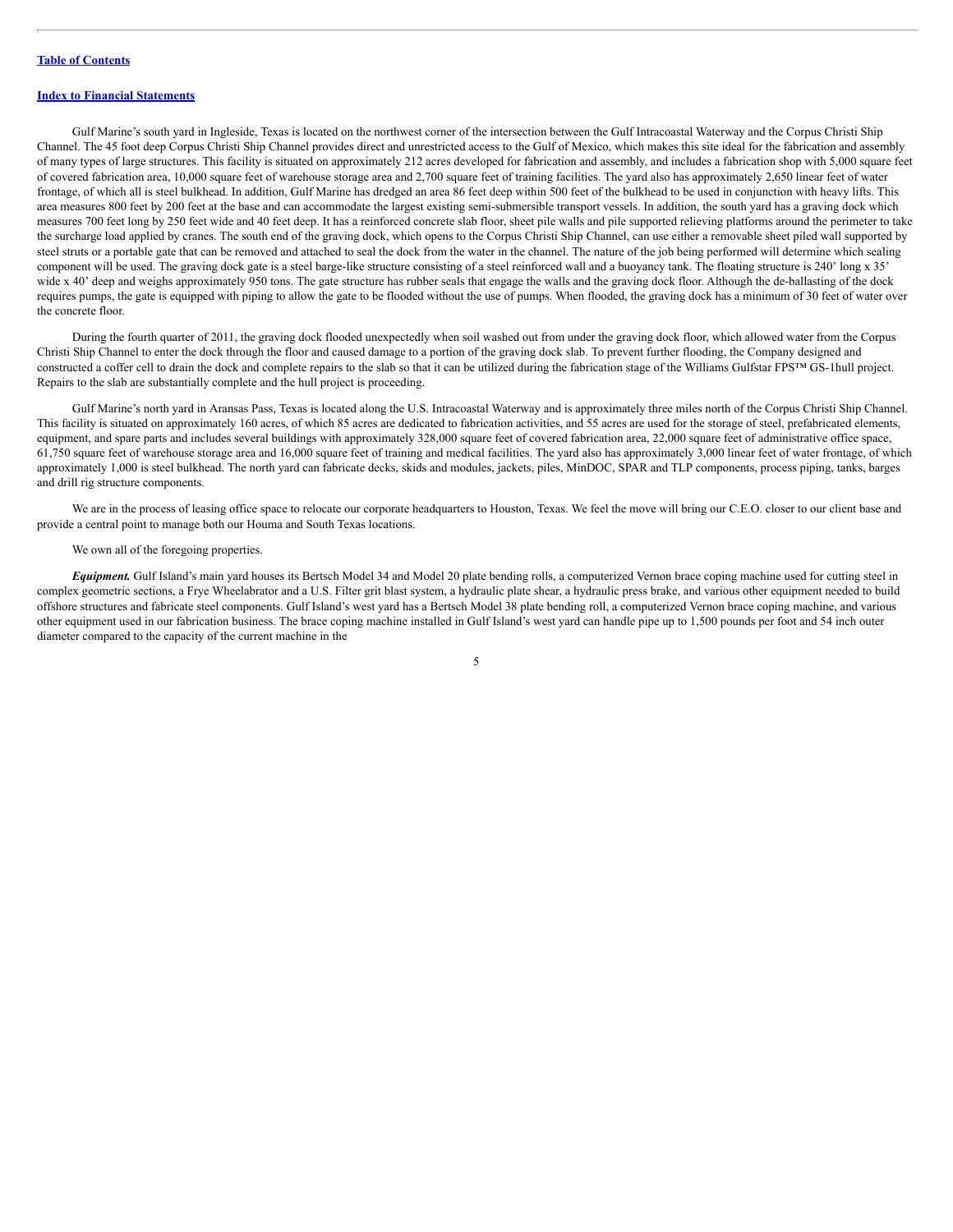main yard, which is 1,000 pounds per foot and 48 inch outer diameter. The brace coping machine in the west yard provides additional efficiencies because it can cut 360 degrees without repositioning itself. Also, by having two machines, Gulf Island can double its capacity to cut braces thereby reducing idle production time in the yard. Gulf Island has a computerized numeric controlled plasma-arc cutting system that cuts and bevels steel up to one inch thick at a rate of two hundred inches per minute. The system can also etch into steel for piece markings and layout markings at a rate of three hundred inches per minute. Gulf Island also owns 16 crawler cranes, which range in tonnage capacity from 230 to 500 tons each and service both of Gulf Island's yards. Gulf Island may rent additional cranes on a monthly basis in times of very high activity levels. Gulf Island owns 12 rubber-tired, hydraulic modular transporters (KAMAG—Type 2406) that allow fabricated deck sections that weigh as much as 2,400 tons to be transported around the facility. The transporters allow easier load-out of smaller decks and provide more agility for the movement of deck sections throughout the yard than cranes. These transporters are identical to the transporters owned by Gulf Marine, are easily truckable and, when used in tandem, have a capacity of 3,600 tons. Gulf Island owns a deck barge which gives it the ability to move material and equipment to and from the various facilities more conveniently and reduce the cost of barge rentals and certain other transportation costs. Gulf Island performs routine repairs and maintenance on all of its equipment.

Gulf Island's plate bending rolls allow it to roll and weld into tubular pipe sections approximately 50,000 tons of plate per year. By having such capacity at its fabrication facility, Gulf Island is able to coordinate all aspects of platform construction, thereby reducing the risk of cost overruns, delays in project completion and labor costs. In addition, these facilities allow Gulf Island to participate as subcontractor on projects awarded to other contractors. Gulf Island has a state of the art, fully enclosed, and environmentally friendly blast and coating facility that can operate twenty-four hours a day. The facility is automated and provides blasting and coating activities in support of our Houma fabrication projects. The design output of the facility also allows us to provide blast and paint services to the local shipbuilding industry. The use of this equipment provides Gulf Island a competitive advantage by reducing labor costs.

Gulf Island Marine owns a 9,000 ton Dry Dock used to supplement our marine construction operations in Houma. The Dry Dock is 240 feet long by 160 feet wide and 140 feet wide between the wing walls. The bottom is 10 feet deep with 30 foot walls. The Dry Dock is used for maintenance and repairs to third party marine vessels, as well as to launch vessels being fabricated at our facilities.

Gulf Island Marine's panel line system, located in its west yard, consists of six individual in-line fully automated systems utilized to cut, weld, and assemble panels to be used in marine vessel construction. The first station consists of an ESAB Avenger 3 Plasma cutting table for high speed cutting and beveling of steel plates and shapes. The second station incorporates an Ogden Model OSWS-5600 single sided welder complete with an electro magnetic plate holding system whereby two steel plates are automatically welded together in a single pass utilizing a multiple sub arc welding process. This process can be repeated up to four times with a result of a single panel having an overall dimension of 40 by 50 feet. An ESAB Avenger 3-13 plate marking and cutting machine is positioned at the third station which lays out the welded panels, marks the applicable locations for stiffeners installation, and cuts the plate to required configurations. The fourth station utilizes an Ogden Model SF-5600 stiffener fitting system to properly align and tack in place the plate stiffeners. The fifth station consists of an Ogden Model SW-5600-3 multiple stiffener welding system whereby three longitudinal plate stiffeners can be automatically welded (both sides) in a single operation performing continuous or intermittent welding of the stiffeners. There is also an automated conveyor system that operates along the panel line which transfers the panels from station to station. The sixth station is a vertical lifting system that elevates the fabricated panels to the required height for transportation to the field.

Dolphin Services owns three spud barges for use in connection with its inshore construction activities. Each barge is equipped with a crane with a lifting capacity of 60 to 100 tons. Dolphin Services also owns 10 cranes, which range in tonnage capacity from 60 to 230 tons each. Dolphin also owns a Model 2516 tug boat with two 300 horsepower engines. This boat is 26 feet long by 16 feet wide and is used to push our three spud barges and to reduce costs on tug rentals.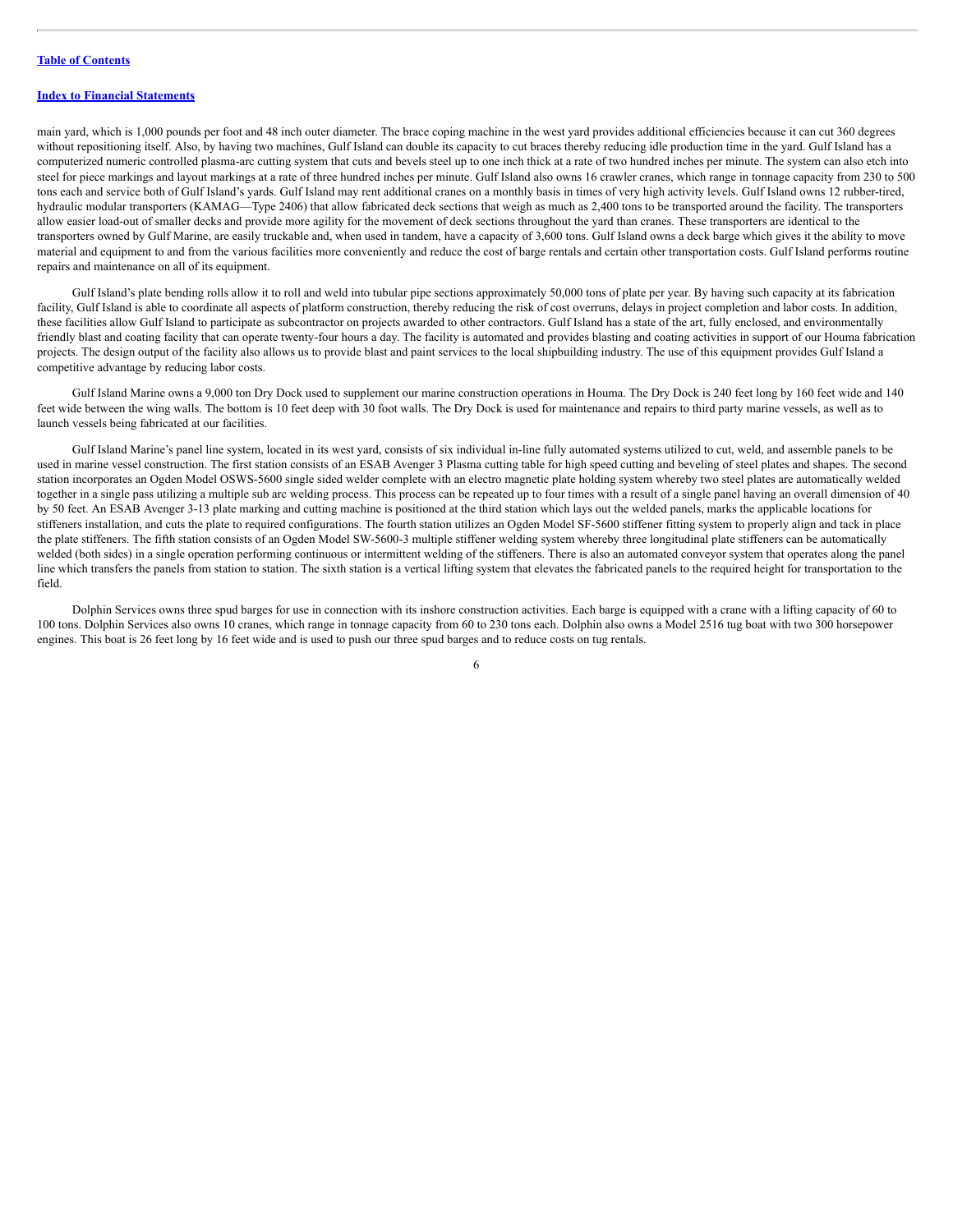Gulf Marine also owns 13 crawler cranes, which range in tonnage capacity from 230 to 825 tons each. Gulf Marine's pipe mill is equipped with a Haeusler Quad Roll, and Bertsch Model 30, Model 34 and Model 36 plate bending roll machines for diameters ranging from 1 foot 6 inches to 10 feet and one large diameter plate bending roll machine, the Haeusler Quad Roll, for diameters ranging from 3 feet to 23 feet. The two Romar CNC-controlled flame planers, each with four torch stations (two torches per station), are used to cut steel plate up to 12 feet wide and 65 feet long. The Gulf Marine paint facility is equipped with a Pangborn shot blast machine, 20,000 square feet of climate controlled staging area and a 16 feet by 14 feet by 125 feet paint booth that can operate 24 hours a day. Gulf Marine owns six rubber-tired, hydraulic modular transporters (KAMAG—Type 2406) that allow fabricated deck sections that weigh as much as 1,200 tons to be transported throughout the facility. These transporters allow easier load-out of small decks and provide more agility for the movement of deck sections throughout the yard than cranes. These transporters are identical to the transporters used by our Gulf Island facilities, are easily truckable and, when used in tandem, have a capacity of 3,600 tons. Gulf Marine also has a panel line system in its south yard.

#### **Materials and Supplies**

The principal materials and supplies we use in the fabrication business are standard steel shapes, steel plate, welding gases, fuel oil, gasoline and paint, all of which are currently available from many sources, and we do not depend upon any single supplier or source. Demand for steel has remained steady both domestically and abroad over the last year with prices decreasing slightly due to multiple foreign options available. Standard delivery from domestic steel mills is running about 6 to 8 weeks on as-rolled steels versus anywhere from 12 to 16 weeks for heat treated steels. Due to the inability of domestic mills to produce our customer's required steel grades, we are often forced to procure material from foreign steel mills. The delivery from these foreign mills, including transit time, is currently running approximately 16 to 20 weeks. To mitigate our risk of increasing cost of materials, we often negotiate escalation clauses in our contract terms to increase the contract price with a corresponding increase of cost of materials purchased during the life of the contract.

#### **Safety and Quality Assurance**

Management is concerned with the safety and health of our employees and maintains a stringent safety assurance program to reduce the possibility of accidents. Our safety department establishes guidelines to ensure compliance with all applicable state and federal safety regulations and provides training and safety education through orientations for new employees and subcontractors, daily crew safety meetings and first aid and CPR training. We also employ in-house medical personnel. We have a comprehensive drug and alcohol program and conduct periodic employee health screenings. A safety committee, whose members consist of one management representative and peer-elected field representatives, meets once a month to discuss safety concerns and suggestions that could prevent accidents. We also reward our employees through a safety recognition award program distributed throughout the year. In February 2012, we also added a safety component to the annual incentive program for most of our executive officers and all subsidiary presidents in recognition of the importance that we and our customers place on this element of our operations. The safety component is measured based on the safety performance of the Company and the applicable subsidiaries and each officer and president is eligible for a potential bonus of up to 20% of his annual base salary.

We fabricate to the standards and regulations of the American Petroleum Institute, the American Welding Society, the American Society of Mechanical Engineers, the American Bureau of Shipping, the United States Coast Guard, the United States Navy and customer specifications. We use welding and fabrication procedures in accordance with the latest technology and industry requirements. Training programs have been instituted to upgrade skilled personnel and maintain high quality standards. In addition, we maintain on-site facilities for the non-destructive testing of all welds, a process performed by an independent contractor.

The quality management systems of Gulf Island, Gulf Island Marine, Dolphin Services and Gulf Marine are certified as ISO 9001-2008 programs. ISO 9001-2008 is an internationally recognized verification system for quality management overseen by the International Standard Organization based in Geneva, Switzerland. The certification is based on a review of our programs and procedures designed to maintain and enhance quality production and are subject to semi-annual review and complete recertification every three years.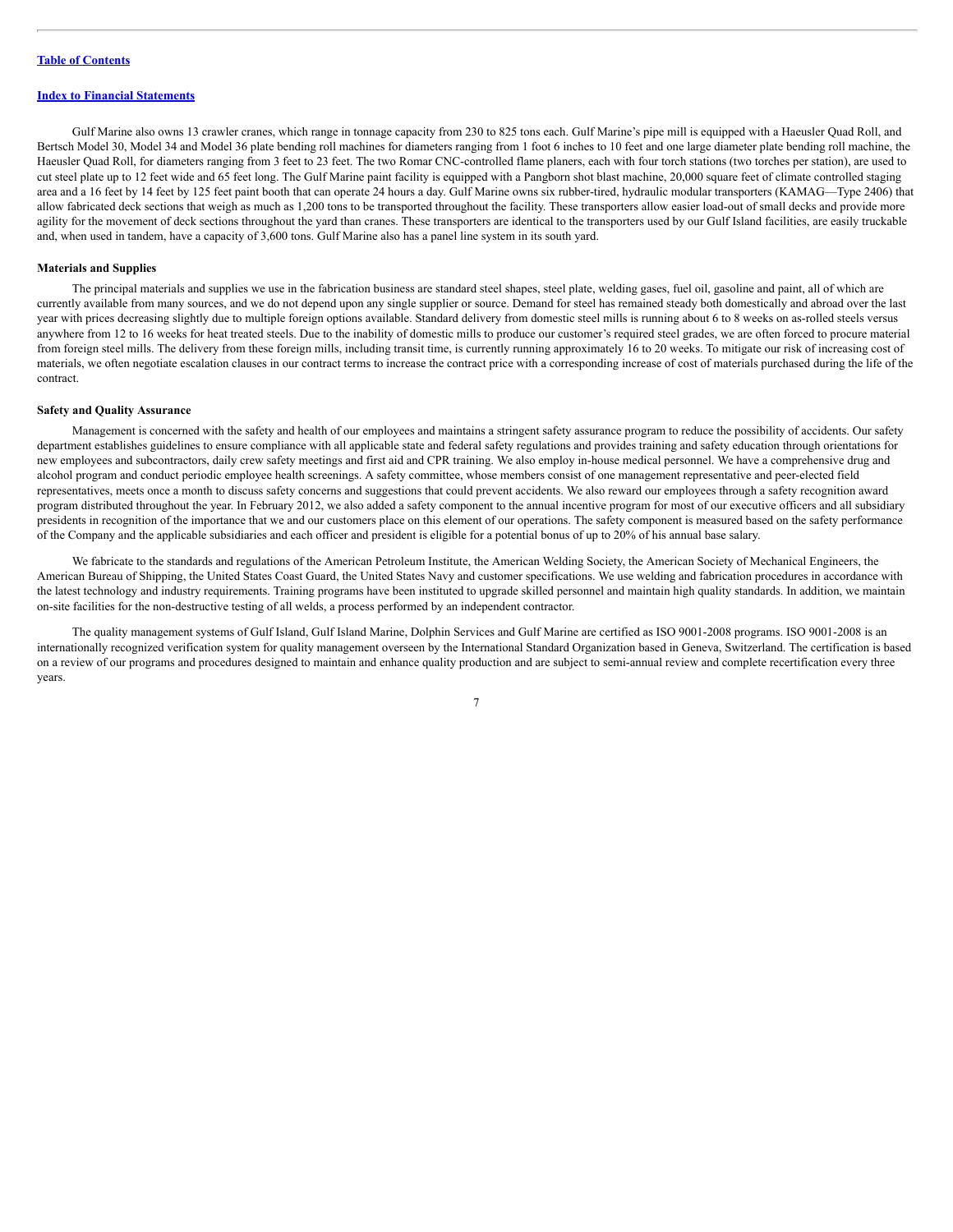#### **Customers and Contracting**

Our customers are primarily major and independent oil and gas exploration and production companies. We also may perform sub-contract work for one or more of our competitors. Over the past five years, sales of structures and related services used in the Gulf of Mexico by oil and gas exploration and production companies accounted for approximately 64% of our revenue. Our international sales fluctuate from year-to-year depending on whether and to what extent our customers require installation of fabricated structures outside of the United States. Sales of fabricated structures installed outside the United States comprised between 1% and 20% of revenue during each of the last five years, and accounted for 9%, 16%, and 3% of revenue for the years ended December 31, 2012, 2011 and 2010, respectively.

A large portion of our revenue has historically been generated by several customers, although not necessarily the same customers from year-to-year. For example, our largest customers (those which individually accounted for more than 10% of revenue in a given year) accounted for 61% of revenue in 2012 (37% for Chevron Corporation and 24% for Williams Field Services—Gulf Coast Company, L.P.), 21% of revenue in 2011 (Chevron Corporation), and 38% of revenue in 2010 (16% for Eni US Operating Co. Inc., 11% for American Electric Power Service Corporation and 11% for Versabuild, LLC). In addition, at December 31, 2012, 99% of our backlog, which consists of work remaining and commitments received through March 13, 2013, was attributable to 17 projects involving 15 customers. Of our backlog on December 31, 2012, 67% is for three customers for three major deepwater projects. The level of fabrication that we may provide to any particular customer depends, among other things, on the size of that customer's capital expenditure budget devoted to project construction plans in a particular year and our ability to meet the customer's delivery schedule. Thus, customers that account for a significant portion of revenue in one fiscal year may represent an immaterial portion of revenue in subsequent years.

While customers may consider other factors, including the availability, capability, reputation and safety record of a contractor, we believe price and the ability to meet a customer's delivery schedule are the principal factors weighed by customers in awarding contracts. Our contracts generally vary in length from one month to 24 months depending on the size and complexity of the project. Generally, our contracts and projects are subject to termination at any time prior to completion, at the option of the customer. Upon termination, however, the customer is generally required to pay us for work performed and materials purchased through the date of termination and, in some instances, cancellation fees.

Most of our projects are awarded on a fixed-price, unit rate, alliance/partnering or cost-plus basis. Under fixed-price contracts, we receive the price fixed in the contract, subject to adjustment only for change orders approved by the customer. As a result, we retain all cost savings but are also responsible for all cost overruns. Under a unit rate contract, material items or labor tasks are assigned unit rates of measure. The unit rates of measure will generally be an amount of dollars per ton, per foot, per square foot or per item installed. A typical unit rate contract can contain hundreds to thousands of unit rates of measure that all accumulate to determine the total contract value. Profit margins are built in to the unit rates and, similar to a fixed price contract, we retain all cost savings but are also responsible for all cost overruns. Under typical alliance/partnering arrangements, the parties agree in advance to a target price that includes specified levels of labor and material costs and profit margins. If the project is completed at less cost than that targeted in the contract, the contract price is reduced by a portion of the savings. If the cost of completion is greater than that targeted in the contract, the contract price is increased, but generally to the target price plus the actual incremental cost of materials and direct labor costs. Accordingly, under alliance/partnering arrangements, we have some protection from cost overruns but also share a portion of any cost savings with the customer. Under cost-plus arrangements, pursuant to which we receive a specified fee in excess of our direct labor and material costs, we are protected against cost overruns but do not benefit directly from cost savings. Because we generally price materials as pass-through items on our contracts, the cost and productivity of our labor force are the primary factors affecting our operating costs. Consequently, it is essential that we control the cost and productivity of the direct labor hours worked on our projects. As an aid to achieving this control, we place a single project manager in charge of the production operations related to each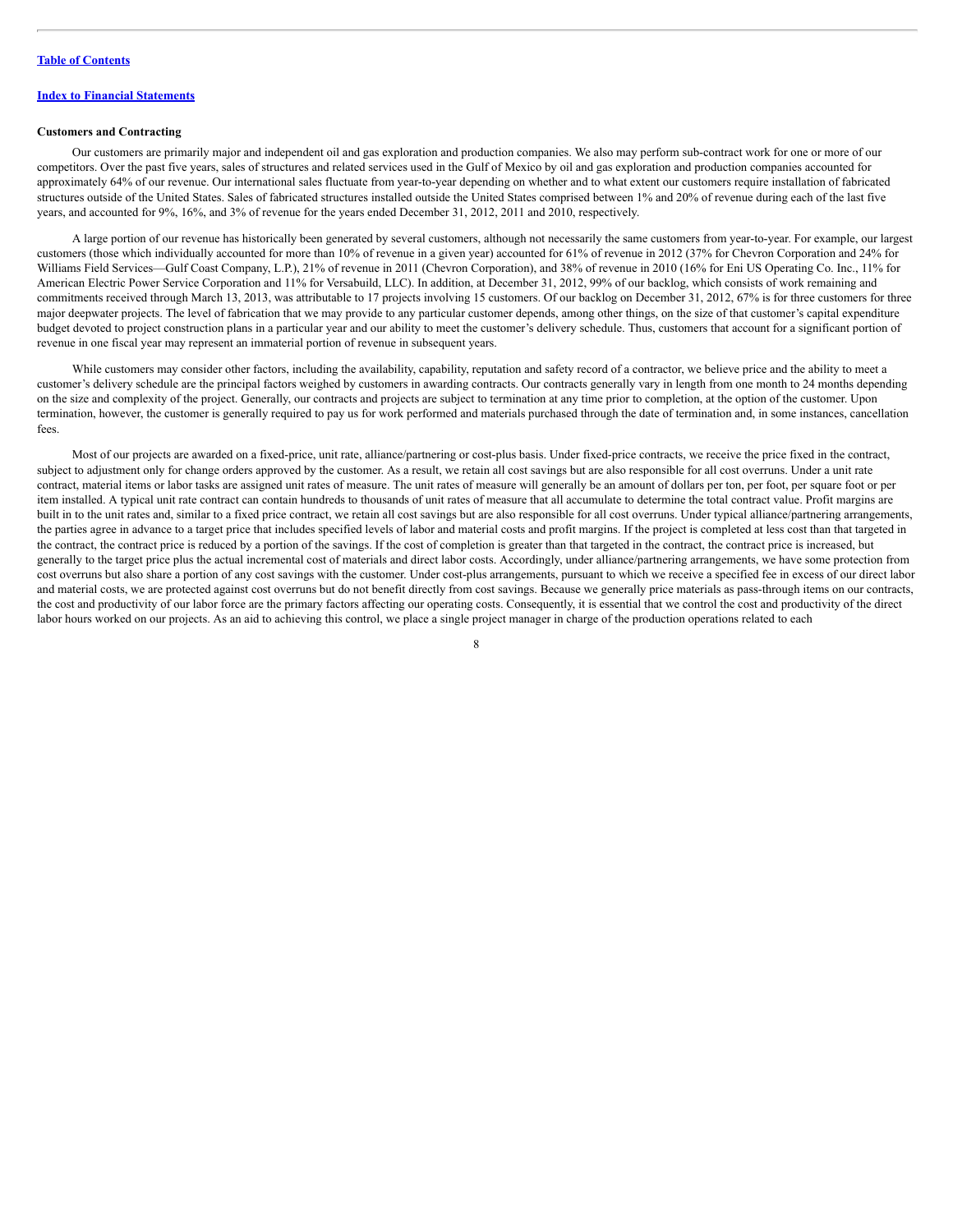### **Table of [Contents](#page-1-0)**

### **Index to Financial [Statements](#page-37-0)**

project and give significant discretion to the project manager, with oversight by the applicable subsidiary's president and our president. As an incentive to control costs, each of Gulf Island, Gulf Island Marine, Dolphin Services and Gulf Marine give bonuses to its employees totaling 5% to 6% of their separate company operating income depending on job position.

#### **Seasonality**

Although high activity levels in the oil and gas industry and capacity limitations can somewhat diminish the seasonal effects on our operation, our operations have historically been subject to seasonal variations in weather conditions and daylight hours. Since most of our construction activities take place outdoors, the number of direct labor hours worked generally declines during the winter months due to an increase in rainy and cold conditions and a decrease in daylight hours. In addition, our customers often schedule the completion of their projects during the summer months in order to take advantage of the milder weather during such months for the installation of their platforms. In recent years, seasonality has had less of an impact on income, mainly due to our ongoing investment in machinery and equipment and covered fabrication areas.

### **Competition**

The offshore platform fabrication industry is highly competitive and influenced by events largely outside of the control of offshore platform fabrication companies. Platform fabrication companies compete intensely for available projects, which are generally awarded on a competitive bid basis with customers usually requesting bids on projects one to three months prior to commencement. Our marketing staff contacts engineering companies and oil and gas companies believed to have fabrication projects scheduled to allow us an opportunity to bid for the projects. Although we believe price and the contractor's ability to meet a customer's delivery schedule are the principal factors in determining which qualified fabricator is awarded a contract for a project, customers also consider, among other things, the availability of technically capable personnel and facility space, a fabricator's efficiency, condition of equipment, reputation, safety record and customer relations.

We currently have two domestic competitors, J. Ray McDermott, S.A. and Kiewit Offshore Services, for the fabrication of deepwater projects such as hulls, tendons, and/or deck sections of floating production platforms. In addition to these companies, foreign shipyards also compete for deepwater projects destined for both the Gulf of Mexico and international waters.

We believe that our competitive pricing, expertise in fabricating offshore structures and the certification of our facilities as ISO 9001-2008 fabricators will enable us to continue to compete effectively for projects destined for international waters. We recognize, however, that foreign governments often use subsidies and incentives to create jobs where oil and gas production is being developed. In addition, the increased transportation costs that are incurred when exporting structures from the U.S. to foreign locations may hinder our ability to successfully bid for projects against foreign competitors. Because of subsidies, import duties and fees, taxes on foreign operators, lower wage rates in foreign countries, fluctuations in the value of the U.S. dollar, the possible imposition of tariffs on raw materials imported into the United States and other factors, we may not be able to remain competitive with foreign contractors for projects designed for use in international waters, as well as those designed for use in the Gulf of Mexico.

We compete with a number of domestic fabricators, including J. Ray McDermott, S.A. and Kiewit Offshore Services, for platform jackets for intermediate water depths from 150 feet to 300 feet. We believe that while new competitors can enter the market for smaller structures relatively easily, it is more difficult to enter the market for jackets designed for use in water depths greater than 300 feet. This difficulty results from the substantial investment required to establish an adequate facility, the difficulty of locating a facility adjacent to an adequate waterway due to environmental and wetland regulations, and the limited availability of experienced supervisory and management personnel.

 $\overline{Q}$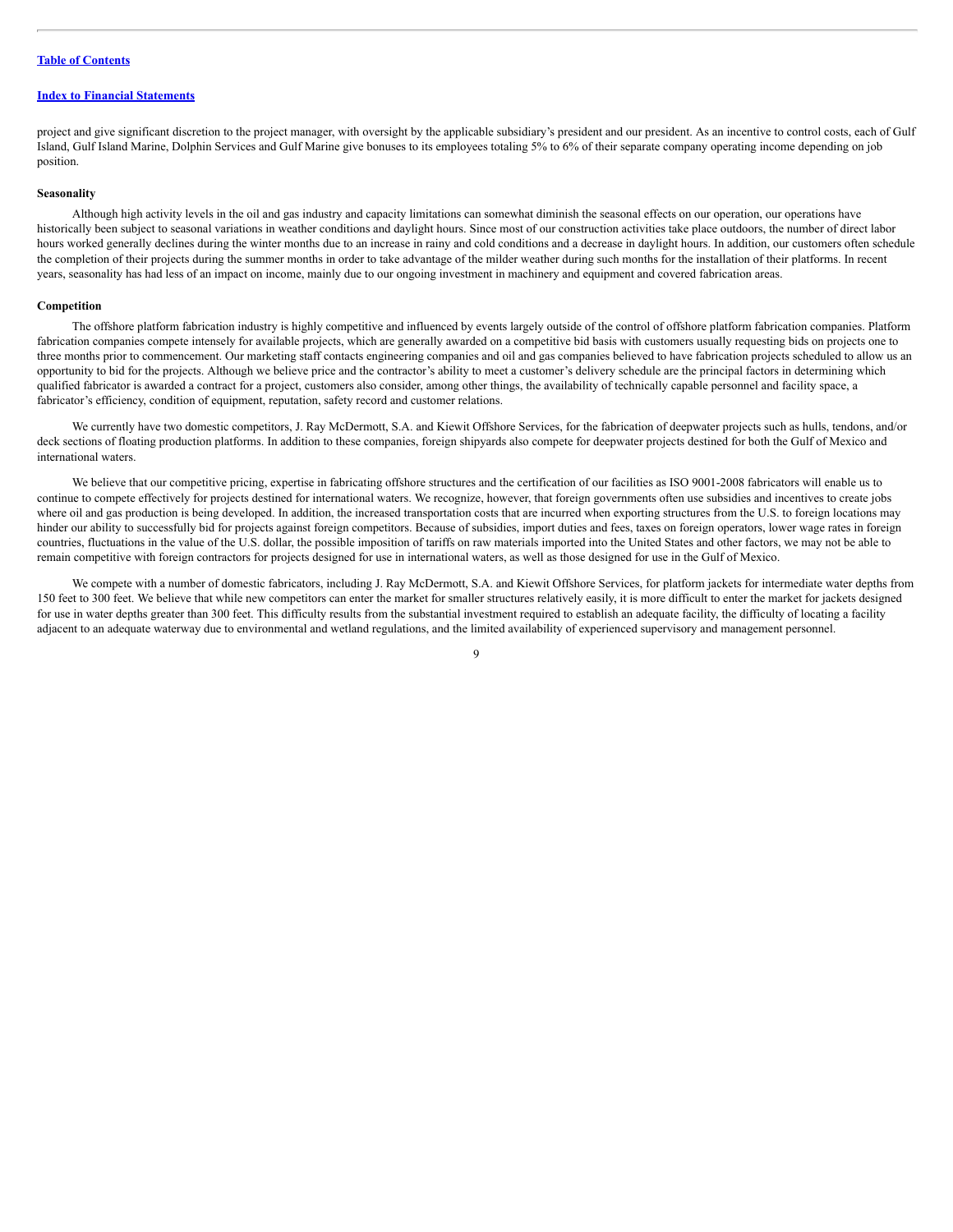#### **Backlog**

Our backlog is based on management's estimate of the direct labor hours required to complete, and the remaining revenue to be recognized with respect to, those projects a customer has authorized us to begin work or purchase materials or services pursuant to written contracts, letters of intent or other forms of authorization. Often, however, management's estimates are based on preliminary engineering and design specifications by the customer and are refined together with the customer. As engineering and design plans are finalized or changes to existing plans are made, management's estimate of the direct labor hours required to complete a project and the price of a project at completion is likely to change. In addition, all projects currently included in our backlog are subject to termination at the option of the customer, although the customer is generally required to pay us for work performed and materials purchased through the date of termination and, in some instances, cancellation fees. In addition, customers have the ability to delay the execution of projects.

As of December 31, 2012, we had a revenue backlog of \$537.0 million and a labor backlog of approximately 4.4 million man-hours remaining to work, including commitments received through March 13, 2013 and excluding backlog of \$30.0 million relating to the suspended Cheviot project, compared to revenue backlog of \$614.5 million and a labor backlog of 4.6 million man-hours reported as of December 31, 2011. We exclude suspended projects from contract backlog because resumption of work and timing of backlog revenues are difficult to predict.

Of our backlog at December 31, 2012,

- 30.6% was pursuant to letters of intent received after December 31, 2012 for which the full scope of work has not been authorized but we expect to receive.
- 66.5% was for three customers as compared to 72.9% for two customers at December 31, 2011.
- \$393.3 million, or 73.2%, represented projects destined for deepwater locations compared to \$509.8 million, or 83.0%, at December 31, 2011.
- \$41.9 million, or 7.8%, represented projects destined for foreign locations compared to \$47.0 million, or 7.7%, at December 31, 2011.

Depending on the size of the project, the termination or postponement of any one of our deepwater projects could significantly reduce our backlog, and could have a material adverse effect on revenue, net income and cash flow. For additional information, see Note 2 to our Consolidated Financial Statements and Item 1A. "Risk Factors—*Our backlog is subject to change as a result of changes to management's estimates, suspension or termination of projects currently in our backlog or our failure to secure additional projects. Our revenue, net income and cash flow could be adversely affected as a result of changes to our backlog.*"

As of December 31, 2012, we expect to recognize revenues from our backlog of approximately

- \$395.8 million, or 73.7%, during the calendar year 2013;
- \$135.4 million, or 25.2% during calendar year 2014; and
- \$5.8, or 1.1% million thereafter.

Recognition of backlog revenue as presented above is based on management estimates of the application of the direct labor hours of the backlog during the current projected timelines to complete the projects. Certain factors and circumstances, as mentioned above, could cause changes in the period when the backlog is recognized as revenue.

#### **Government and Environmental Regulation**

Many aspects of our operations and properties are materially affected by federal, state and local regulations, as well as certain international conventions and private industry organizations. The exploration and development of oil and gas properties located on the outer continental shelf of the United States is regulated primarily by the Bureau of Ocean Energy, Management and Enforcement ("BOEM") of the Department of Interior ("DOI"). This agency replaced the former Minerals Management Service. The Secretary of the Interior, through the BOEM, is responsible for the administration of federal regulations under the Outer Continental Shelf Lands Act requiring the construction of offshore platforms located on the outer continental shelf to meet stringent engineering and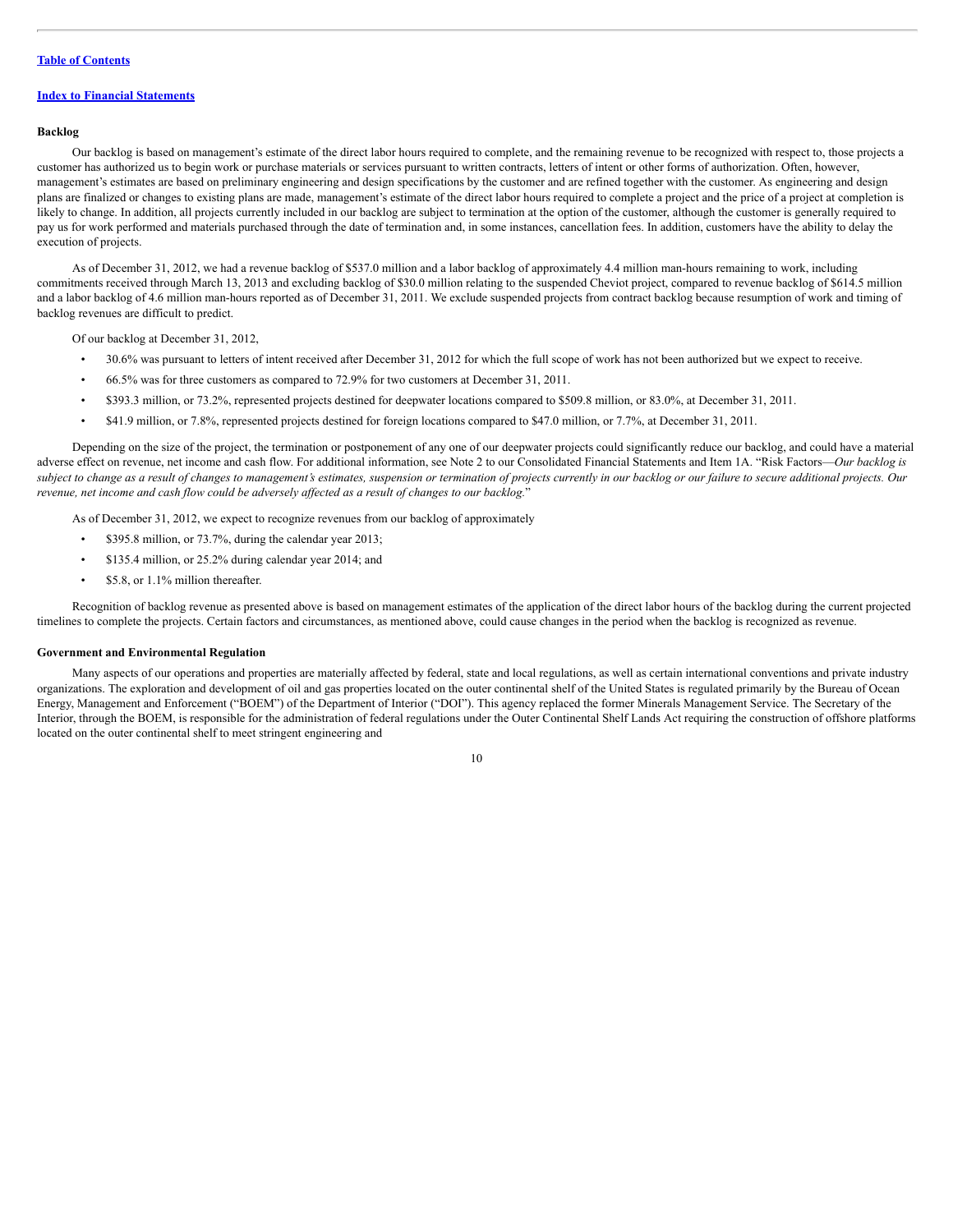construction specifications. Violations of these regulations and related laws can result in substantial civil and criminal penalties as well as injunctions curtailing operations. We believe that our operations are in compliance with these and all other regulations affecting the fabrication of platforms for delivery to the outer continental shelf of the United States. In addition, we depend on the demand for our services from the oil and gas industry and, therefore, can be affected by changes in taxes, price controls and other laws and regulations relating to the oil and gas industry. Offshore construction and drilling in certain areas has also been opposed by environmental groups and, in certain areas, has been restricted. To the extent laws are enacted or other governmental actions are taken that prohibit or restrict offshore construction and drilling or impose environmental protection requirements that result in increased costs to the oil and gas industry in general and the offshore construction industry in particular, our business and prospects could be adversely affected. We cannot determine to what extent future operations and earnings may be affected by new legislation, new regulations or changes in existing regulations.

The Houma Navigation Canal provides the only means of access from our Louisiana facilities to open waters. With respect to our Texas facilities, the Intercoastal Waterway provides access between our North and South Texas yards. From our South yard, the Corpus Christi Ship Channel provides access to the Gulf of Mexico. These waterways are considered to be navigable waterways of the United States and, as such, are protected by federal law from unauthorized obstructions that would hinder water-borne traffic. Federal law also authorizes maintenance of these waterways by the U.S. Army Corps of Engineers. These waterways are dredged from time to time to maintain water depth and, while federal funding for dredging has historically been provided, there is no assurance that Congressional appropriations sufficient for adequate dredging and other maintenance of these waterways will be continued indefinitely. If sufficient funding were not appropriated for that purpose, some or all of these waterways could become impassable by barges or other vessels required to transport many of our products and could have a material and adverse effect on our operations and financial position.

Our operations and properties are subject to a wide variety of increasingly complex and stringent foreign, federal, state and local environmental laws and regulations, including those governing discharges into the air and water, the handling and disposal of solid and hazardous wastes, the remediation of soil and groundwater contaminated by hazardous substances and the health and safety of employees. These laws may provide for "strict liability" for damages to natural resources and threats to public health and safety, rendering a party liable for the environmental damage without regard to negligence or fault on the part of such party. Sanctions for noncompliance may include revocation of permits, corrective action orders, administrative or civil penalties and criminal prosecution. Certain environmental laws provide for strict, joint and several liability for remediation of spills and other releases of hazardous substances, as well as damage to natural resources. In addition, we may be subject to claims alleging personal injury or property damage as a result of alleged exposure to hazardous substances. Such laws and regulations may also expose us to liability for the conduct of or conditions caused by others, or for acts that were in compliance with all applicable laws at the time we performed them.

The Comprehensive Environmental Response, Compensation, and Liability Act of 1980, as amended, and similar laws provide for responses to and liability for releases of hazardous substances into the environment. Additionally, the Clean Air Act, the Clean Water Act, the Resource Conservation and Recovery Act, the Safe Drinking Water Act, the Emergency Planning and Community Right to Know Act, each as amended, and similar foreign, state or local counterparts to these federal laws, regulate air emissions, water discharges, hazardous substances and wastes, and require public disclosure related to the use of various hazardous substances. Compliance with such environmental laws and regulations may require the acquisition of permits or other authorizations for certain activities and compliance with various standards or procedural requirements. We believe that our facilities are in substantial compliance with current regulatory standards.

Our operations are also governed by laws and regulations relating to workplace safety and worker health, primarily the Occupational Safety and Health Act and regulations promulgated thereunder. In addition, various other governmental and quasi-governmental agencies require us to obtain certain permits, licenses and certificates with respect to our operations. The kinds of permits, licenses and certificates required by our operations depend upon a number of factors. We believe that we have all material permits, licenses and certificates necessary for the conduct of our existing business.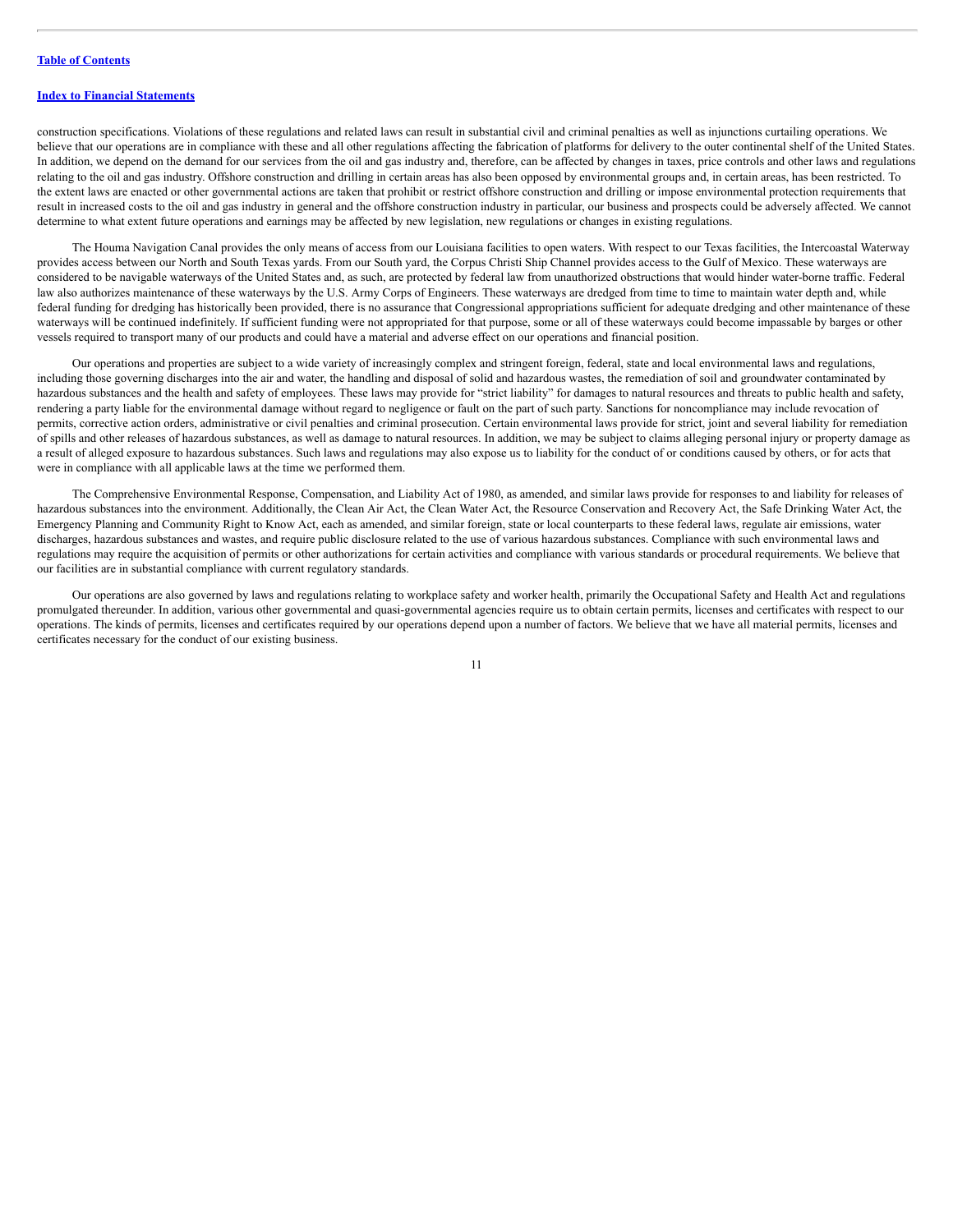Our compliance with these laws and regulations has entailed certain additional expenses and changes in operating procedures, which during the last three years have resulted in annual expenditures between \$500,000 and \$900,000. We believe that compliance with these laws and regulations will not have a material adverse effect on our business or financial condition for the foreseeable future. However, future events, such as changes in existing laws and regulations or their interpretation, more vigorous enforcement policies of regulatory agencies, or stricter or different interpretations of existing laws and regulations, may require additional expenditures by us, which expenditures may be material.

Our employees may engage in certain activities, including interconnect piping and other service activities conducted on offshore platforms, activities performed on the spud barges owned or chartered by us, marine vessel fabrication and repair activities performed at our facilities, and operating vessels owned by us, that are covered in either the provisions of the Jones Act or U.S. Longshoreman and Harbor Workers Act ("USL&H"). These laws operate to make the liability limits established under state workers' compensation laws inapplicable to these employees and, instead, permit them or their representatives to pursue actions against us for damages or job related injuries, with generally no limitations on our potential liability. Our ownership and operation of vessels and our fabrication and repair of customer vessels can give rise to large and varied liability risks, such as risks of collisions with other vessels or structures, sinkings, fires and other marine casualties, which can result in significant claims for damages against us for, among other things, personal injury, death, property damage, pollution and loss of business.

In addition, our operations are subject to extensive government regulation by the United States Coast Guard, as well as various private industry organizations such as the American Petroleum Institute, American Society of Mechanical Engineers, American Welding Society and the American Bureau of Shipping.

#### **Insurance**

We maintain insurance against property damage caused by fire, flood, explosion and similar catastrophic events that may result in physical damage or destruction to our facilities. All policies are subject to deductibles and other coverage limitations. We also maintain a builder's risk policy for construction projects, general liability insurance and maritime employer's liability insurance which are also subject to deductibles and coverage limitations. The Company and our subsidiaries, Gulf Island, Dolphin Services and Gulf Island Marine are self-insured for workers' compensation and USL&H claims except for losses in excess of \$500,000 per occurrence. Gulf Marine and Gulf Island Resources' workers' compensation and USL&H coverage is similar to that of Gulf Island, Dolphin Services and Gulf Island Marine, except that the coverage is subject to a \$300,000 per occurrence deductible. Dolphin Steel Sales' workers' compensation and USL&H coverage is similar to Gulf Marine and Gulf Island Resources except that the coverage is subject to no retention per occurrence. Although management believes that our insurance is adequate, there can be no assurance that we will be able to maintain adequate insurance at rates which management considers commercially reasonable, nor can there be any assurance that such coverage will be adequate to cover all claims that may arise.

#### **Employees**

Our workforce varies based on the level of ongoing fabrication activity at any particular time. As of December 31, 2012 and 2011, we had approximately 2,200 and 1,950 employees, respectively. Additionally, we will use contract labor when required to meet customer demand. The number of contract laborers we used increased from 90 to 350 during 2012. Due to the award of significant contracts at the end of 2010 and during 2011, we focused on hiring and maintaining manpower in 2012 to meet the level of activity. None of our employees are employed pursuant to a collective bargaining agreement, and we believe our relationship with our employees is good.

Our ability to remain productive and profitable depends substantially on our ability to attract and retain skilled construction workers, primarily welders, fitters and equipment operators. In addition, our ability to expand our operations depends not only upon customer demand but also on our ability to increase our labor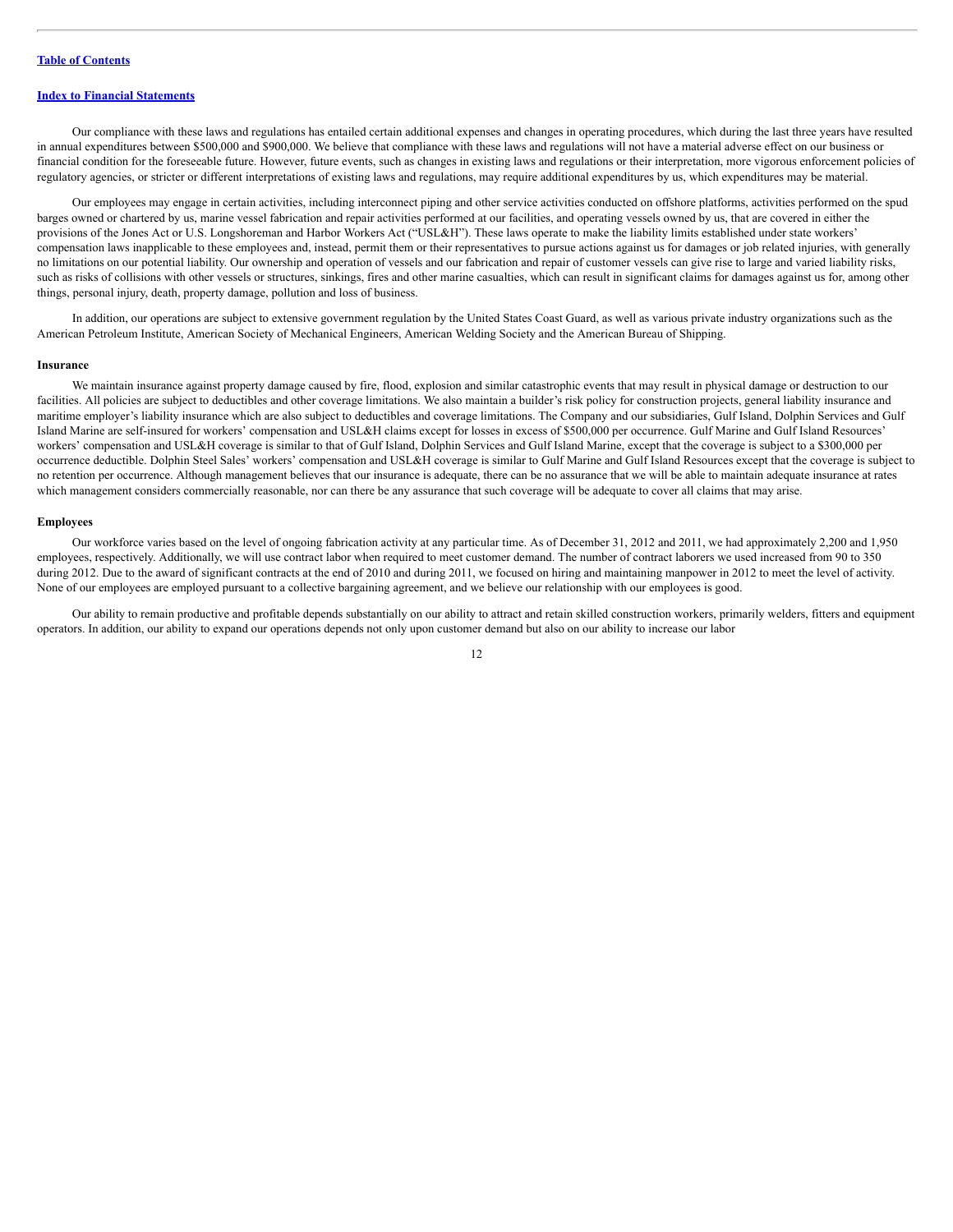force. The demand for such workers is high and the supply is extremely limited, especially during periods of high activity in the oil and gas industry. While we believe our relationship with our skilled labor force is good, a significant increase in the wages paid by a wide range of other employers seeking similar skill sets could result in a reduction in our skilled labor force, increases in the wage rates we pay, increase in our use of contract labor, or all of these. Additionally, reductions made, from time to time, in our labor force may make it more difficult for us to increase our labor force to desirable levels during periods of increased customer demand for our services. If any of these occurred in the nearterm the profits expected from work in progress could be reduced or eliminated and in the long-term, to the extent such wage increases could not be passed on to our customers, our production capacity could be diminished and our growth potential could be impaired. In an effort to maintain our current workforce and attract new employees in periods of high activity, we have enhanced several incentive programs and expanded our training facility to train our employees on productivity and safety matters.

### <span id="page-14-0"></span>**Item 1A. Risk Factors**

### **Cautionary Statement**

Our business is subject to significant risks. We caution readers that the following important factors could affect our actual consolidated results and could cause our actual consolidated results in the future to differ materially from the goals and expectations expressed in the forward-looking statements contained in this report and in any other forwardlooking statements made by us or on our behalf.

### **We are subject to the cyclical nature of the oil and gas industry.**

Our business depends primarily on the level of activity by oil and gas companies in the Gulf of Mexico and along the Gulf Coast. This level of activity has traditionally been volatile as a result of fluctuations in oil and gas prices and their uncertainty in the future. The purchases of the products and services we provide are, to a substantial extent, deferrable in the event oil and gas companies reduce capital expenditures. Therefore, the willingness of our customers to make expenditures is critical to our operations. The levels of such capital expenditures are influenced by, among other things:

- oil and gas prices and industry perceptions of future prices;
- the cost of exploring for, producing and delivering oil and gas;
- the ability of oil and gas companies to generate capital;
- the sale and expiration dates of offshore leases in the United States and overseas;
- the discovery rate of new oil and gas reserves in offshore areas;
- local, federal and international political and economic conditions; and
- uncertainty regarding the United States energy policy, particularly any revision, reinterpretation or creation of environmental and tax laws and regulations that would negatively impact the industry.

Although activity levels in production and development sectors of the oil and gas industry are less immediately affected by changing prices and as a result, less volatile than the exploration sector, producers generally react to declining oil and gas prices by reducing expenditures. This has in the past and may in the future adversely affect our business. We are unable to predict future oil and gas prices or the level of oil and gas industry activity. A prolonged low level of activity in the oil and gas industry will adversely affect the demand for our products and services and our financial condition and results of operations.

### **Our backlog is subject to change as a result of changes to management's estimates, suspension or termination of projects currently in our backlog or our failure to secure additional projects. Our revenue, net income and cash flow could be adversely affected as a result of changes to our backlog.**

Our backlog is based on management's estimate of the direct labor hours required to complete, and the remaining revenue to be recognized with respect to, those projects as to which a customer has authorized us to begin work or purchase materials pursuant to written contracts, letters of intent or other forms of authorization.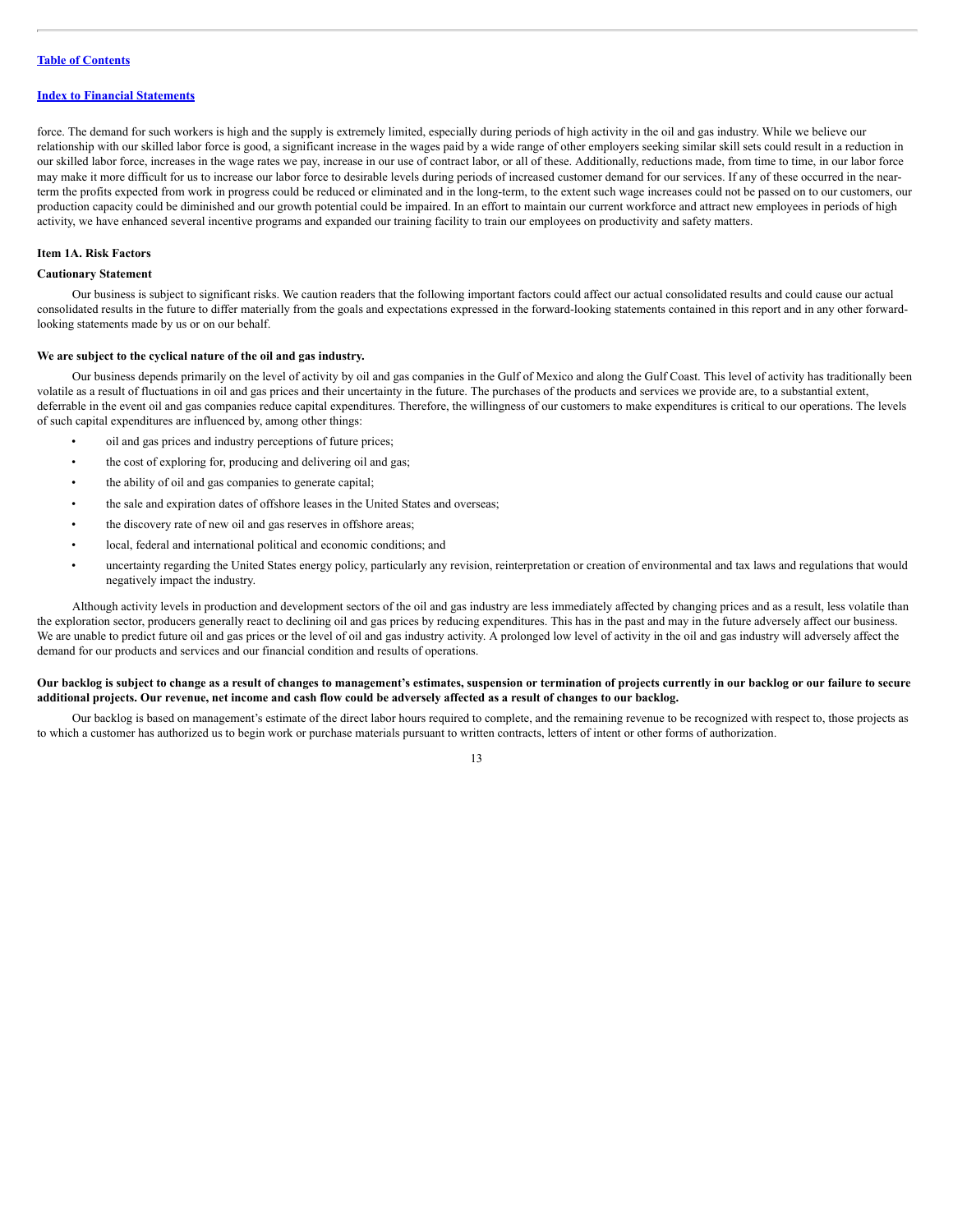Often, however, management's estimates are based on preliminary engineering and design specifications by the customer and are refined together with the customer. As engineering and design plans are finalized or changes to existing plans are made, management's estimate of the direct labor hours required to complete and price at completion is likely to change. In addition, all projects currently included in our backlog are generally subject to suspension or termination at the option of the customer, although the customer, in that case, is generally required to pay us for work performed and materials purchased through the date of termination and, in some instances, cancellation fees. In addition, a customer can potentially delay the execution of their project. Depending on the size of the project, the termination or postponement of any project could significantly reduce backlog, and could have a material adverse effect on revenue, net income and cash flow. Accordingly, our backlog as of any particular date is an uncertain indicator of future earnings.

Deepwater projects have historically represented a significant part of our backlog. As of December 31, 2012, we had a revenue backlog of \$537.0 million and a labor backlog of approximately 4.4 million man-hours. With respect to backlog at December 31, 2012, \$393.3 million, or approximately 73.2%, represents projects destined for deepwater locations. Since the scope of work and contract prices on most deepwater projects typically represent a substantial portion of overall backlog, a suspension or termination of any of these projects is likely to have a more significant adverse impact on revenue, net income and cash flow as compared to other projects.

For example, on July 13, 2012, we received notice from our customer, Bluewater Industries ("Bluewater"), requesting (i) a slowdown of work on ATP Oil & Gas (UK) Limited's ("ATP UK's") Cheviot project ordered pursuant to a master service contract between Bluewater and the Company (the "Contract"), and (ii) an amendment to the scheduled payment terms under the Contract. On August 16, 2012, we entered into a binding agreement (the "Agreement") with Bluewater, an engineering consulting firm engaged by ATP UK to oversee the fabrication of the Cheviot project, to amend and restate the Contract and suspend the project. Among other things, the Agreement outlines the revised payment terms for the contracts receivable balance (the "Balance") and the limitations on Bluewater's ability to request an extended suspension of work. Specifically, Bluewater must pay \$200,000 on or before the last day of each calendar month through February 28, 2013, with the remaining outstanding Balance due on or before March 31, 2013. In addition, if Bluewater has fully paid the Balance on or prior to March 31, 2013, Bluewater has the option to extend the suspension of work on the Cheviot project to June 30, 2013, after which Bluewater will have no further rights to request a suspension of work. If Bluewater fails to make timely payments pursuant to the revised payment plan, we have the right to terminate the Contract, and we will continue to retain title to any project deliverables. We also entered into a security agreement with Bluewater pursuant to which Bluewater granted us a security interest in certain of its equipment currently located on our facilities. As of March 13, 2013, all installments under the Agreement had been paid.

On August 17, 2012, ATP Oil & Gas, Inc. ("ATP"), the parent company of ATP UK, filed a voluntary petition for relief under Chapter 11 of the United States Bankruptcy Code. Although ATP is not our customer and ATP UK is not a party to the bankruptcy, we believe ATP has historically financed the operations of its subsidiaries, including ATP UK. On January 22, 2013, ATP filed an emergency motion to sell all or substantially all of its deepwater assets, including 100% of its equity ownership in ATP UK. The motion has since been approved by the court and ATP is currently seeking qualified bidders to purchase these assets. The sale hearing is expected to take place between March 26, 2013 and April 16, 2013. We do not know whether or not ATP will be successful in its efforts to sell these assets or whether a purchaser of ATP UK would fund the Cheviot project. However, in the absence of a sale of ATP UK to a purchaser desiring to complete the Cheviot project, or utilize the structure in another location, it does not appear that Bluewater will be able to pay the remaining Balance on March 31, 2013. In the event of Bluewater is unable to continue to meet its obligations under the Agreement, we may attempt to recover or partially recover the unpaid Balance through the disposition of project deliverables and the enforcement of our security interest.

As of December 31, 2012, \$56.8 million has been billed on the Cheviot project and the outstanding Balance was approximately \$31.3 million. We recorded a \$14.5 million reserve on the Balance as of December 31, 2012 and we believe the outstanding Balance, less the \$14.5 million reserve, is collectible through the disposition of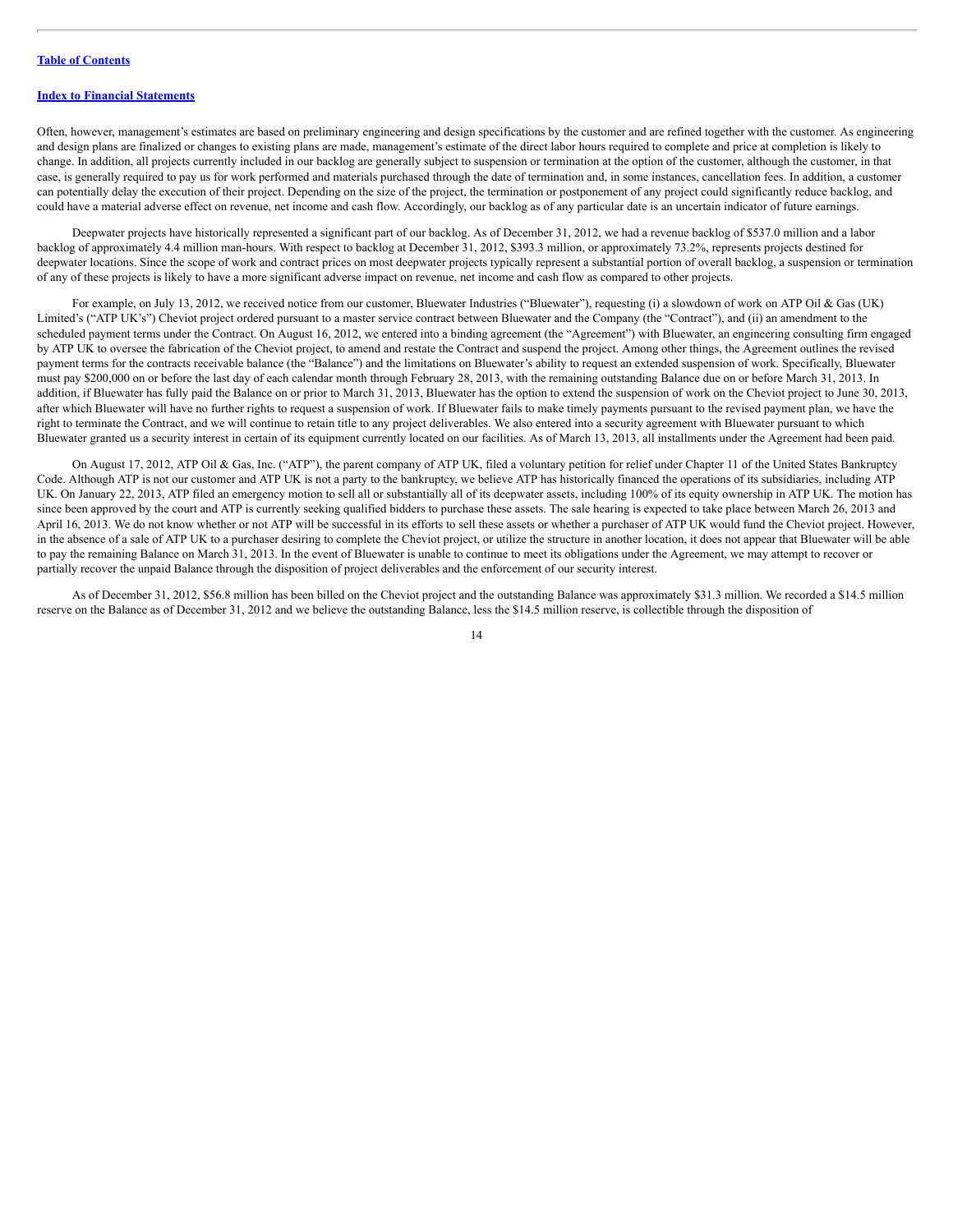project deliverables and the enforcement of our security interest in the event of a default by Bluewater. We estimated the reserve recorded from selling the underlying assets individually to a willing market participant, including normal ownership risks assumed by the purchaser, and from selling certain components at scrap value. The ultimate portion of the Balance that may be recovered is dependent upon various factors, which may change in the future. These changes may lead to a revision in the amount reserved against the Balance and the amount ultimately recovered as these factors are resolved. The Cheviot project represents revenue backlog of \$30.0 million and labor backlog of 308,000 manhours, both of which are excluded from our backlog at December 31, 2012.

### **We might be unable to employ a sufficient number of skilled workers.**

Our ability to remain productive and profitable depends substantially on our ability to attract and retain skilled construction workers, primarily welders, fitters and equipment operators. In addition, our ability to expand our operations depends not only upon customer demand, but also on our ability to increase our labor force. The demand for such workers is high and the supply is extremely limited, especially during periods of high activity in the oil and gas industry. While we believe our relationship with our skilled labor force is good, a significant increase in the wages paid by a wide range of other employers seeking similar skill sets could result in a reduction in our skilled labor force, increases in the wage rates we pay, increase in our use of contract labor, or all of these. Additionally, reductions made, from time to time, in our labor force may make it more difficult for us to increase our labor force to desirable levels during periods of increased customer demand for our services.

If any of these occurred in the near-term, the profits expected from work in progress could be reduced or eliminated and, in the long-term, to the extent wage increases could not be passed on to our customers, our production capacity could be diminished and growth potential could be reduced.

### **The dangers inherent in our operations and the limits on insurance coverage could expose us to potentially significant liability costs and materially interfere with the performance of our operations.**

The fabrication of large steel structures involves operating hazards that can cause personal injury or loss of life, severe damage to and destruction of property and equipment and suspension of operations. The failure of such structures during and after installation can result in similar injuries and damages. In addition, our employees may engage in certain activities, including interconnect piping and other service activities conducted on offshore platforms, activities performed on the spud barges owned or chartered by us, marine vessel fabrication and repair activities performed at our facilities, and operating vessels owned by us, that are covered in either the provisions of the Jones Act or USL&H. These laws operate to make the liability limits established under state workers' compensation laws inapplicable to these employees and, instead, permit them or their representatives to pursue actions against us for damages or job related injuries, with generally no limitations on our potential liability.

Our ownership and operation of vessels can give rise to large and varied liability risks, such as risks of collisions with other vessels or structures, sinkings, fires and other marine casualties, which can result in significant claims for damages against both us and third parties for, among other things, personal injury, death, property damage, pollution and loss of business. Litigation arising from any such occurrences may result in our being named as a defendant in lawsuits asserting large claims. In addition, due to their proximity to the Gulf of Mexico, our facilities are subject to the possibility of physical damage caused by hurricanes or flooding.

Although we believe that our insurance coverage is adequate, there can be no assurance that we will be able to maintain adequate insurance in the future at rates we consider reasonable or that our insurance coverage will be adequate to cover future claims that may arise. Claims for which we are not fully insured may adversely affect our working capital and profitability. In addition, changes in the insurance industry have generally led to higher insurance costs and decreased availability of coverage. The availability of insurance that covers risks we and our competitors typically insure against may decrease, and the insurance that we are able to obtain may have higher deductibles, higher premiums and more restrictive policy terms.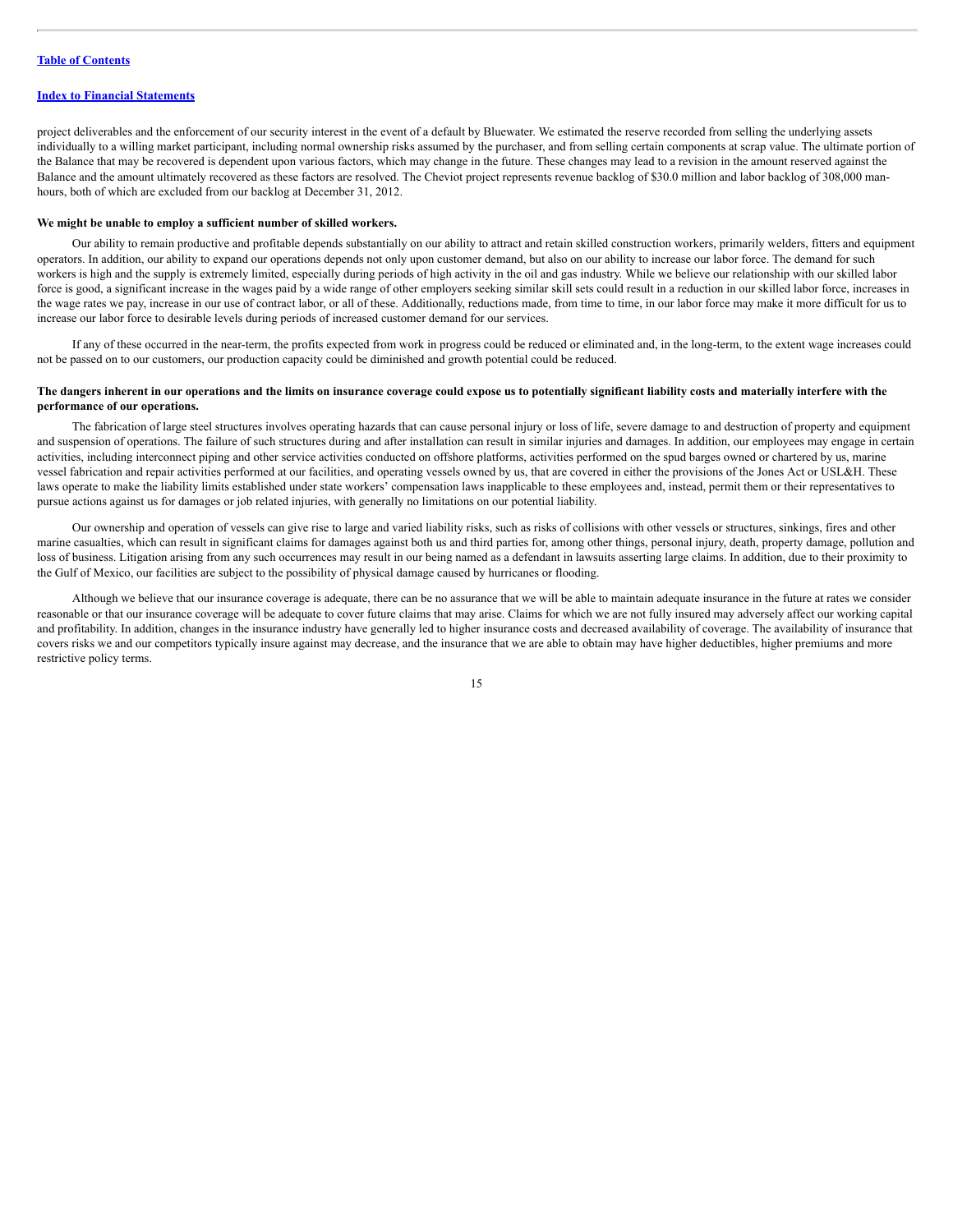#### **Our industry is highly competitive.**

The offshore platform industry is highly competitive and influenced by events largely outside of our control. Contracts for our services are generally awarded on a competitive bid basis, and our customers consider many factors when awarding a job. These factors include price, the contractor's ability to meet the customer's delivery schedule, and to a lesser extent, the availability and capability of equipment, and the reputation, experience and safety record of the contractor. Although we believe that our reputation for safety and quality service is good, we cannot guarantee that we will be able to maintain our competitive position. We compete with both large and small companies for available jobs, and certain of our competitors, particularly with respect to major deepwater projects, have greater financial and other resources than we do.

In addition, because of subsidies, import duties and fees, taxes imposed on foreign operators and lower wage rates in foreign countries, along with fluctuations in the value of the U.S. dollar and other factors, we may not be able to remain competitive with foreign contractors for projects designed for use in international locations as well as those designed for use in the Gulf of Mexico. See "Business and Properties—Competition" for more information regarding the competitive nature of our industry.

#### **Competitive pricing common in the fabrication industry may not provide sufficient protection from cost overruns.**

As is common in the offshore platform fabrication industry, a substantial number of our projects are performed on a fixed-price or unit-rate basis, although some projects are performed on an alliance/partnering or cost-plus basis. Under fixed-price or unit-rate contracts, we receive the price fixed in the contract, subject to adjustment only for change orders placed by the customer. Under a unit rate contract, material items or labor tasks are assigned unit rates of measure. The unit rates of measure will generally be an amount of dollars per ton, per foot, per square foot or per item installed. A typical unit rate contract can contain hundreds to thousands of unit rates of measure that all accumulate to determine the total contract value. Profit margins are built in to the unit rates and, similar to a fixed price contract, we retain all cost savings but are also responsible for all cost overruns. Under typical alliance/partnering arrangements, the parties agree in advance to a target price that includes specified levels of labor, material costs and profit margins. If the project is completed at less cost than that targeted in the contract, the contract price is reduced by a portion of the savings. If the cost to completion is greater than target costs, the contract price is increased, but generally to the target price plus the actual incremental cost of materials and direct labor. Accordingly, under alliance/partnering arrangements, we have some protection against cost overruns but must share a portion of any cost savings with the customer. Under cost-plus arrangements, we receive a specified fee in excess of our direct labor and material cost and thus are protected against cost overruns but do not benefit directly from cost savings. Some contracts include a total or partial reimbursement to us of any costs associated with specific capital projects required by the fabrication process. If a capital project provides future benefits to us, the cost to build the capital project will be capitalized, and the revenue for the capital project will increase the estimated profit in the contract.

The revenue, costs and gross profit realized on a contract will often vary from the estimated amounts on which such contracts were originally based due to, among other things:

- changes in the availability and cost of labor and material;
- variations in productivity from the original estimates;
- customer delays in delivering or deviations to designs and drawings; and
- changes in estimates or bidding.

These variations and the risks inherent in our industry may result in revenue and gross profits different from those originally estimated and reduce profitability or create losses on projects. Depending on the size of a project, variations from estimated contract performance can have a significant impact on our operating results for any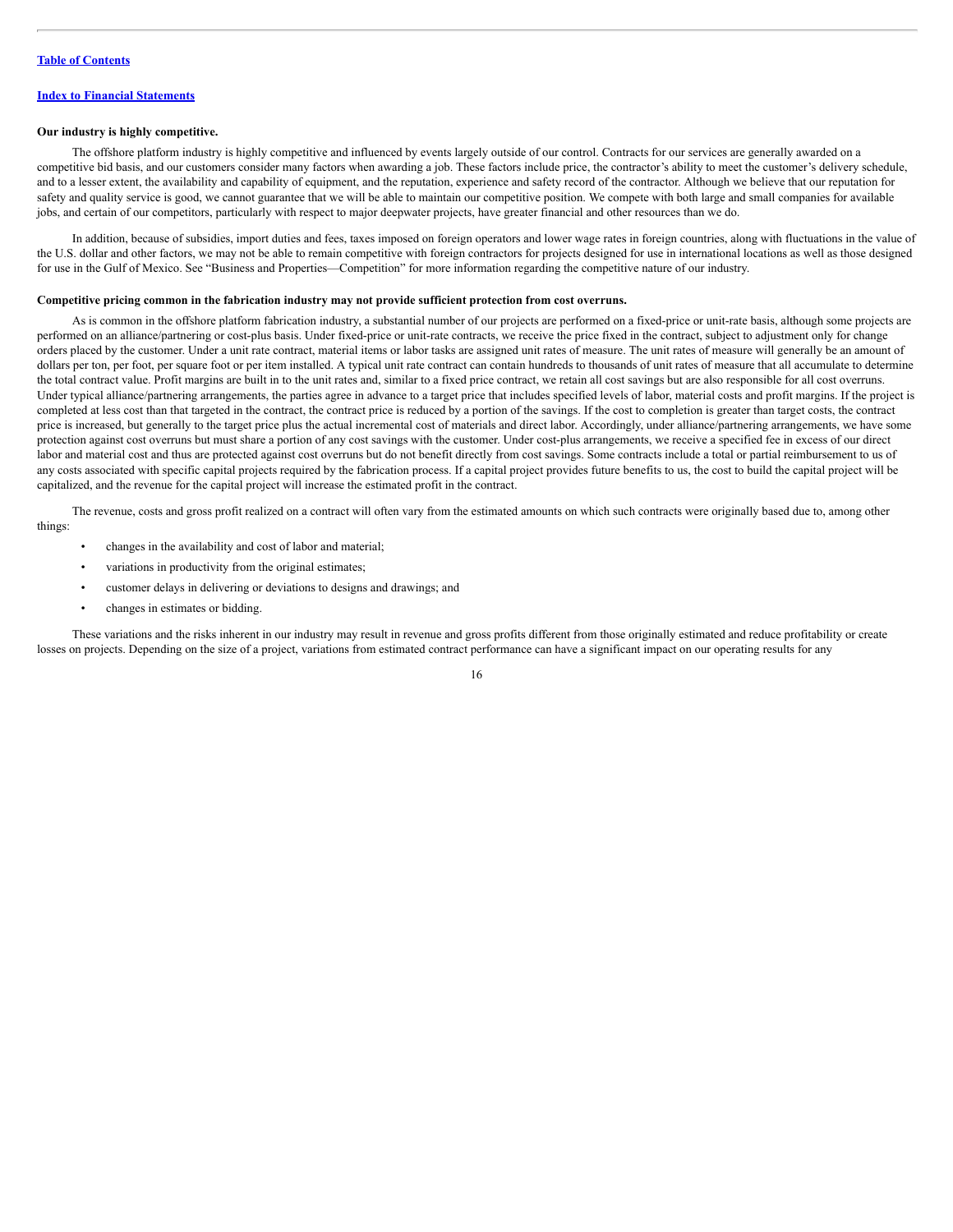particular fiscal quarter or year. For example, we recognized estimated contract losses of \$21.2 million in the nine-month period ended September 30, 2012 primarily as a result of an increase in man-hours to complete one of our major deepwater contracts. On March 7, 2013, we entered into a change order with our customer to settle our claim on this contract. Revenue for this change order earned by the Company was recorded in the quarter ended December 31, 2012. The change order also includes incentives related to key milestone date and performance metrics which have not been recorded as of December 31, 2012 but will be recorded as revenue in future periods if and when incentive terms are met. Estimated contract losses recognized in the year ended December 31, 2012 were \$12.5 million, inclusive of the revenue recorded at December 31, 2012 from this change order. Our claim was related to increased man-hours driven by revisions and delivery delays to specifications and designs by our customer causing out-of-sequence work schedules. The customer also extended delivery of the first phase of the project multiple times as a result of these revisions and delays. Any future deliverable delays or project revisions could also result in future revisions to contract estimates. For additional information, see "Business and Properties—Customer and Contracting."

#### **Our method of accounting for revenue could result in an earnings charge.**

Most of our revenue is recognized on a percentage-of-completion basis based on the ratio of direct labor hours worked to the total estimated direct labor hours required for completion. Accordingly, contract price and cost estimates are reviewed monthly as the work progresses, and adjustments proportionate to the percentage of completion are reflected in revenue for the period when such estimates are revised. To the extent that these adjustments result in a reduction or elimination of previously reported profits, we are required to recognize a charge against current earnings, which may be significant depending on the size of the project or the adjustment.

We recognized contract losses of \$12.5 million as of December 31, 2012 which resulted in an unfavorable reduction in gross margin for the year as required under the accounting for loss contracts under percentage of completion accounting. This loss was mainly due to the increase in estimated man-hours to complete one of our major deepwater contracts as further described above.

#### **We are susceptible to adverse weather conditions in our market areas.**

Our operations are directly affected by the seasonal differences in weather patterns in the Gulf of Mexico, as well as daylight hours. Since most of our construction activities take place outdoors, the number of direct labor hours worked generally declines in the winter months due to an increase in rainy and cold conditions and a decrease in daylight hours. The seasonality of oil and gas industry activity as a whole in the Gulf Coast region also affects our operations. Our customers often schedule the completion of their projects during the summer months in order to take advantage of the milder weather during such months for the installation of their platforms. The rainy weather, tropical storms, hurricanes and other storms prevalent in the Gulf of Mexico and along the Gulf Coast throughout the year, such as Hurricane Isaac in 2012, may also affect our operations. Accordingly, our operating results may vary from quarter to quarter, depending on factors outside of our control. As a result, full year results are not likely to be a direct multiple of any particular quarter or combination of quarters.

### **We depend on key personnel.**

Our success depends to a great degree on the abilities of our key management personnel, particularly our corporate officers and other high-ranking executives. The loss of the services of one or more of these key employees could adversely affect us.

### **We depend on significant customers.**

We derive a significant amount of our revenue from a small number of major and independent oil and gas companies, although not necessarily the same customers from year to year. Because the level of fabrication that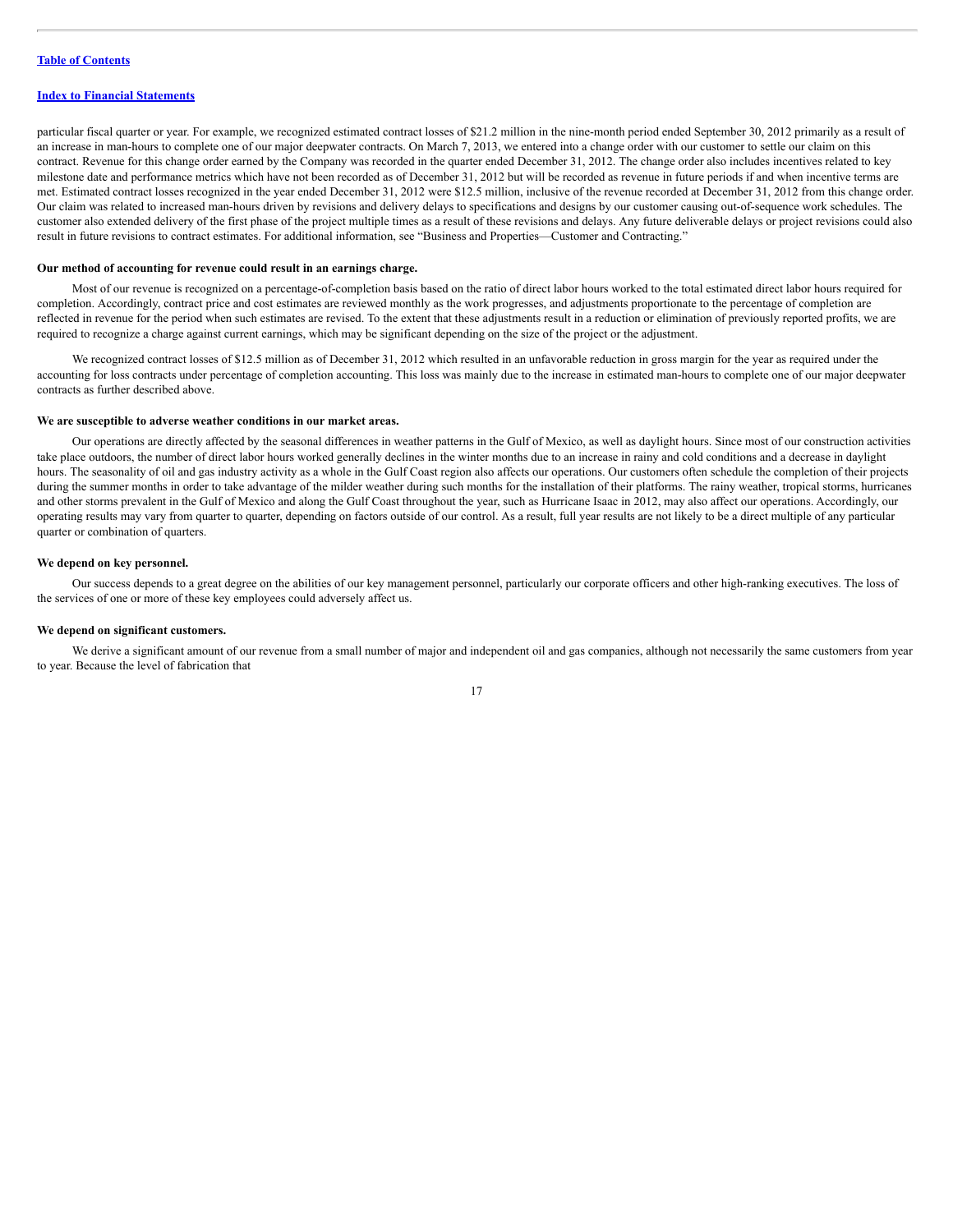we may provide to any particular customer depends, among other things, on the size of that customer's capital expenditure budget devoted to platform construction plans in a particular year and our ability to meet the customer's delivery schedule, customers that account for a significant portion of our revenue in one fiscal year may represent an immaterial portion of revenue in subsequent years. For example, our largest customers (those which individually accounted for more than 10% of revenue in a given year) accounted for 61% of revenue in 2012 (37% for Chevron Corporation and 24% for Williams Field Services – Gulf Coast Company, L.P.), 21% of revenue in 2011 (Chevron Corporation), and 38% of revenue in 2010 (16% for Eni US Operating Co. Inc., 11% for American Electric Power Service Corporation and 11% for Versabuild, LLC). The loss of a significant customer in any given year for any reason, including a sustained decline in that customer's capital expenditure budget or competitive factors, can result in a substantial loss of revenue and could have a material adverse effect on our operating performance.

### **The nature of our industry subjects us to compliance with regulatory and environmental laws.**

Our operations and properties are materially affected by state and federal laws and other regulations relating to the oil and gas industry in general, and are also subject to a wide variety of federal, state and local environmental laws and regulations, including those governing discharges into the air and water, the handling and disposal of solid and hazardous wastes, the remediation of soil and groundwater contaminated by hazardous substances and the health and safety of employees. Further, compliance with many of these laws is becoming increasingly complex, stringent and expensive. Many impose "strict liability" for damages to natural resources or threats to public health and safety, rendering a party liable for the environmental damage without regard to its negligence or fault. Certain environmental laws provide for strict, joint and several liability for remediation of spills and other releases of hazardous substances, as well as damage to natural resources. In addition, we could be subject to claims alleging personal injury or property damage as a result of alleged exposure to hazardous substances. Such laws and regulations may also expose us to liability for the conduct of or conditions caused by others, or for acts that were in compliance with all applicable laws at the time such acts were performed. We believe that our present operations substantially comply with applicable federal and state pollution control and environmental protection laws and regulations. We also believe that compliance with such laws has had no material adverse effect on our operations. However, such environmental laws are changed frequently. Sanctions for noncompliance may include revocation of permits, corrective action orders, administrative or civil penalties and criminal prosecution. We are unable to predict whether environmental laws will materially adversely affect our future operations and financial results. See "Business and Properties— Government and Environmental Regulations."

The demand for our services is also affected by changing taxes, price controls and other laws and regulations relating to the oil and gas industry generally. Offshore construction and drilling in certain areas has also been opposed by environmental groups and, in certain areas, has been restricted. To the extent laws are enacted or other governmental actions are taken that prohibit or restrict offshore construction and drilling or impose environmental protection requirements that result in increased costs to the oil and gas industry in general and the offshore construction industry in particular, our business and prospects could be adversely affected. We cannot determine to what extent future operations and earnings may be affected by new legislation, new regulations or changes in existing regulations.

### **Our business is highly dependent on our ability to utilize the Houma Navigational Canal.**

The Houma Navigation Canal provides the only means of access from our Louisiana facilities to open waters. The Houma Navigation Canal is considered to be a navigable waterway of the United States and, as such, is protected by federal law from unauthorized obstructions that would hinder water-borne traffic. Federal law also authorizes federal maintenance of the canal by the United States Army Corps of Engineers. The canal requires bi-annual dredging to maintain its water depth and, while federal funding for this dredging has been provided for over 40 years, there is no assurance that Congressional appropriations sufficient for adequate dredging and other maintenance of the canal will be continued indefinitely. If sufficient funding were not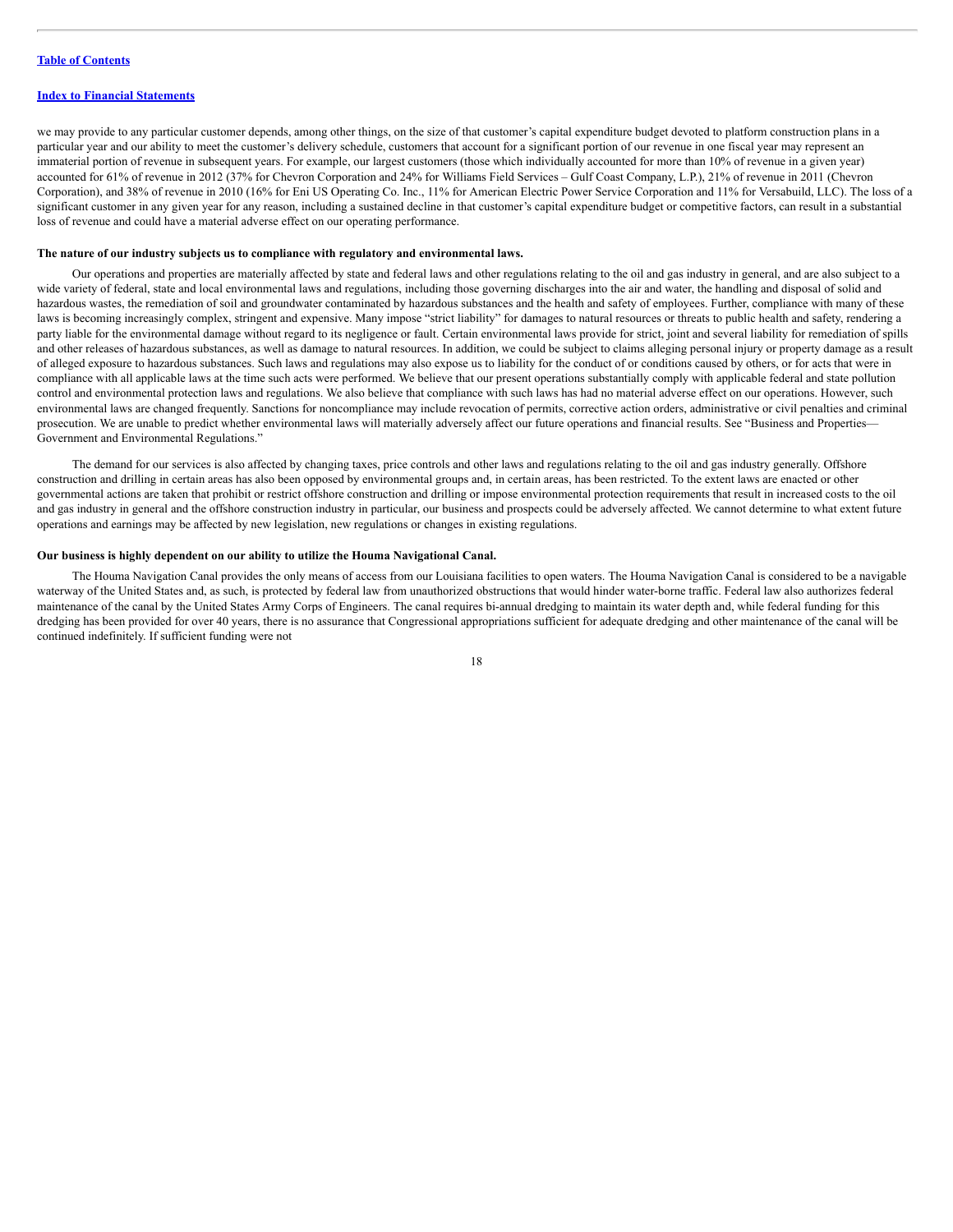appropriated for that purpose, the Houma Navigation Canal could become impassable by barges or other vessels required to transport many of our products and could result in material and adverse affects on our cash flow, operations and financial position.

#### **We depend on subcontractor services to perform our contractual obligations**

Our ability to perform under our contracts depends to some degree on the performance of third parties we subcontract. We depend upon subcontractors for a variety of reasons, including:

- to perform work as a result of scheduling demands we would otherwise perform with our employees;
- to supervise and/or perform certain aspects of the contract more efficiently considering the conditions of the contract; and
- to perform certain types of skilled work.

We work closely with these subcontractors to monitor progress and address our customer requirements. We believe we can pursue backcharges for costs we incur or liabilities we assume as a result of a subcontractor's lack of performance. However, the inability of our subcontractors to perform under the terms of their contracts could cause us to incur additional costs that reduce profitability or create losses on projects.

#### <span id="page-20-0"></span>**Item 1B. Unresolved Staff Comments**

None.

#### <span id="page-20-1"></span>**Item 3. Legal Proceedings**

We are subject to various routine legal proceedings in the normal conduct of our business primarily involving commercial claims, workers' compensation claims, and claims for personal injury under general maritime laws of the United States and the Jones Act. While the outcome of these lawsuits, legal proceedings and claims cannot be predicted with certainty, management believes that the outcome of any such proceedings, even if determined adversely, would not have a material adverse effect on our financial position, results of operations or cash flows.

#### <span id="page-20-2"></span>**Item 4. Mine Safety Disclosures**

None.

#### <span id="page-20-3"></span>**Executive Officers of the Registrant**

Listed below are the names, ages and offices held by each of our executive officers as of March 13, 2013. All officers serve at the pleasure of our Board of Directors.

| Kirk J. Meche                     |
|-----------------------------------|
| Roy F. "Buddy" Breerwood, III     |
| William J. "Bill" Fromenthal, Jr. |
| William G. "Bill" Blanchard       |
| Francis A. Smith, Jr.             |

- **Name Age Position** Age<br>50 President, Chief Executive Officer and Director<br>39 Vice President of Finance, Chief Financial Offic
	- 39 Vice President of Finance, Chief Financial Officer and Treasurer<br>59 Vice President of Operations, General Manager
		- Vice President of Operations, General Manager
	- 54 President and Chief Executive Officer of Gulf Island, L.L.C. (fabrication subsidiary)
	- 63 President and Chief Executive Officer of Gulf Marine Fabricators, L.P. (fabrication subsidiary)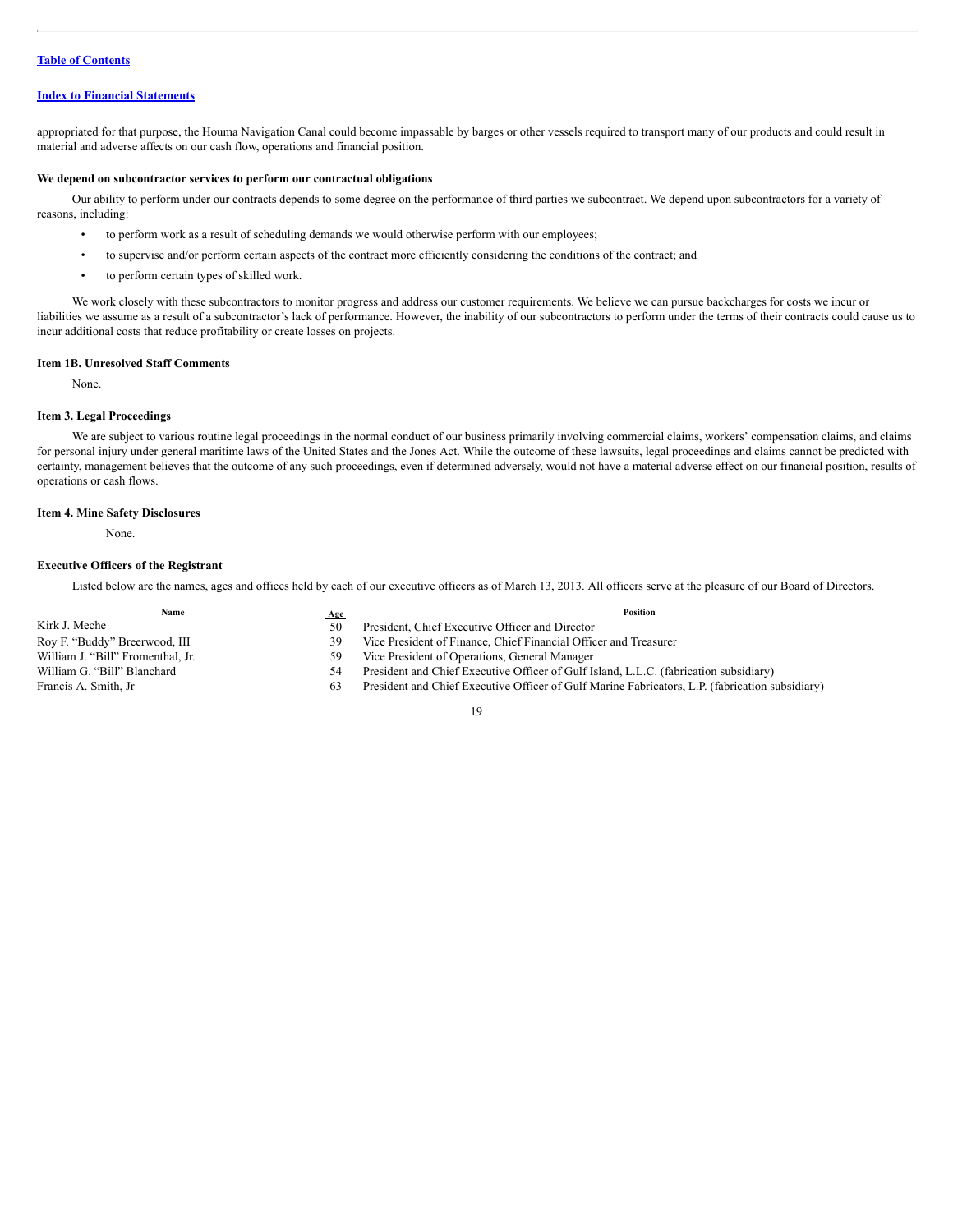*Kirk J. Meche* became Chief Executive Officer in January 2013. Mr. Meche has served as President since January 2009. He served as Chief Operating Officer from January 2009 to December 2012. Mr. Meche served as the Executive Vice President—Operations from 2001 to 2009. Mr. Meche was President and Chief Executive Officer of Gulf Marine from February 2006 to October 2006. Mr. Meche served as President and Chief Executive Officer of Gulf Island, L.L.C. from February 2001 until January 2006. President and Chief Executive Officer of Southport, Inc., a wholly-owned fabrication subsidiary of the Company, from 1999 to 2001. Mr. Meche was a project manager of the Company from 1996 to 1999. Mr. Meche held various engineering positions for J. Ray McDermott, Inc. from 1985 to 1996.

*Roy F. "Buddy" Breerwood, III* became Vice President of Finance, Chief Financial Officer and Treasurer in February 2012. Mr. Breerwood has served as Controller from October 2007 to January 2012 and Accounting Manager from July 2002 to October 2007.

William J. "Bill" Fromenthal, Jr. became Vice President of Operations and General Manager in January 2013. Mr. Fromenthal has been President and Chief Executive Officer of Dolphin since 2000. Mr. Fromenthal was a project manager of the Company from 1996 to 2000 and held various project management, planning and coordination roles in the industry from 1976 to 1996.

William G. "Bill" Blanchard became President and Chief Executive Officer of Gulf Island, L.L.C. in February 2006. Mr. Blanchard was Estimating Department Manager of Gulf Island, L.L.C. from January 2000 until January 2006.

*Francis A. Smith, Jr.* became President and Chief Executive Officer of Gulf Marine in March 2009. From July 2004 to March 2009, Mr. Smith was an Independent Consultant. From 1973 to 2004, Mr. Smith held positions in various capacities with J. Ray McDermott and McDermott, Inc. including Vice-President and General Manager, Fabrication Division, except from 1991 to 1994 when he held the position of Vice President, Fabrication for OPI.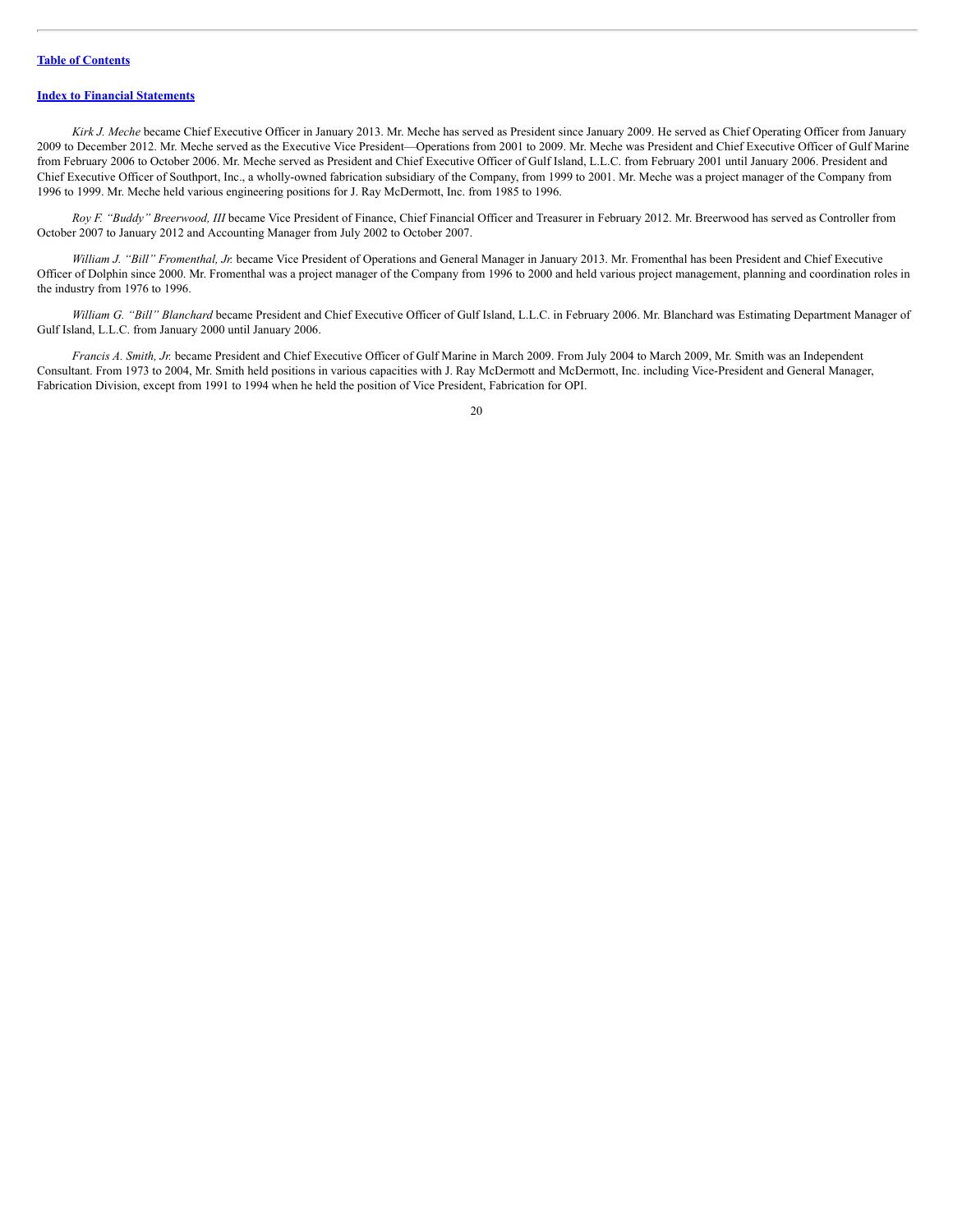### **PART II**

### <span id="page-22-0"></span>**Item 5. Market for Registrant's Common Equity, Related Stockholder Matters and Issuer Purchases of Equity Securities**

Our common stock is traded on the Nasdaq Global Select Market, under the symbol "GIFI." As of March 13, 2013, we had approximately 3,200 holders of record of our common stock.

The following table sets forth the high and low sale prices per share of the common stock, as reported by The Nasdaq Stock Market LLC and the amount of cash dividends declared per share of our common stock, for each fiscal quarter of the two most recent fiscal years.

|                  | High    | Low     | <b>Dividend</b> |
|------------------|---------|---------|-----------------|
| Fiscal Year 2012 |         |         |                 |
| First Quarter    | \$35.48 | \$28.10 | \$<br>.10       |
| Second Quarter   | 29.73   | 23.97   | .10             |
| Third Quarter    | 31.69   | 24.20   | .10             |
| Fourth Quarter   | 29.11   | 19.89   | .10             |
| Fiscal Year 2011 |         |         |                 |
| First Ouarter    | \$34.68 | \$25.76 | \$<br>.06       |
| Second Quarter   | 35.85   | 27.00   | .06             |
| Third Quarter    | 36.00   | 19.82   | .06             |
| Fourth Quarter   | 31.31   | 19.55   | .06             |

In each quarter of 2012, our Board of Directors declared a dividend of \$0.10 per share on the shares of our common stock outstanding, totaling \$5.8 million. On March 6, 2013, our Board of Directors declared a dividend of \$0.10 per share on the shares of our common stock outstanding, payable April 1, 2013 to shareholders of record on March 18, 2013. Any future declaration and payment of dividends, if any, is at the discretion of our Board of Directors and will depend on our retained earnings, working capital requirements and the future operation and growth of our business and other factors deemed relevant by the Board of Directors.

### **Issuer Purchases of Equity Securities**

The following table sets forth shares of our common stock we repurchased during the three-month period ended December 31, 2012.

|                        |                                                         |                                                     | Current Program                                                                                            |                                                                                                                    |
|------------------------|---------------------------------------------------------|-----------------------------------------------------|------------------------------------------------------------------------------------------------------------|--------------------------------------------------------------------------------------------------------------------|
| Period                 | <b>Total</b><br>number of<br><b>Shares</b><br>Purchased | Average<br>Price<br><b>Paid Per</b><br><b>Share</b> | <b>Total Number</b><br>of Shares Purchased<br>as part of Publicly<br><b>Announced Plans or</b><br>Programs | <b>Maximum</b><br><b>Number of Shares</b><br>That May Yet Be<br><b>Purchased Under</b><br><b>Plans or Programs</b> |
| October 1 to 31, 2012  |                                                         |                                                     | _                                                                                                          |                                                                                                                    |
| November 1 to 30, 2012 |                                                         |                                                     | $\overline{\phantom{a}}$                                                                                   |                                                                                                                    |
| December 1 to 31, 2012 | $17,886^a$                                              | \$23.52                                             |                                                                                                            |                                                                                                                    |
| Total                  | $17,886^{\rm a}$                                        | \$23.52                                             |                                                                                                            |                                                                                                                    |

a. Represents shares repurchased under our applicable stock incentive plan to satisfy tax obligations on stock options and restricted stock awards. We do not have a publicly announced share repurchase program.

Information as to the securities authorized for issuance under our equity compensation plans is incorporated herein by reference to Item 12 of this report on Form 10-K.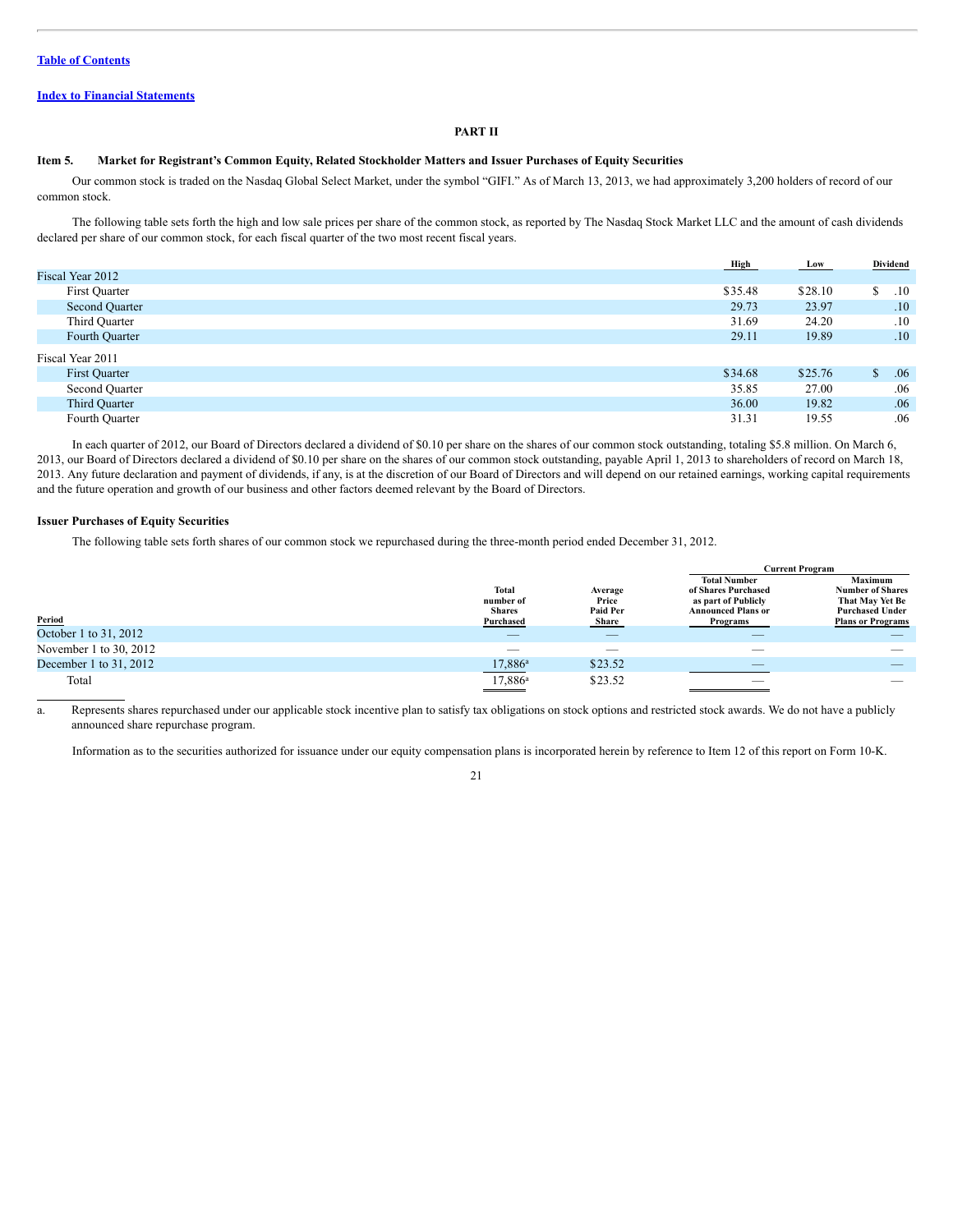### **Stock Performance Graph**

The following graph compares the cumulative total shareholder return on our common stock from December 31, 2007 to December 31, 2012, with the cumulative total return of the Standard & Poor 500 Index and the Standard & Poor 500 Oil & Gas Equipment & Services Index for the same period. The returns are based on an assumed investment of \$100 on January 1, 2008 at closing prices on December 31, 2007 in our common stock and in each of the indexes and on the assumption that dividends were reinvested.

### **Total Return To Shareholders (Includes reinvestment of dividends)**

|                                                           |                       | <b>ANNUAL RETURN PERCENTAGE</b><br><b>Years Ending</b> |       |       |          |          |
|-----------------------------------------------------------|-----------------------|--------------------------------------------------------|-------|-------|----------|----------|
| Company / Index                                           |                       | Dec <sub>08</sub>                                      | Dec09 | Dec10 | Dec11    | Dec12    |
| <b>Gulf Island Fabrication, Inc.</b>                      |                       | $-53.86$                                               | 48.02 | 34.27 | 4.51     | $-16.45$ |
| S&P 500 Index                                             |                       | $-37.00$                                               | 26.46 | 15.06 | 2.11     | 16.00    |
| S&P 500 Oil & Gas Equipment & Services                    |                       | $-59.18$                                               | 59.80 | 39.28 | $-11.68$ | 0.00     |
|                                                           | <b>Base</b><br>Period | <b>INDEXED RETURNS</b><br><b>Years Ending</b>          |       |       |          |          |
| Company / Index                                           | Dec <sub>07</sub>     | Dec08                                                  | Dec09 | Dec10 | Dec11    | Dec12    |
| <b>Gulf Island Fabrication, Inc.</b>                      | 100                   | 46.14                                                  | 68.29 | 91.70 | 95.83    | 80.07    |
| S&P 500 Index                                             | 100                   | 63.00                                                  | 79.67 | 91.68 | 93.61    | 108.59   |
| <b>S&amp;P 500 Oil &amp; Gas Equipment &amp; Services</b> | 100                   | 40.82                                                  | 65.23 | 90.86 | 80.24    | 80.25    |

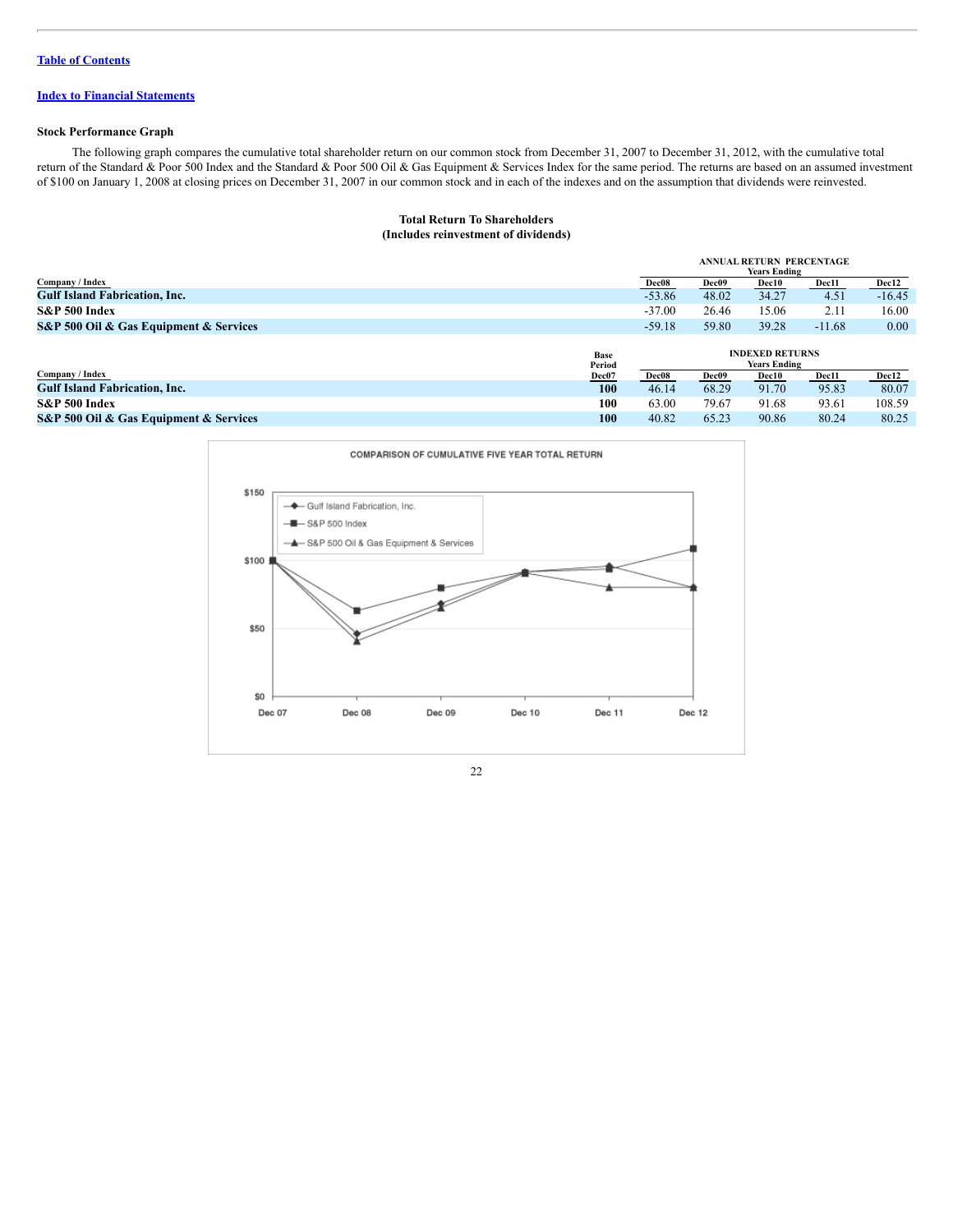### <span id="page-24-0"></span>**Item 6. Selected Financial Data**

The following table sets forth selected historical financial data as of the dates and for the periods indicated. The historical financial data for each year in the five-year period ended December 31, 2012 is derived from our audited financial statements. The following information should be read in conjunction with "Management's Discussion and Analysis of Financial Condition and Results of Operations" and our financial statements and notes thereto included elsewhere in this report on Form 10-K.

|                                                       | <b>Years Ended December 31,</b> |           |                                       |           |           |
|-------------------------------------------------------|---------------------------------|-----------|---------------------------------------|-----------|-----------|
|                                                       | 2012                            | 2011      | 2010                                  | 2009      | 2008      |
|                                                       |                                 |           | (in thousands, except per share data) |           |           |
| <b>Income Statement Data:</b>                         |                                 |           |                                       |           |           |
| Revenue                                               | \$521,340                       | \$307,832 | \$248,286                             | \$311,529 | \$420,507 |
| Cost of revenue:                                      |                                 |           |                                       |           |           |
| Contract costs                                        | 502,999                         | 295,614   | 225,015                               | 272,064   | 368,211   |
| Provision for losses on contract receivables (1)      | 14,501                          |           |                                       |           |           |
| Asset impairments (2)                                 |                                 | 7,690     |                                       |           |           |
| Total cost of revenue                                 | 517,500                         | 303,304   | 225,015                               | 272,064   | 368,211   |
| Gross profit                                          | 3,840                           | 4,528     | 23,271                                | 39,465    | 52,296    |
| General and administrative expenses                   | 9,806                           | 8,187     | 7,947                                 | 8,257     | 9,451     |
| Operating income (loss)                               | (5,966)                         | (3,659)   | 15,324                                | 31,208    | 42,845    |
| Net interest income (3)                               | 433                             | 902       | 5,021                                 | 986       | 172       |
| Other, income (expense)                               | 128                             | 309       | 1,014                                 | (55)      | (97)      |
| Income (loss) before income taxes                     | (5,405)                         | (2, 448)  | 21,359                                | 32,139    | 42,920    |
| Income taxes                                          | (1,314)                         | (644)     | 8,266                                 | 11,335    | 13,898    |
| Net income (loss)                                     | (4,091)                         | (1,804)   | \$13,093                              | 20,804    | \$29,022  |
| <b>Income Summary Data:</b>                           |                                 |           |                                       |           |           |
| Basic earnings (loss) per share—common shareholders   | (0.29)<br>S.                    | (0.13)    | \$<br>0.90                            | 1.44      | 2.03      |
| Diluted earnings (loss) per share—common shareholders | (0.29)                          | (0.13)    | 0.90                                  | 1.44      | 2.02      |
| Basic weighted-average common shares                  | 14,400                          | 14,351    | 14,318                                | 14,294    | 14,258    |
| Diluted weighted-average common shares                | 14,400                          | 14,351    | 14,329                                | 14,295    | 14,292    |
| Cash dividend declared per common share               | 0.40                            | 0.24      | 0.04                                  | 0.13      | 0.40      |

|                                                               |              |            | As of December 31. |               |            |
|---------------------------------------------------------------|--------------|------------|--------------------|---------------|------------|
|                                                               | 2012         | 2011       | 2010               | 2009          | 2008       |
|                                                               |              |            | (in thousands)     |               |            |
| <b>Balance Sheet Data:</b>                                    |              |            |                    |               |            |
| Working capital                                               | 81,330<br>S. | \$101,926  | \$112,111          | 80,501<br>S.  | 63,060     |
| Property, plant and equipment, net                            | 229,216      | 216,722    | 197,652            | 200,459       | 204,695    |
| Total assets                                                  | 403,495      | 395,935    | 334,856            | 332,175       | 349,270    |
| Debt                                                          |              |            |                    |               |            |
| <b>Operating Data:</b>                                        |              |            |                    |               |            |
| Direct labor hours worked for the year ended December 31, (4) | 4,768        | 2.715      | 2,403              | 3,156         | 3,820      |
| Backlog as of December 31, (5)                                |              |            |                    |               |            |
| Direct labor hours                                            | 4,372        | 4,609      | 3,837              | 1,495         | 2,321      |
| Dollars                                                       | \$536,950    | \$ 614,481 | \$486,146          | 136,766<br>S. | \$ 209,823 |

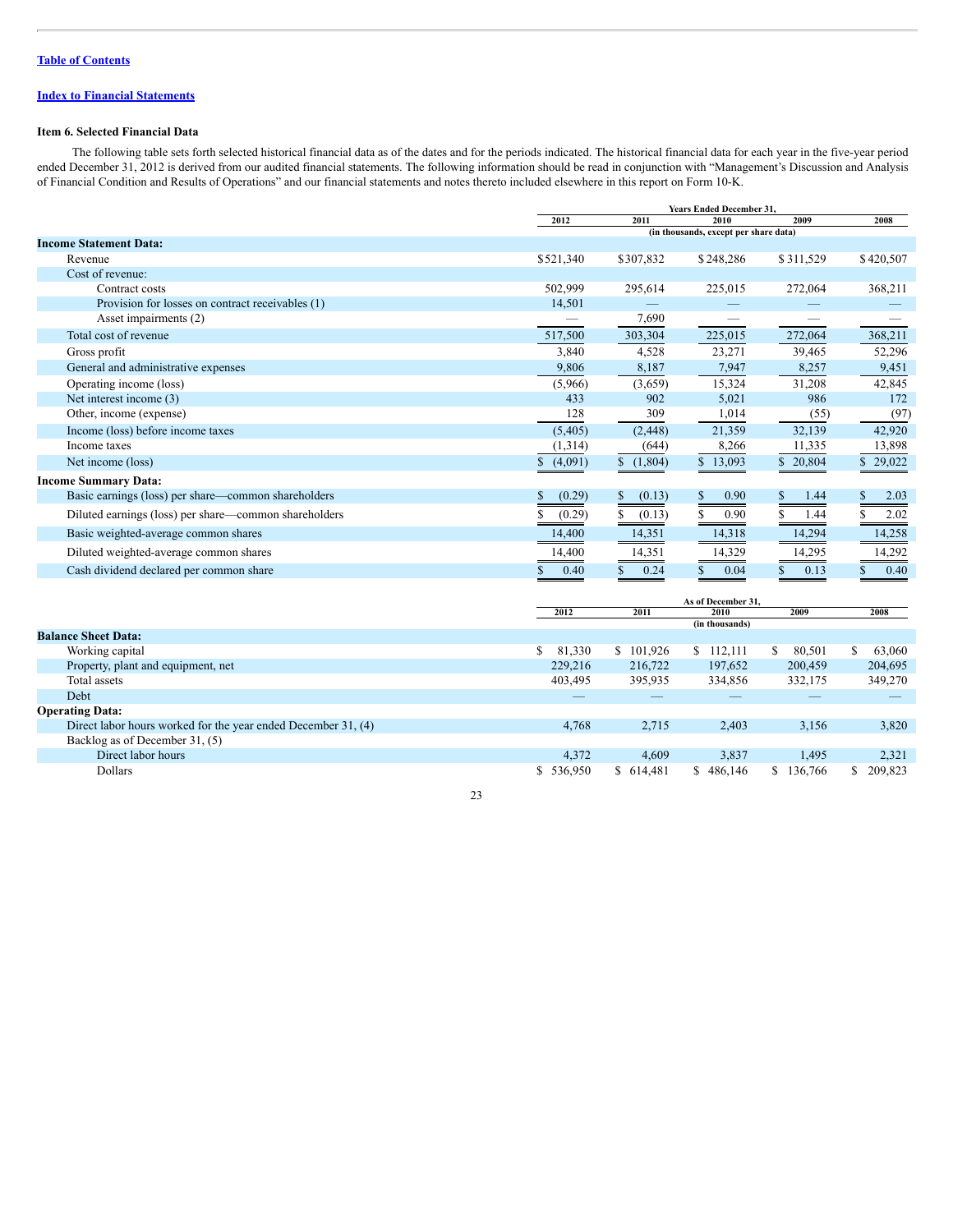- (1) As of December 31, 2012, \$56.8 million has been billed to Bluewater Industries, Inc. on the Cheviot project and the outstanding contracts receivable balance was approximately \$31.3 million. We recorded a \$14.5 million reserve on Bluewater's outstanding contract receivable balance as of December 31, 2012 and we believe the outstanding balance, less the \$14.5 million reserve, is collectible through the disposition of project deliverables and the enforcement of our security interest in certain of Bluewater's equipment in the event of a default by Bluewater.
- (2) On April 8, 2011, we received an unfavorable ruling regarding a disputed claim for costs incurred in connection with an April 2008 accident at our Texas facility involving four cranes. As a result, we recognized all recorded amounts as asset impairments of \$7.7 million, of which \$5.9 million related to disputed crane rental costs and \$1.8 million related to the remaining net book value of one of the cranes involved in the accident that is now deemed a total loss.
- (3) On July 15, 2009, we reached an agreement with Bluewater Industries, Inc. to restructure the payment terms of the remaining \$90 million owed on the MinDOC I project. We received a limited overriding royalty interest for \$48 million of this amount as part of this agreement. On November 29, 2010, we sold the overriding royalty interest. As a result of this agreement and subsequent sale of our overriding royalty interest, we recognized \$4.6 million as interest income during the year ended December 31, 2010.
- (4) Direct labor hours are hours worked by employees directly involved in the production of our products.
- (5) Our backlog is based on management's estimate of the number of direct labor hours required to complete, and the remaining revenues to be recognized with respect to, those projects for which a customer has authorized us to begin work or purchase materials or services pursuant to written contracts, letters of intent or other forms of authorization. The backlog as of each year end also includes commitments received following December 31<sup>st</sup>, as described in Item 1 of this report on Form 10-K.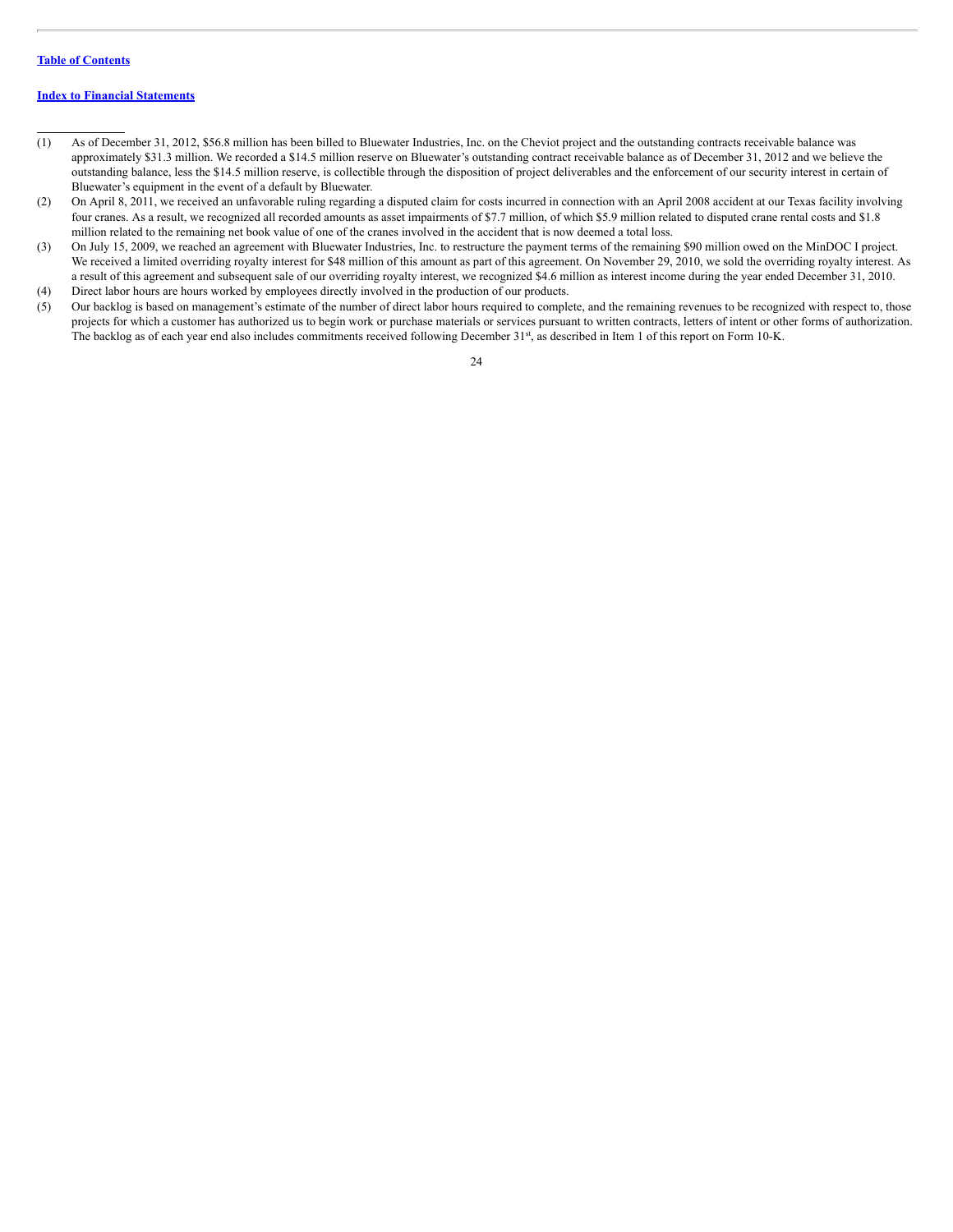### <span id="page-26-0"></span>**Item 7. Management's Discussion and Analysis of Financial Condition and Results of Operations**

### **Introduction and Outlook**

Our results of operations are affected primarily by (i) the level of exploration and development activity maintained by oil and gas exploration and production companies in the Gulf of Mexico, and to a lesser extent, foreign locations throughout the world, (ii) our ability to win contracts through competitive bidding or alliance/partnering arrangements, and (iii) our ability to manage those contracts to successful completion. The level of exploration and development activity is related to several factors, including trends in oil and gas prices, expectations of future oil and gas prices, changes in technology and changes in the regulatory environment, including new permitting processes and increased regulation imposed on domestic oil and gas exploration by the Bureau of Ocean Energy, Regulation and Enforcement.

We believe conditions in the oil and gas industry brought on by the Deepwater Horizon incident in 2010 have improved. Oil prices are currently stable above \$90 per barrel, global and U.S. working drilling rig count is increasing and U.S. Gulf of Mexico permitting activity is on the rise, particularly in deepwater offshore locations. We believe demand for deepwater and marine related projects will be driven by this increased activity. Our focus remains on managing our contract costs, particularly those associated with maintaining our labor force, as our customers face the challenge and cost of developing deepwater locations. We are in the process of implementing new tracking and reporting procedures and have hired additional staff in order to monitor and track the progress on our projects. We expect these initiatives to enable us to more effectively control costs in the event of customer delivery delays or deviations and discrepancies with respect to designs and drawings submitted by our customers.

In the longer term, demand for our products and services will continue to depend largely upon prices for oil and gas and the capital outlay decisions of oil and gas exploration and production companies, which at this time is difficult to predict.

### **Backlog**

Our backlog is based on management's estimate of the direct labor hours required to complete, and the remaining revenue to be recognized with respect to, those projects a customer has authorized us to begin work or purchase materials or services pursuant to written contracts, letters of intent or other forms of authorization. Often, however, management's estimates are based on preliminary engineering and design specifications by the customer and are refined together with the customer. As engineering and design plans are finalized or changes to existing plans are made, management's estimate of the direct labor hours required to complete a project and the price of a project at completion is likely to change. In addition, all projects currently included in our backlog are subject to termination at the option of the customer, although the customer is generally required to pay us for work performed and materials purchased through the date of termination and, in some instances, cancellation fees. In addition, customers have the ability to delay the execution of projects.

As of December 31, 2012, we had a revenue backlog of \$537.0 million and a labor backlog of approximately 4.4 million man-hours remaining to work, including commitments received through March 13, 2013 and excluding backlog of \$30.0 million relating to the suspended Cheviot project, compared to revenue backlog of \$614.5 million and a labor backlog of 4.6 million man-hours reported as of December 31, 2011. We exclude suspended projects from contract backlog because resumption of work and timing of backlog revenues are difficult to predict.

Of our backlog at December 31, 2012,

- 30.6% was pursuant to letters of intent received after December 31, 2012 for which the full scope of work has not been authorized but we expect to receive.
- 66.5% was for three customers as compared to 72.9% for two customers at December 31, 2011.
- \$393.3 million, or 73.2%, represented projects destined for deepwater locations compared to \$509.8 million, or 83.0%, at December 31, 2011.
- \$41.9 million, or 7.8%, represented projects destined for foreign locations compared to \$47.0 million, or 7.7%, at December 31, 2011.

Depending on the size of the project, the termination or postponement of any one of our deepwater projects could significantly reduce our backlog, and could have a material adverse effect on revenue, net income and cash flow. For additional information, see Note 2 to our Consolidated Financial Statements and Item 1A. "Risk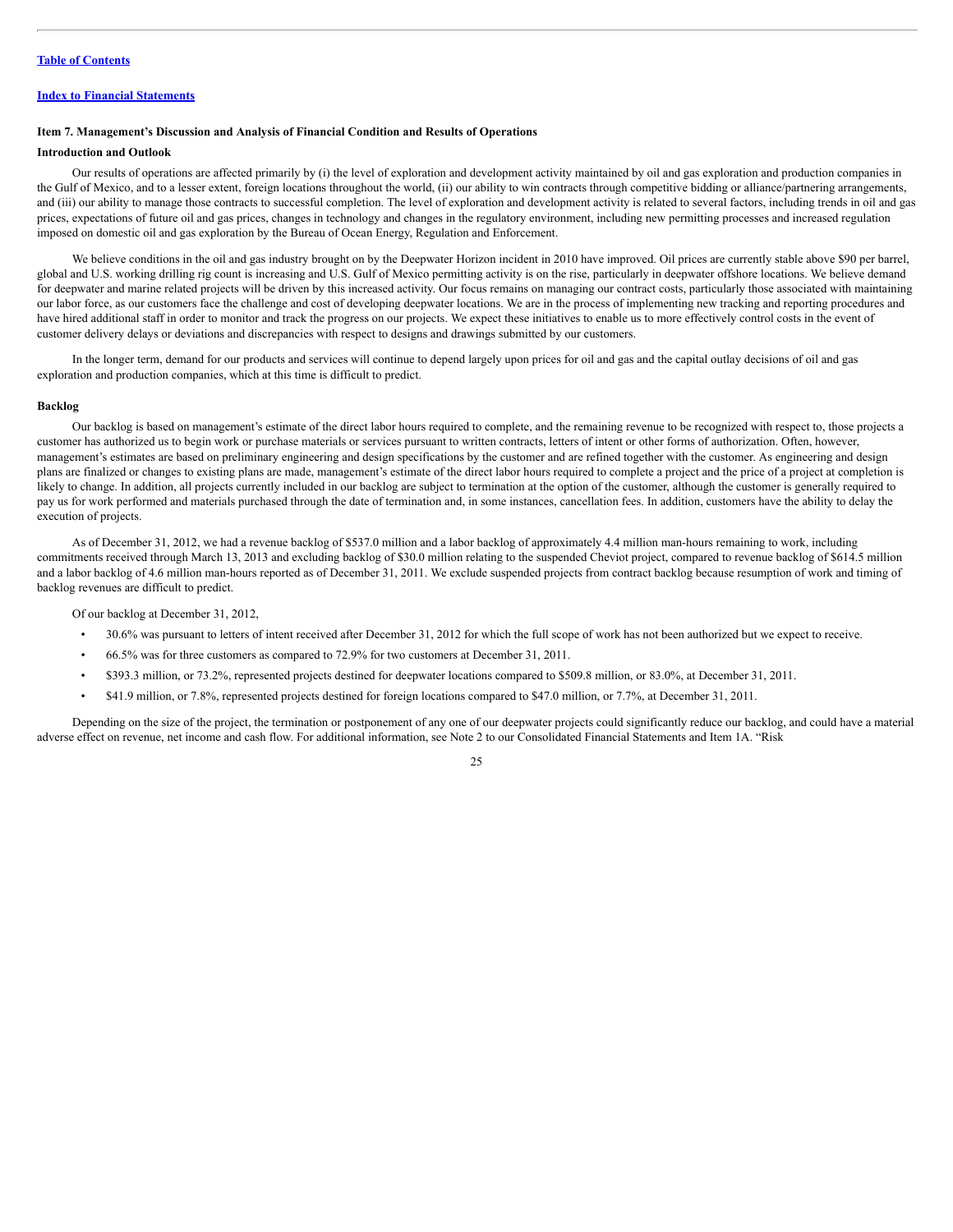### **Table of [Contents](#page-1-0)**

### **Index to Financial [Statements](#page-37-0)**

Factors — *Our backlog is subject to change as a result of changes to management's estimates, suspension or termination of projects currently in our backlog or our failure to secure additional projects. Our revenue, net income and cash flow could be adversely affected as a result of changes to our backlog*."

As of December 31, 2012, we expect to recognize revenues from our backlog of approximately

- \$395.8 million, or 73.7%, during the calendar year 2013,
- \$135.4 million, or 25.2%, during calendar year 2014; and
- \$5.8 million, or 1.1%, thereafter.

Recognition of backlog revenue as presented above is based on management estimates of the application of the direct labor hours of the backlog during the current projected timelines to complete the projects. Certain factors and circumstances, as mentioned above, could cause changes in the period when the backlog is recognized as revenue.

#### **Workforce**

During 2012, our workforce ranged from approximately 1,950 to 2,400. Demand for our products and services dictates our workforce needs. Although we generally try to minimize the use of contract labor, we will use contract labor when required to meet customer demand. For 2012, our use of contract labor ranged from approximately 90 to 430 contract laborers. Due to the award of significant contracts at the end of 2010 and during 2011, we focused on hiring and maintaining manpower through 2012 to meet the level of activity.

Man-hours worked were 4.8 million, 2.7 million and 2.4 million for the years ending December 31, 2012, 2011 and 2010 respectively. The major factor contributing to the significant increase in man-hours worked in 2012 was our ability to work on two major deepwater projects in our backlog during the year.

### **Critical Accounting Policies**

Our consolidated financial statements are prepared in accordance with accounting principles generally accepted in the United States, which require us to make estimates and assumptions. We believe that of our significant accounting policies (see Note 1 in the Notes to Consolidated Financial Statements), the following involves a higher degree of judgment and complexity:

#### *Revenue Recognition*

The majority of our revenue is recognized on a percentage-of-completion basis based on the ratio of direct labor hours actually performed to date compared to the total estimated direct labor hours required for completion. Accordingly, contract price and cost estimates are reviewed monthly as the work progresses, and adjustments proportionate to the percentage of completion are reflected in revenue for the period when such estimates are revised. If these adjustments were to result in a reduction of previously reported profits, we would have to recognize a charge against current earnings, which may be significant depending on the size of the project or the adjustment.

Some contracts include a total or partial reimbursement to us of any costs associated with specific capital projects required by the fabrication process. If a particular capital project provides future benefits to us, the cost to build the capital project will be capitalized, and the revenue for the capital project will increase the estimated profit in the contract.

Contract costs include all direct material, labor and subcontract costs and those indirect costs related to contract performance, such as indirect labor, supplies and tools. Also included in contract costs are a portion of those indirect contract costs related to plant capacity, such as depreciation, insurance and repairs and maintenance. These indirect costs are allocated to jobs based on actual direct labor hours incurred. Profit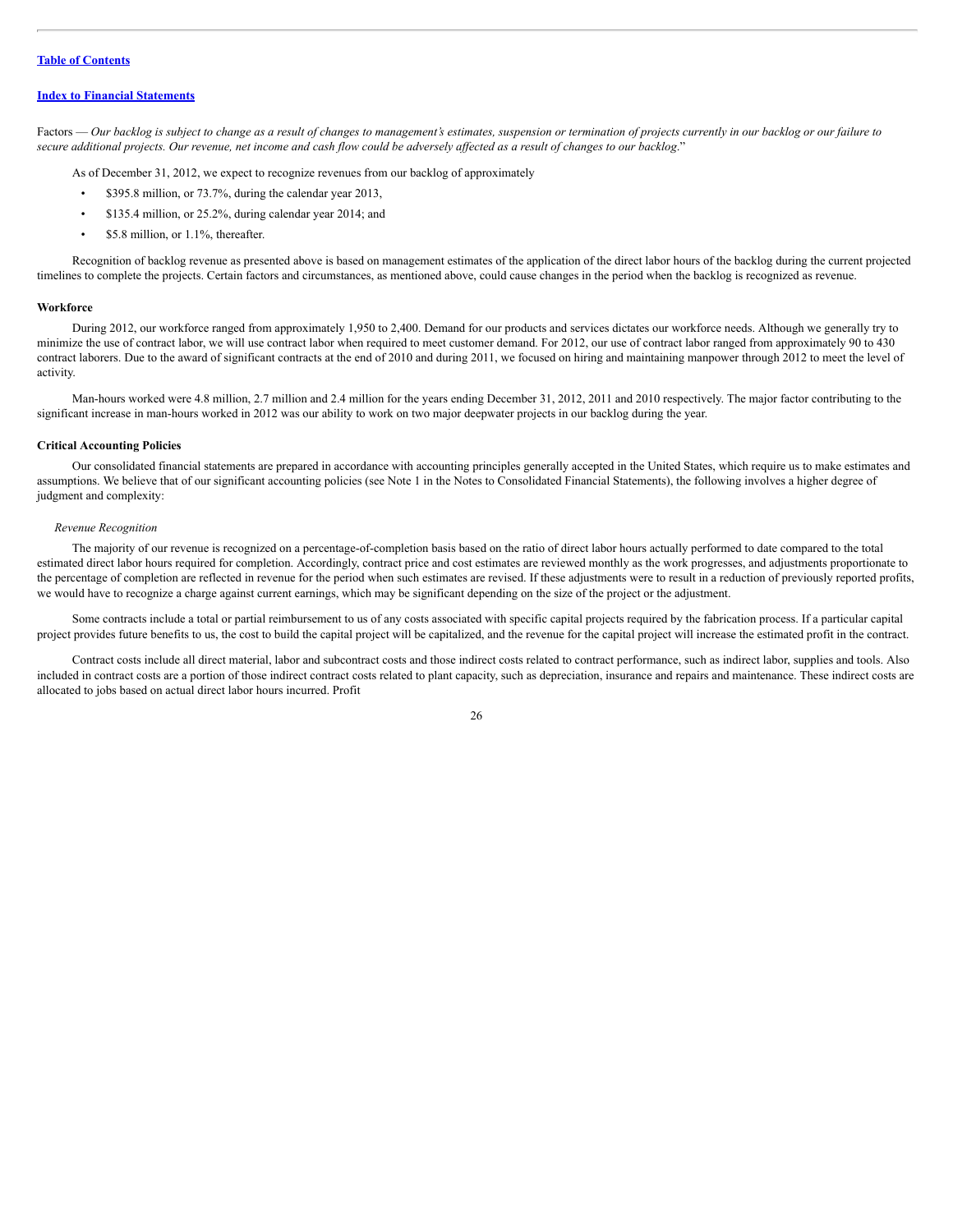incentives are included in revenue when their realization is probable. Claims for extra work or changes in scope of work are included in revenue when the amount can be reliably estimated and collection is probable. Changes in job performance, job conditions, and estimated profitability, including those arising from contract penalty provisions, and final contract settlements may result in revisions to costs and income and are recognized in the period in which the revisions are determined.

At December 31, 2012, we recorded revenue totaling \$5.2 million related to certain change orders on four projects which have been approved as to scope but not price. We expect to resolve these change orders in the first and second quarters of 2013. At December 31, 2012, we also recorded revenue totaling \$7.7 million related to re-measure units and quantities on a unit rate contract that is in progress. We are in the process of negotiating the application of contractual unit rates to these quantities and expect to finalize these measurement packages in the first and second quarter of 2013. No revenues were recorded at December 31, 2011 and 2010 related to unapproved change orders.

Provisions for estimated losses on uncompleted contracts are made in the period in which such losses are determined. We recognized contract losses of \$12.5 million, \$3.0 million, and \$1.3 million in the years ended December 31, 2012, 2011, and 2010, respectively. Contract losses increased in 2012 due mainly to the increase in manhours estimated to complete one of our major deepwater projects. On March 7, 2013, we entered into a change order with our customer to settle our claim relating to this project. Revenue for this change order earned by the Company was recorded in the quarter ended December 31, 2012. The change order also includes incentives related to key milestone date and performance metrics which have not been recorded as of December 31, 2012 but will be recorded as revenue in future periods if and when incentive terms are met. Estimated contract losses recognized in the year ended December 31, 2012 were \$12.5 million, inclusive of the revenue recorded at December 31, 2012 from this change order. Our claim was related to increased man-hours driven by revisions and delivery delays to specifications and designs by our customer causing out-of-sequence work schedules. The customer also extended delivery of the first phase of the project multiple times as a result of these revisions and delays. Any future deliverable delays or project revisions could also result in future revisions to contract estimates.

### *Allowance for Doubtful Accounts*

We routinely review individual contracts receivable balances and make provisions for probable doubtful accounts as we deem appropriate. Among the factors considered during the review are the financial condition of our customer and their access to financing, underlying disputes on the account, age and amount of the account and overall economic conditions. Accounts are written off only when all reasonable collection efforts are exhausted.

Our principal customers include major and large independent oil and gas companies and their contractors and marine vessel operators and their contractors. This concentration of customers may impact our overall exposure to credit risk, either positively or negatively, in that customers may be similarly affected by changes in economic or other conditions. Receivables are generally not collateralized; however, in certain instances we obtain collateral to reduce our credit exposure. In the normal course of business, we extend credit to our customers on a short-term basis.

### **Results of Operations**

#### *Comparison of the Years Ended December 31, 2012 and 2011*

For the twelve-month period ended December 31, 2012, our revenue was \$521.3 million compared to \$307.8 million in revenue for the twelve-month period ended December 31, 2011, an increase of 69.4%. The following factors contributed to the increase in revenues for the year ended December 31, 2012 compared to the year ended December 31, 2011:

- Man-hours worked increased from 2.7 million for the twelve-month period ended December 31, 2011 to 4.8 million during the twelve-month period ended December 31, 2012, representing an increase of 77.8%, as discussed in "Workforce."
- Pass-through costs, as a percentage of revenue, for the twelve-month period ended December 31, 2012 were 48.3% compared to 45.3% for the twelve-month period ended December 31, 2011. The increase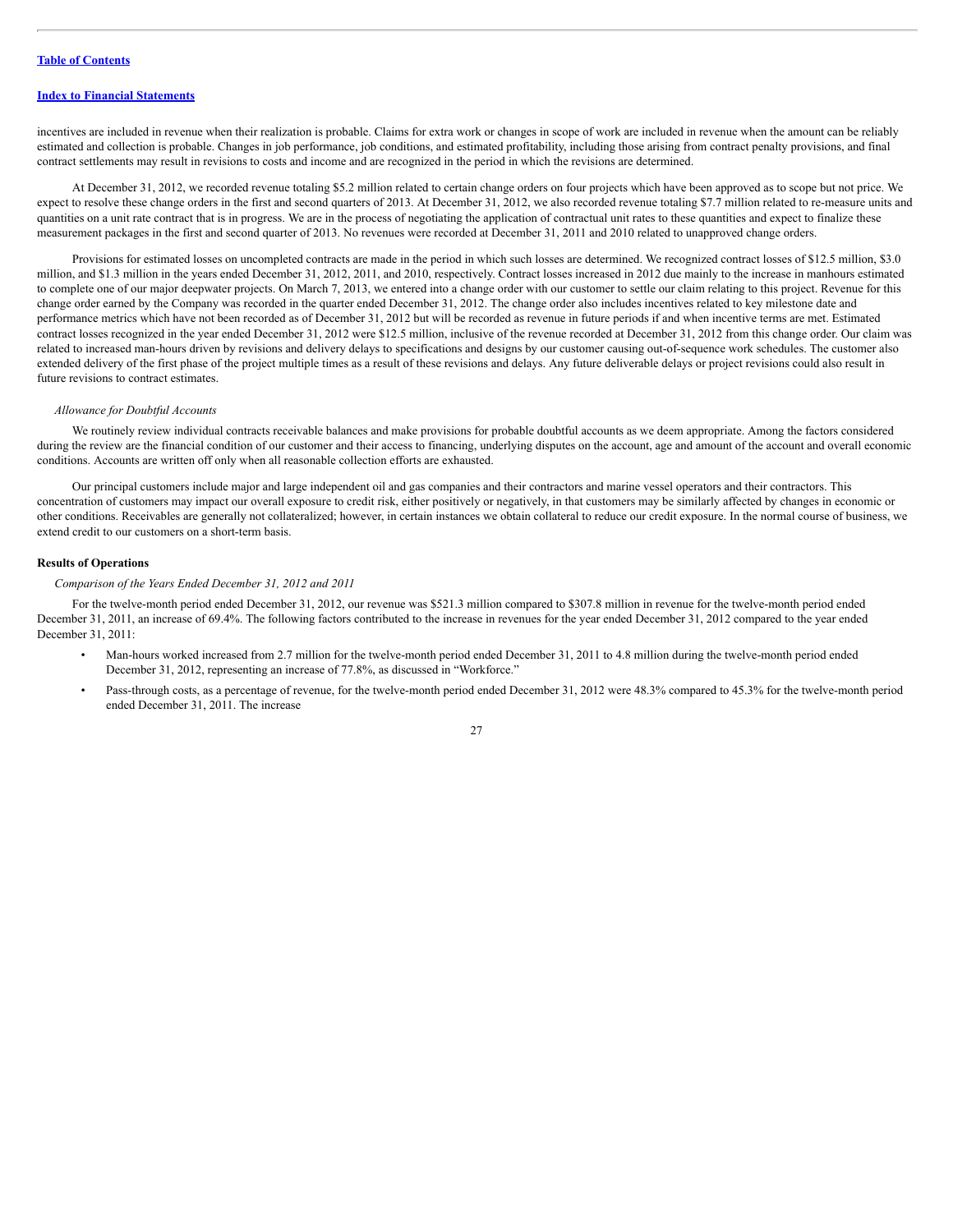in pass-through costs for the twelve months ended December 31, 2012 primarily relates to sub-contracted service costs on our major deepwater projects. Pass-through costs, as described in Note 11 in the Notes to Consolidated Financial Statements, are included in revenue, but have little or no impact on our gross margin.

For the twelve-month periods ended December 31, 2012 and 2011, gross profit was \$3.8 million (0.7% of revenue) and \$4.5 million (1.5% of revenue), respectively. Factors contributing to the overall decrease in gross profit for the twelve-month period ended December 31, 2012 compared to the twelve-month period ended December 31, 2011 include:

- We recognized provisions for losses on contract receivables of \$14.5 million during the twelve-month period ended December 31, 2012 as compared to asset impairments of \$7.7 million recognized during the twelve-month period ended December 31, 2011. For additional information, see Note 2 to our Consolidated Financial Statements.
- We recognized contract losses of \$12.5 million during the twelve-month period ended December 31, 2012 as compared to \$3.0 million recognized during the twelvemonth period ended December 31, 2011 as explained in "Critical Accounting Policies."

Partially offsetting these adverse impacts on gross profit, man-hours worked increased as discussed in "Workforce." The increase in production had a favorable impact on margin due to the spread it provided to our fixed overhead as compared to the twelve-month period ended December 31, 2011.

Our general and administrative expenses were \$9.8 million for the twelve-month period ended December 31, 2012 compared to \$8.2 million for the twelve-month period ended December 31, 2011. Although the absolute dollar value was more, general and administrative expenses, as a percentage of revenue, was 1.9% compared to 2.7% for the twelve-month periods ended December 31, 2012 and 2011, respectively. Factors that contributed to the increase in general and administrative expenses for the twelve months ended December 31, 2012 include:

- Increase of \$515,000 in professional fees as a result of our various contractual issues. We anticipate these fees will continue until these issues are resolved.
- Increase of \$385,000 in stock compensation expense mainly due to the accelerated vesting of restricted shares upon the retirement of Kerry Chauvin, our former C.E.O., in December 2012.
- Increase of \$289,000 in bank service charges resulting from the issuance of additional letters of credit related to our two major deepwater projects.
- Increase of \$181,000 in expenses associated with setting up additional staff in our offices.

We had net interest income of \$433,000 for the twelve-month period ended December 31, 2012 compared to net interest income of \$902,000 for the twelve-month period ended December 31, 2011. The interest income for the period ended December 31, 2012 was primarily related to the accretion of the discount associated with the financing arrangement described in Note 2 in the Notes to Consolidated Financial Statements. The interest income for the period ended December 31, 2011 was also related to the accretion of the discount associated with the financing arrangement in Note 2 to our Consolidated Financial Statements.

We had other income of \$128,000 for the twelve months ended December 31, 2012, compared to \$309,000 for the twelve months ended December 31, 2011. Other income for both periods represents gain on sales of miscellaneous equipment.

Our effective income tax rate was a benefit of 24.3% for the twelve-month period ended December 31, 2012, compared to a benefit of 26.3% for the twelve-month period ended December 31, 2011. The decrease in the effective rate for the period ended December 31, 2012 was related to the reduction of the Company's income

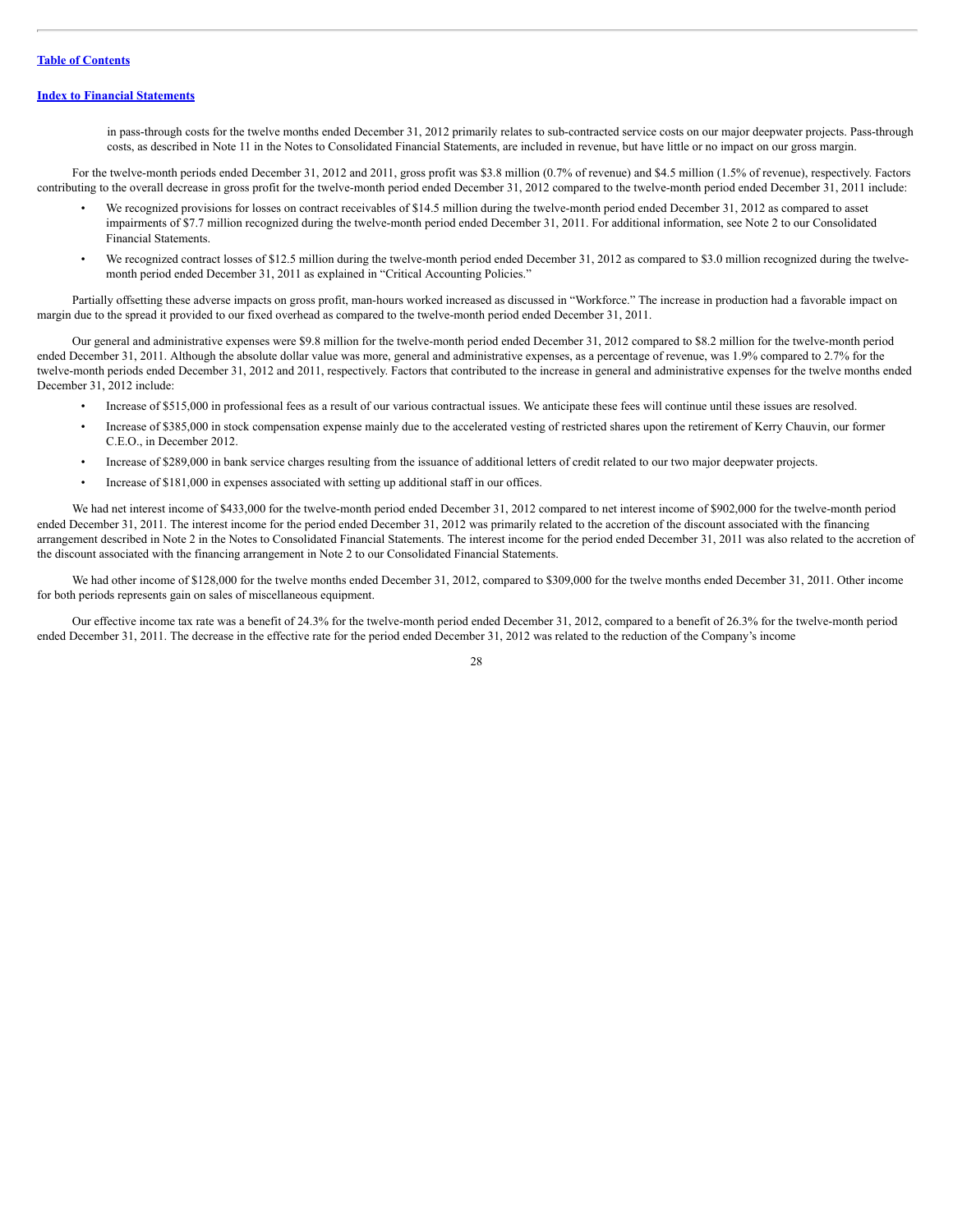### **Table of [Contents](#page-1-0)**

### **Index to Financial [Statements](#page-37-0)**

mainly due to the provision for loss on contract receivables described elsewhere herein. This reduction in income caused an increase in Louisiana state income tax apportionment in 2012 as compared to 2011, reducing the overall income tax benefit recorded in 2012 compared to 2011.

*Comparison of the Years Ended December 31, 2011 and 2010*

For the twelve-month period ended December 31, 2011, our revenue was \$307.8 million, an increase of 24.0%, compared to \$248.3 million in revenue for the twelve-month period ended December 31, 2010. The following factors contributed to the increase in revenues for the year ended December 31, 2011 compared to the year ended December 31, 2010:

- Man-hours worked increased from 2.4 million for the twelve-month period ended December 31, 2010 to 2.7 million during the twelve-month period ended December 31, 2011, representing an increase of 12.5%.
- Pass-through costs, as a percentage of revenue, for the twelve-month period ended December 31, 2011 were 45.3% compared to 36.1% for the twelve-month period ended December 31, 2010. The increase in pass-through costs for the twelve months ended December 31, 2011 primarily relates to certain deepwater projects. Passthrough costs, as described in Note 11 in the Notes to Consolidated Financial Statements, are included in revenue, but have little or no impact on our gross margin.

For the twelve-month periods ended December 31, 2011 and 2010, gross profit was \$4.5 million (1.5% of revenue) and \$23.3 million (9.4% of revenue), respectively. Factors contributing to the decrease in gross profit for the twelve-month period ended December 31, 2011 compared to the twelve-month period ended December 31, 2010 include:

- On April 8, 2011, we received an unfavorable ruling on an insurance claim for costs incurred in connection with an April 2008 crane accident, resulting in us having to recognize a charge of \$7.7 million related to impairments of a receivable and to the remaining book value of one of the cranes involved in the accident.
- Pass-through costs as a percentage of revenue as discussed above.
- We recognized \$3.0 million of contract losses on contracts on three projects during the twelve months ended December 31, 2011, as compared to \$1.3 million for the twelve months ended December 31, 2010.
- Certain fixed costs at our Texas facility, particularly staff and facility maintenance costs, increased in 2011 as compared to 2010. These costs were reduced in 2010 and early 2011 because of the decline in activity at this facility, but were subsequently increased in preparation of several larger project awards.

Our general and administrative expenses were \$8.2 million for the twelve-month period ended December 31, 2011 compared to \$7.9 million for the twelve-month period ended December 31, 2010. Although the absolute dollar value was more, general and administrative expenses, as a percentage of revenue, were 2.7% of revenue compared to 3.2% of revenue for the twelve-month periods ended December 31, 2011 and 2010, respectively.

We had net interest income of \$902,000 for the twelve-month period ended December 31, 2011 compared to net interest income of \$5.0 million for the twelve-month period ended December 31, 2010. The interest income for the period ended December 31, 2011 was primarily related to the accretion of the discount associated with the financing arrangement described in Note 2 in the Notes to Consolidated Financial Statements. The interest income for the period ended December 31, 2010 was primarily related to the accretion of the discount associated with the financing arrangement with Bluewater and ATP on the fabrication of the MinDOC I hull. On November 29, 2010, our financing arrangement with Bluewater/ATP was completely settled following the sale of our limited overriding royalty interest.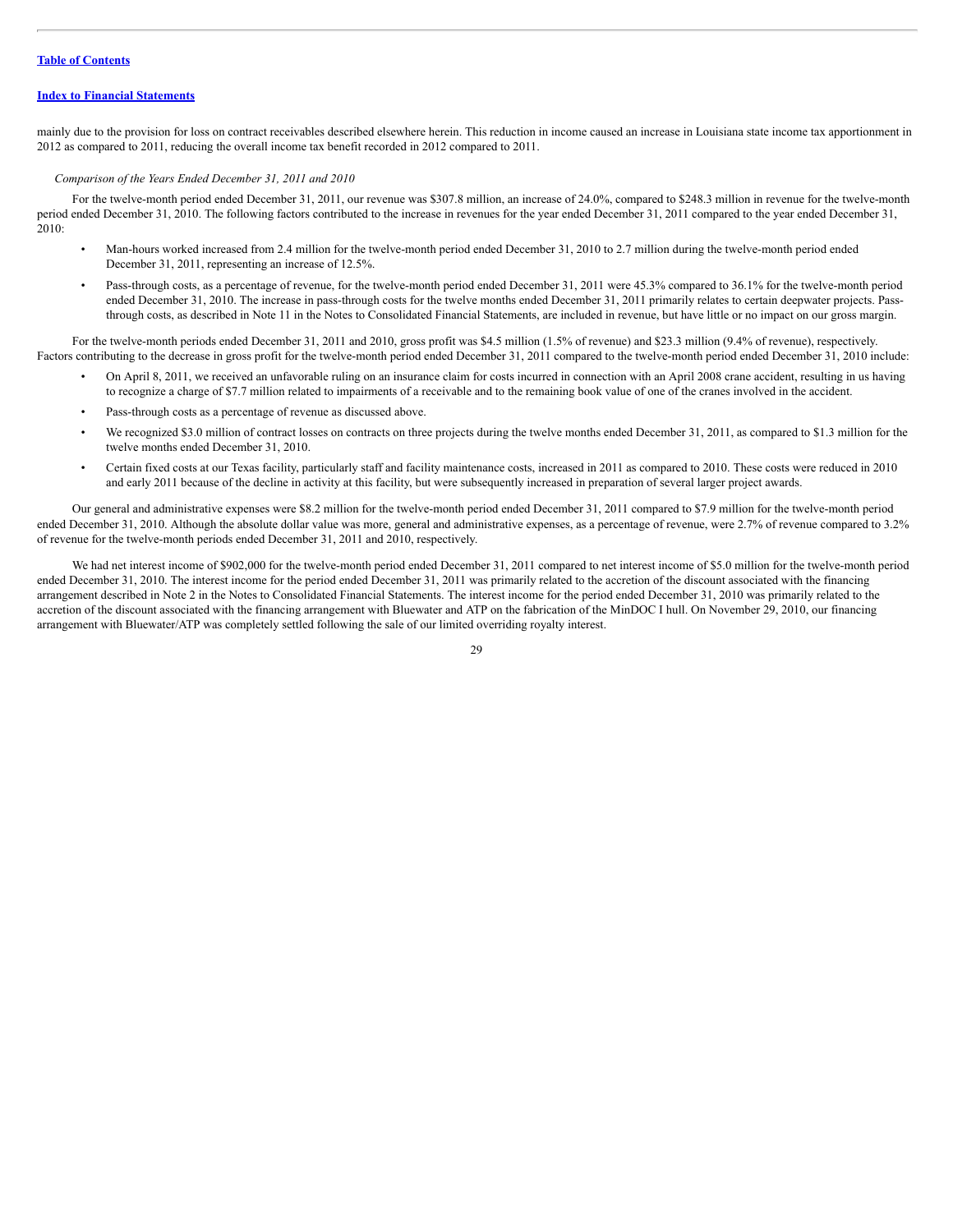We had other income of \$309,000 for the twelve months ended December 31, 2011, compared to a \$1.0 million income for the twelve months ended December 31, 2010. Other income for the period ended December 31, 2011 represents gains on sales of miscellaneous equipment. Other income for period ended December 31, 2010 represents the settlement of claims related to damages incurred in connection with the hurricanes that hit the Gulf Coast in 2008.

Our effective income tax rate was a benefit of 26.3% for the twelve-month period ended December 31, 2011, compared to an expense of 38.7% for the twelve-month period ended December 31, 2010. The decrease in the effective rate for the period ended December 31, 2011 was related to the reduction of income at our Texas facility mainly due to the asset impairments described elsewhere herein. This reduction in income caused a decrease in our estimated Federal qualified production activities income deduction and an increase in Louisiana state income tax apportionment in 2011 as compared to 2010, reducing the overall income tax benefit recorded in 2011 compared to income tax expense recorded in 2010.

### **Liquidity and Capital Resources**

Historically we have funded our business activities through funds generated from operations. Effective October 29, 2012, we entered into the Eleventh Amendment to the Ninth Amended and Restated Credit Agreement which, among other things, increased our revolving line of credit from \$60 million to \$80 million and extended the term of our revolver from December 31, 2013 to December 31, 2014. Our revolving line of credit is secured by substantially all of our assets. Amounts borrowed under our revolving line of credit bear interest, at our option, at either the prime lending rate established by JPMorgan Chase Bank, N.A. or LIBOR plus 1.5 percent. We pay a fee on a quarterly basis of onefourth of one percent per annum on the weighted-average unused portion of our revolving line of credit.

At March 13, 2013 we had \$10.0 million borrowed under our revolving line of credit, and we had outstanding letters of credit totaling \$46.8 million, which reduced the unused portion of our revolving line of credit to \$23.2 million. We required borrowings to fund our working capital which has been adversely impacted by the suspension of the Cheviot project and the extended collection of the associated Bluewater receivable as discussed further in "Critical Accounting Policies." Also, as discussed in "Critical Accounting Policies," contributing to our decreased working capital were increased contract losses incurred during 2012, primarily attributable to one of our major deepwater projects. On March 7, 2013, we entered into a change order with our customer to settle our claim relating to this project. Revenue for this change order earned by the Company was recorded in the quarter ended December 31, 2012. As a result of our entry into this change order, we expect to pay down a portion of our outstanding borrowings in the first half of 2013.

We are required to maintain certain financial covenants under our revolving line of credit, including a minimum current ratio of 1.25 to 1.0, a net worth minimum requirement of \$241.2 million, debt to net worth ratio of 0.5 to 1.0, and earnings before interest, taxes, depreciation and amortization (EBITDA) to interest expense ratio of 4.0 to 1.0. As of December 31, 2012, we were in compliance with these covenants.

At December 31, 2012, our cash and cash equivalents totaled \$24.9 million. Working capital was \$81.3 million at December 31, 2012. The ratio of current assets to current liabilities was 1.88 to 1 at December 31, 2012. Net cash provided by operating activities was \$11.0 million for the year ended December 31, 2012, compared to \$11.9 million for the year ended December 31, 2011. Our primary uses of cash during 2012 were related to capital expenditures and an increase in our net contract position. As of December 31, 2012, our investment in net contract position was \$43.3 million compared to \$30.3 million as of December 31, 2011, representing an increase of \$13.1 million. The increase is due to timing of work performed on several larger contracts compared to scheduled contractual billing terms, the revisions to the payment terms agreed to with Bluewater in August 2012, and cost recoveries negotiated with customers. We define net contract position as contracts receivable, contract retainage, costs and estimated earnings in excess of billings on uncompleted contracts, materials and other amounts prepaid to subcontractors, accounts payable, and billings in excess of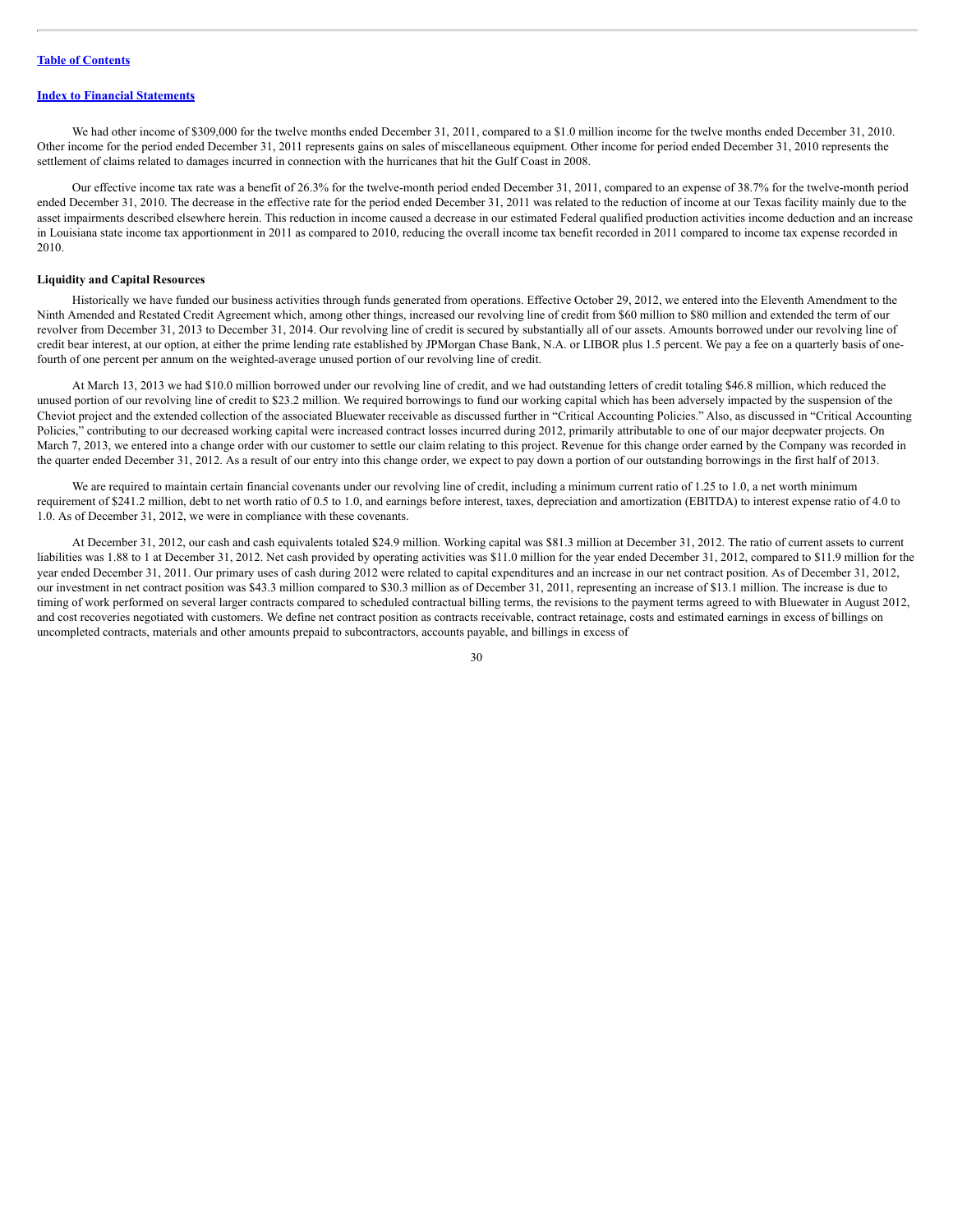costs and estimated earnings on uncompleted contracts. An overall increase in these contract related accounts represents a relative decrease in cash on hand for working capital needs and an increase in cash utilized by contracts in progress.

Net cash used in investing activities for the year ended December 31, 2012 was \$35.9 million, mainly related to capital expenditures for equipment and improvements to our production facilities, including an additional \$4.8 million to extend the length of our graving dock at our Texas facility, \$2.8 million for two Manitowac 18000 maxer attachments for our cranes at our Texas facility and \$5.4 million to dredge the waterways near the bulkhead of our Texas facilities to accommodate larger vessels used in the installation of deepwater projects. Also included in capital expenditures were \$2.9 million for an additional M2250 Manitowoc crane for our Gulf Island facility in Houma and \$1.1 million on the construction of a new, 30,000 square foot warehouse for Gulf Island's east yard.

Also for the twelve-month period ended December 31, 2012, \$9.5 million was spent to complete the construction of a coffer cell to drain the graving dock at our Texas facility. During the fourth quarter of 2011, the graving dock flooded unexpectedly when soil washed out from under the graving dock floor, which allowed water from the Corpus Christi Ship Channel to enter the dock through the floor and caused damage to a portion of the graving dock slab. To prevent further flooding, the Company designed and constructed a coffer cell to drain the dock and complete repairs to the slab so that it can be utilized during the fabrication stage of the Williams Gulfstar FPS™ GS-1hull project. Of the \$9.5 million spent in 2012, \$3.1 million of costs to build the coffer are included in contract costs for the Williams project. The remaining \$6.4 million has been capitalized as property as part of the graving dock or as inventory for use on future projects after its removal upon completion of the Williams project. The graving dock at our Texas facility is drained and repairs to the slab are substantially complete. The approximate cost to repair the graving dock was \$7.5 million, all of which has been recovered through insurance.

We anticipate capital expenditures for 2013 to be approximately \$17.6 million for the purchase of equipment and additional yard and facility infrastructure improvements, including \$4.5 million for rolling equipment to replace aging rolling equipment at our Texas facility.

The \$5.5 million of net cash used in financing activities for the year ended December 31, 2012 included \$17,000 of proceeds from the exercise of stock options and \$259,000 of excess tax benefits associated with the share-based payment arrangements less \$5.8 million in payments of dividends on common stock.

We believe that for the next twelve months, our cash on hand, our cash generated by operating activities and funds available under our revolving line of credit will be sufficient to fund our capital expenditures and meet our working capital needs. However, job awards may require us to issue additional letters of credit further reducing the capacity available on our revolving line of credit. We may also expand our operations through acquisitions in the future, which may require additional equity or debt financing which we believe would be available to us; however, there can be no assurance that amounts will be available on commercial terms acceptable to us.

### **Contractual Obligations and Commitments**

The following table sets forth an aggregation of our contractual obligations and commitments as of December 31, 2012, (in thousands).

|                                               |              | <b>Payments Due by Period</b> |                 |                          |            |
|-----------------------------------------------|--------------|-------------------------------|-----------------|--------------------------|------------|
|                                               | <b>Total</b> | <b>Less Than</b><br>1 Year    | 1 to 3<br>Years | 3 to 5<br>Years          | Thereafter |
| Purchase commitment—equipment (1)             | \$1,395      | \$1,395                       | $\sim$          | $\sim$                   | _          |
| Purchase commitment—material and services (2) | 6,571        | 6,571                         | __              | $\overline{\phantom{a}}$ |            |
| Operating leases (3)                          | 35           | 32                            |                 |                          |            |
|                                               | \$8,001      | 7,998                         |                 |                          |            |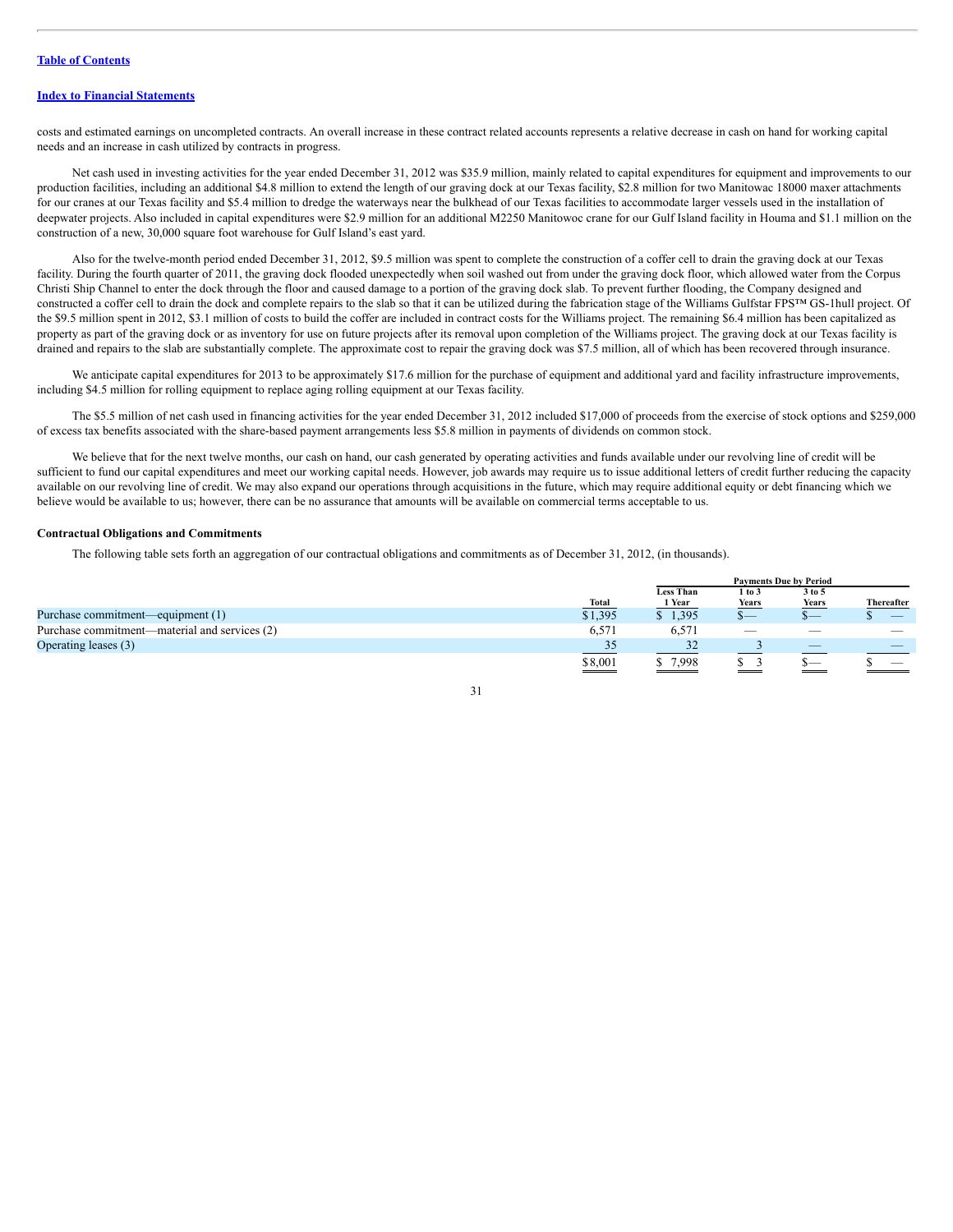- (1) "Purchase commitment—equipment" is a commitment related to purchase order agreements.
- (2) "Purchase commitment—material and services" is a commitment related to purchase order agreements.
- (3) Operating leases are commitments for office space.

#### **Off Balance Sheet Arrangements**

We are not a party to any contract or other obligation not included in our balance sheet that has, or is reasonably likely to have, a current or future effect on our financial condition.

#### <span id="page-33-0"></span>**Item 7A. Quantitative and Qualitative Disclosures About Market Risk**

We do not have operations subject to material risk of foreign currency fluctuations, nor do we use derivative financial instruments in our operations or investment portfolio. We have an \$80.0 million revolving line of credit with our primary commercial banks. Under the terms of our revolving line of credit, we may elect to pay interest at either a fluctuating base rate established by the bank from time to time or at a rate based on the rate established in the London inter-bank market. We do not believe that we have any material exposure to market risk associated with interest rates.

#### <span id="page-33-1"></span>**Item 8. Financial Statements and Supplementary Data**

In this report our consolidated financial statements of and the accompanying notes appear on pages F-1 through F-18 and are incorporated herein by reference. See Index to Consolidated Financial Statements on Page 35.

#### <span id="page-33-2"></span>**Item 9. Changes in and Disagreements with Accountants on Accounting and Financial Disclosure**

None

### <span id="page-33-3"></span>**Item 9A. Controls and Procedures**

Our management, with the participation of our Chief Executive Officer and Chief Financial Officer, has evaluated the effectiveness of our disclosure controls and procedures (as defined in Rule 13a-15(e) under the Securities Exchange Act of 1934) as of the end of the period covered by this report. Based on this evaluation, our Chief Executive Officer and Chief Financial Officer have concluded that the design and operation of our disclosure controls and procedures were effective as of such date to provide assurance that information required to be disclosed by us in the reports that we file or submit under the Securities Exchange Act of 1934 is recorded, processed, summarized and reported within the time periods specified in the rules and forms of the SEC, and that such information is accumulated and communicated to management as appropriate to allow timely decisions regarding disclosure.

#### **Management's Report on Internal Control Over Financial Reporting**

Our management is responsible for establishing and maintaining adequate internal control over financial reporting, as such term is defined in Exchange Act Rules 13a-15(f). Under the supervision and with the participation of our management, including our principal executive officer and principal financial officer, we conducted an evaluation of the effectiveness of our internal control over financial reporting based on the framework in *Internal Control—Integrated Framework* issued by the Committee of Sponsoring Organizations of the Treadway Commission. Based on our evaluation under the framework in *Internal Control—Integrated Framework*, our management concluded that our internal control over financial reporting was effective as of December 31, 2012.

The effectiveness of our internal control over financial reporting as of December 31, 2012 has been audited by Ernst & Young LLP, an independent registered public accounting firm, as stated in their report which is included herein.

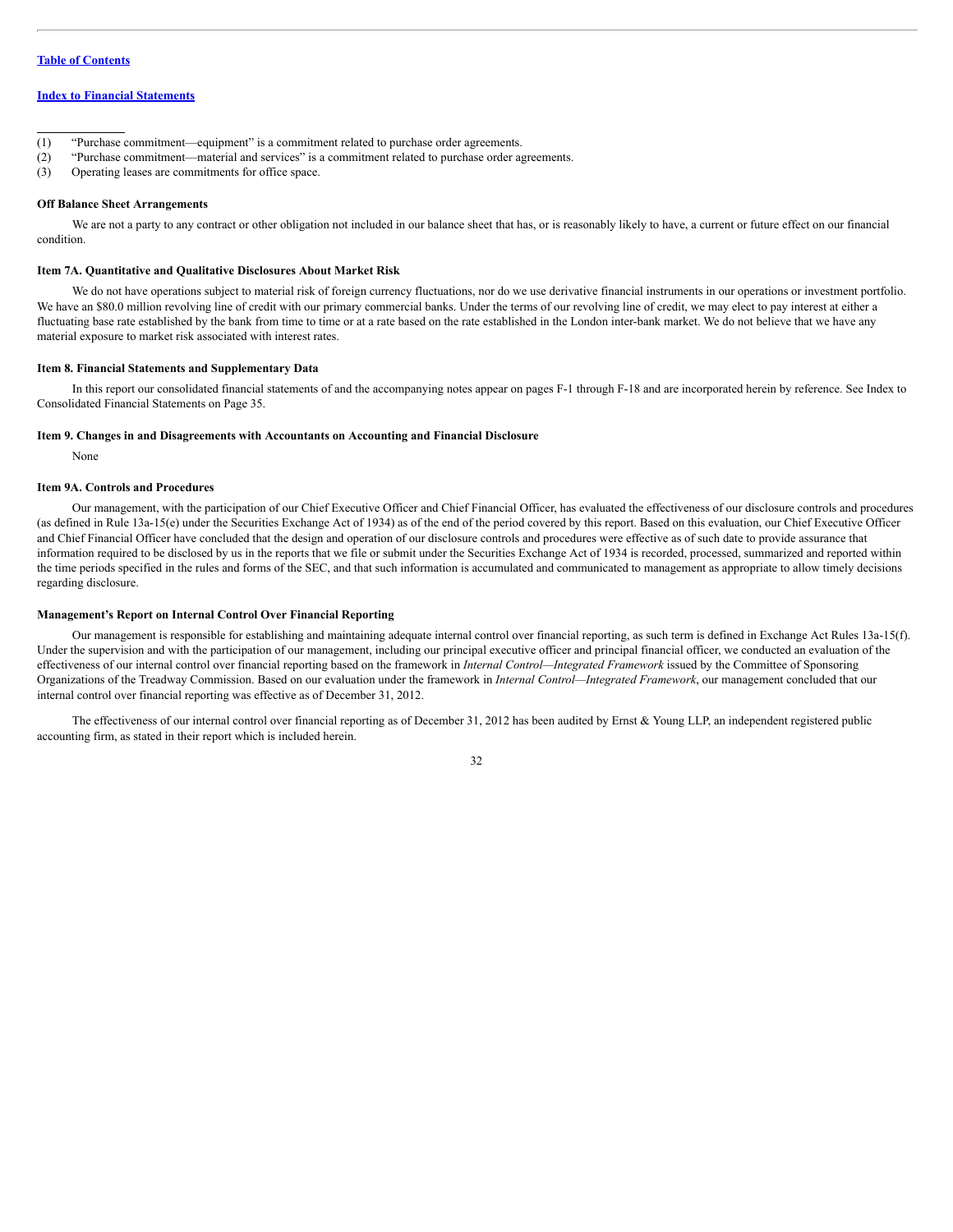#### **Report of Independent Registered Public Accounting Firm**

The Board of Directors and Shareholders Gulf Island Fabrication, Inc.

We have audited Gulf Island Fabrication, Inc.'s (the "Company's") internal control over financial reporting as of December 31, 2012, based on criteria established in *Internal Control—Integrated Framework* issued by the Committee of Sponsoring Organizations of the Treadway Commission (the COSO criteria). Gulf Island Fabrication, Inc.'s management is responsible for maintaining effective internal control over financial reporting and for its assessment of the effectiveness of internal control over financial reporting included in the accompanying Management's Report on Internal Control Over Financial Reporting. Our responsibility is to express an opinion on the Company's internal control over financial reporting based on our audit.

We conducted our audit in accordance with the standards of the Public Company Accounting Oversight Board (United States). Those standards require that we plan and perform the audit to obtain reasonable assurance about whether effective internal control over financial reporting was maintained in all material respects. Our audit included obtaining an understanding of internal control over financial reporting, assessing the risk that a material weakness exists, testing and evaluating the design and operating effectiveness of internal control based on the assessed risk, and performing such other procedures as we considered necessary in the circumstances. We believe that our audit provides a reasonable basis for our opinion.

A company's internal control over financial reporting is a process designed to provide reasonable assurance regarding the reliability of financial reporting and the preparation of financial statements for external purposes in accordance with generally accepted accounting principles. A company's internal control over financial reporting includes those policies and procedures that (1) pertain to the maintenance of records that, in reasonable detail, accurately and fairly reflect the transactions and dispositions of the assets of the Company; (2) provide reasonable assurance that transactions are recorded as necessary to permit preparation of financial statements in accordance with generally accepted accounting principles, and that receipts and expenditures of the Company are being made only in accordance with authorizations of management and directors of the Company; and (3) provide reasonable assurance regarding prevention or timely detection of unauthorized acquisition, use, or disposition of the Company's assets that could have a material effect on the financial statements.

Because of its inherent limitations, internal control over financial reporting may not prevent or detect misstatements. Also, projections of any evaluation of effectiveness to future periods are subject to the risk that controls may become inadequate because of changes in conditions, or that the degree of compliance with the policies or procedures may deteriorate.

In our opinion, Gulf Island Fabrication, Inc. maintained, in all material respects, effective internal control over financial reporting as of December 31, 2012, based on the COSO criteria.

We have also audited, in accordance with the standards of the Public Company Accounting Oversight Board (United States), the accompanying consolidated balance sheets of Gulf Island Fabrication, Inc. as of December 31, 2012 and 2011, and the related consolidated statements of operations, changes in shareholders' equity, and cash flows for each of the three years in the period ended December 31, 2012, and our report dated March 13, 2013, expressed an unqualified opinion thereon.

/s/ Ernst & Young LLP

New Orleans, Louisiana March 13, 2013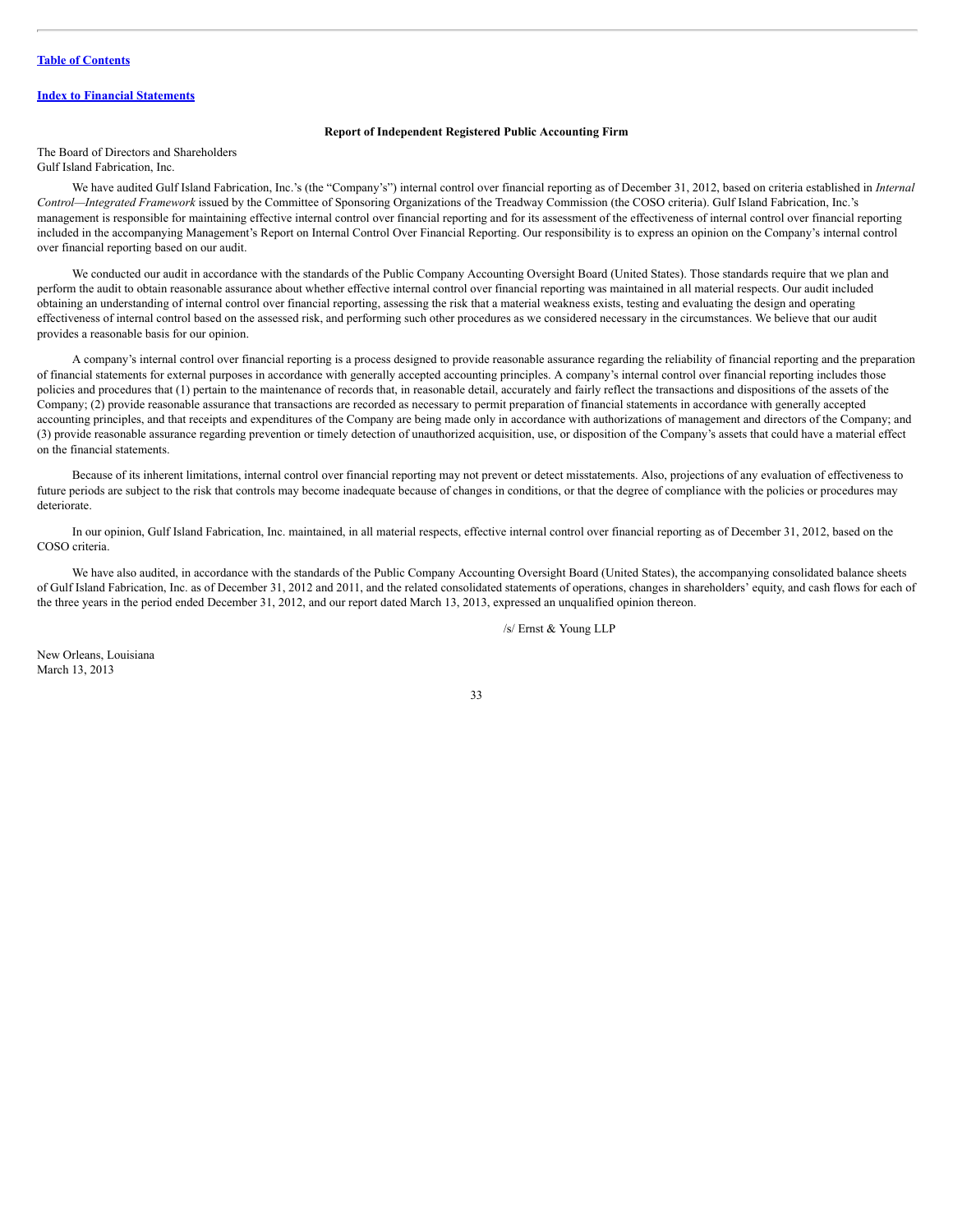### <span id="page-35-0"></span>**Item 9B. Other Information**

Not applicable.

### **PART III**

#### <span id="page-35-1"></span>**Item 10. Directors, Executive Officers and Corporate Governance**

The information regarding executive officers called for by this item may be found following Item 4 of this report on Form 10-K under the caption "Executive Officers of the Registrant" and is incorporated herein by reference.

We have adopted a Code of Ethics for the Chief Executive Officer and Senior Financial Officers (the "Code of Ethics") and a Code of Business Conduct and Ethics, which applies to all employees and directors, including the Chief Executive Officers and Senior Financial Officers. These codes are available to the public on our website at www.gulfisland.com. Any substantive amendments to the Code of Ethics or any waivers granted under the Code of Ethics will be disclosed within five days of such event on our website.

The remaining information called for by this item may be found in our definitive Proxy Statement prepared in connection with the 2013 Annual Meeting of Shareholders and is incorporated herein by reference.

### <span id="page-35-2"></span>**Item 11. Executive Compensation**

Information called for by this item may be found in our definitive Proxy Statement prepared in connection with the 2013 Annual Meeting of Shareholders and is incorporated herein by reference.

#### <span id="page-35-3"></span>**Item 12. Security Ownership of Certain Beneficial Owners and Management and Related Stockholders Matters**

Information regarding security ownership of certain beneficial owners and management called for by this item may be found in our definitive Proxy Statement prepared in connection with the 2013 Annual Meeting of Shareholders and is incorporated herein by reference.

#### *Equity Compensation Plan Information*

The following table provides information about our shares of common stock that may be issued upon the exercise of options, warrants and rights under all of our existing equity compensation plans as of December 31, 2012.

| <b>Plan Category</b>                      | Number of securities to be<br>issued upon exercise of<br>outstanding options,<br>warrants and rights | Weighted-average<br>exercise price of<br>outstanding options,<br>warrants and rights<br>(b) | Number of securities remaining<br>available for future issuance<br>under<br>equity compensation plans<br>(excluding securities reflected<br>column (a)) |
|-------------------------------------------|------------------------------------------------------------------------------------------------------|---------------------------------------------------------------------------------------------|---------------------------------------------------------------------------------------------------------------------------------------------------------|
| Equity compensation plans approved by     |                                                                                                      |                                                                                             |                                                                                                                                                         |
| security holders                          | 32,900                                                                                               | 19.83                                                                                       | 560,357                                                                                                                                                 |
| Equity compensation plans not approved by |                                                                                                      |                                                                                             |                                                                                                                                                         |
| security holders                          |                                                                                                      |                                                                                             |                                                                                                                                                         |
| Total                                     | 32,900(1)                                                                                            |                                                                                             | 560,357(2)                                                                                                                                              |

(1) If the exercise of these outstanding options and issuance of additional common shares had occurred as of December 31, 2012, these shares would represent 0.23% of our then total outstanding shares.

(2) As of December 31, 2012, there were 469,200 shares remaining available for issuance under the 2011 Stock Incentive Plan, 69,254 shares remaining available under the 2002 Long-Term Incentive Plan and 21,903

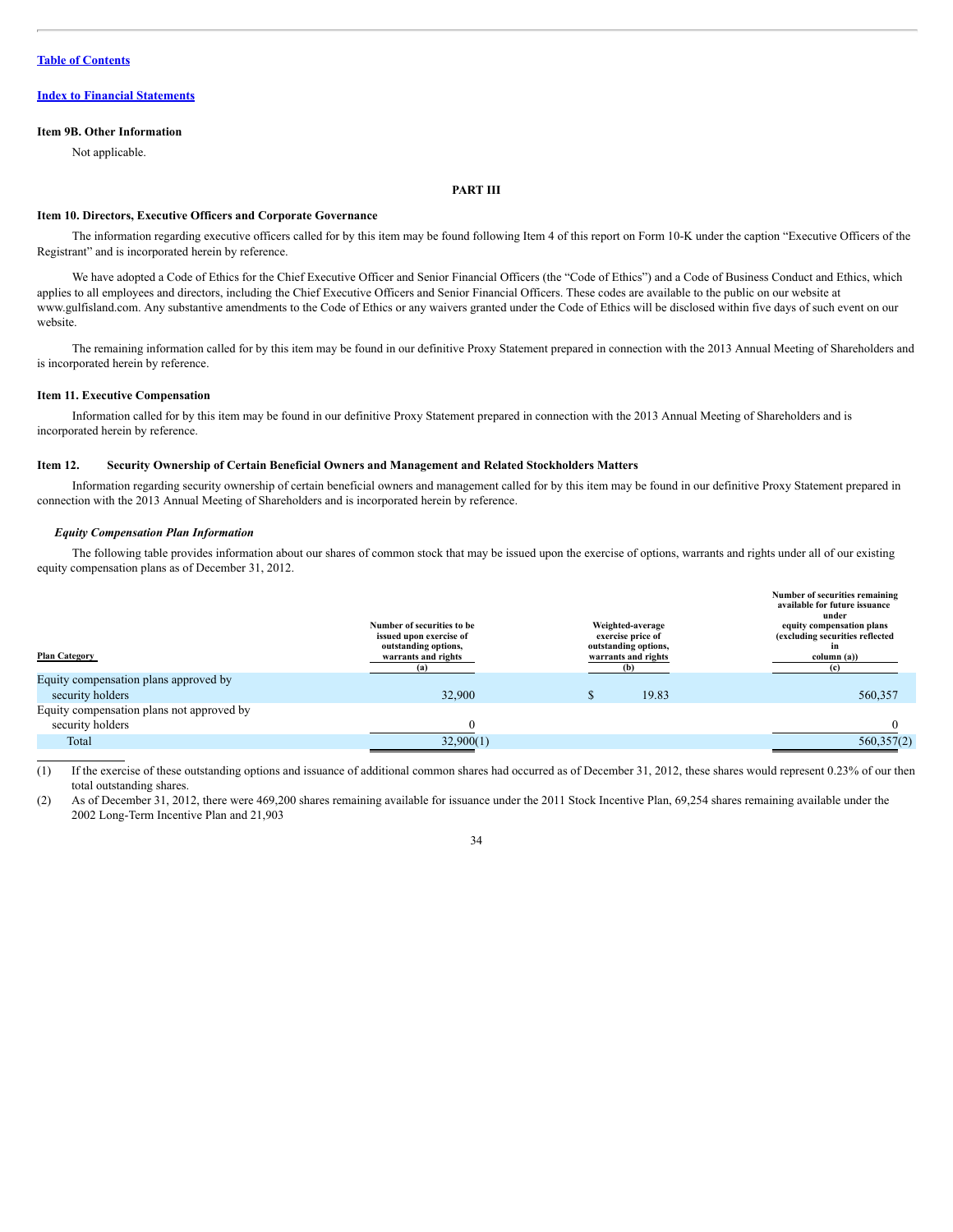shares remaining available under the Long-Term Incentive Plan, all of which could be issued under the terms of the plans upon the exercise of stock options or stock appreciation rights, or in the form of restricted stock or other stock awards.

### <span id="page-36-0"></span>**Item 13. Certain Relationships and Related Transactions, and Director Independence**

Information called for by this item may be found in our definitive Proxy Statement prepared in connection with the 2013 Annual Meeting of Shareholders and is incorporated herein by reference.

### <span id="page-36-1"></span>**Item 14. Principal Accounting Fees and Services**

Information called for by this item may be found in our definitive Proxy Statement prepared in connection with the 2013 Annual Meeting of Shareholders and is incorporated herein by reference.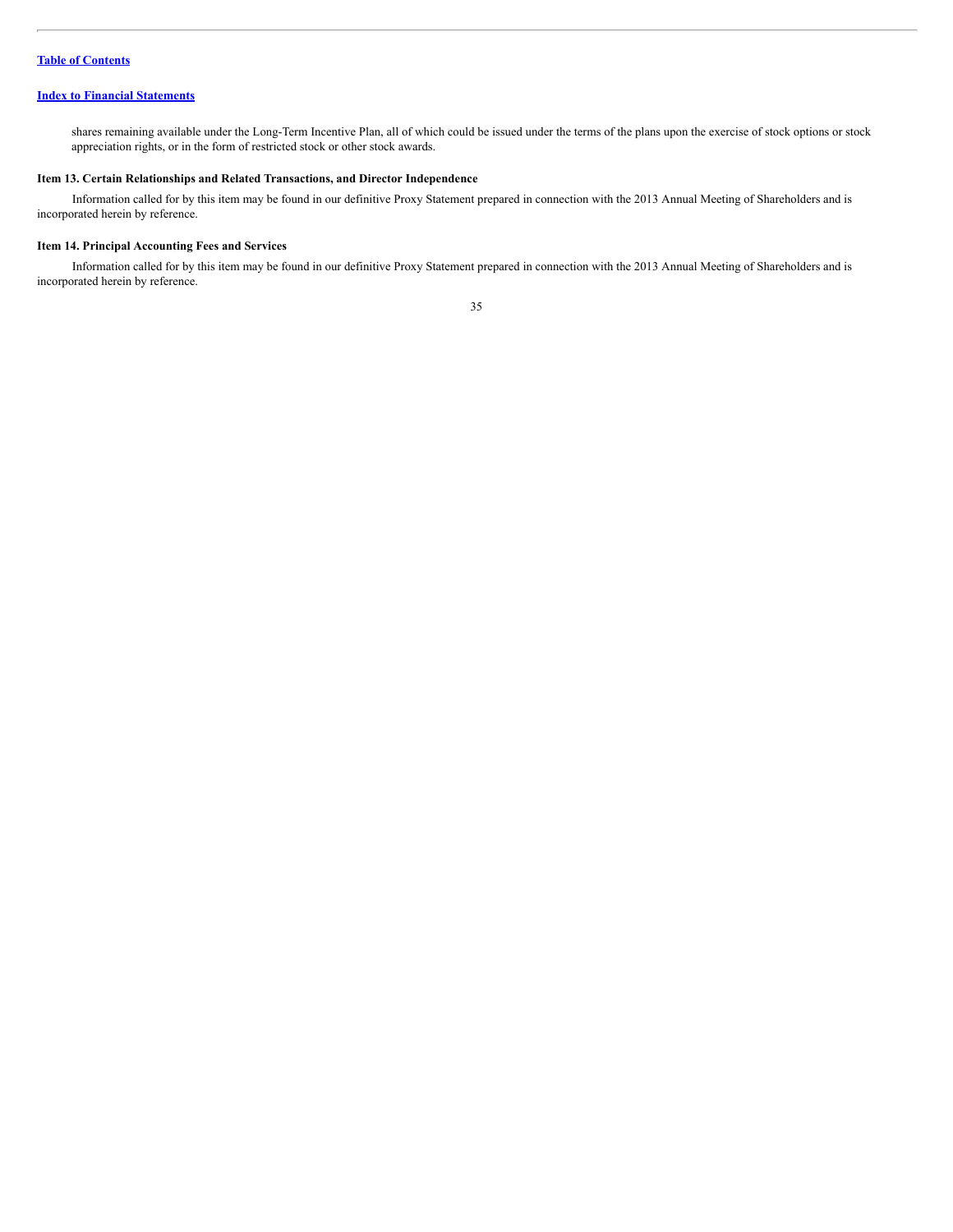### **PART IV**

### <span id="page-37-1"></span>**Item 15. Exhibits, Financial Statement Schedules**

<span id="page-37-0"></span>The following financial statements, schedules and exhibits are filed as part of this Report:

(i) Financial Statements

|                                                                                                                         | Page  |
|-------------------------------------------------------------------------------------------------------------------------|-------|
| Report of Independent Registered Public Accounting Firm                                                                 | F-1   |
| Consolidated Balance Sheets at December 31, 2012 and December 31, 2011                                                  | $F-2$ |
| Consolidated Statements of Income for the Years Ended December 31, 2012, 2011, and 2010                                 | $F-3$ |
| <u>Consolidated Statements of Changes in Shareholders' Equity for the Years Ended December 31, 2012, 2011, and 2010</u> | $F-4$ |
| Consolidated Statements of Cash Flows for the Years Ended December 31, 2012, 2011 and 2010                              | F-5   |
| Notes to Consolidated Financial Statements                                                                              | F-6   |

(ii) Schedules

Other schedules have not been included because they are not required, not applicable, immaterial or the information required has been included elsewhere herein.

(iii) Exhibits

See Exhibit Index on page E-1. The Company will furnish to any eligible shareholder, upon written request, a copy of any exhibit listed upon payment of a reasonable fee equal to the Company's expenses in furnishing such exhibit. Such requests should be addressed to Investor Relations, Gulf Island Fabrication, Inc., P.O. Box 310, Houma, LA 70361-0310.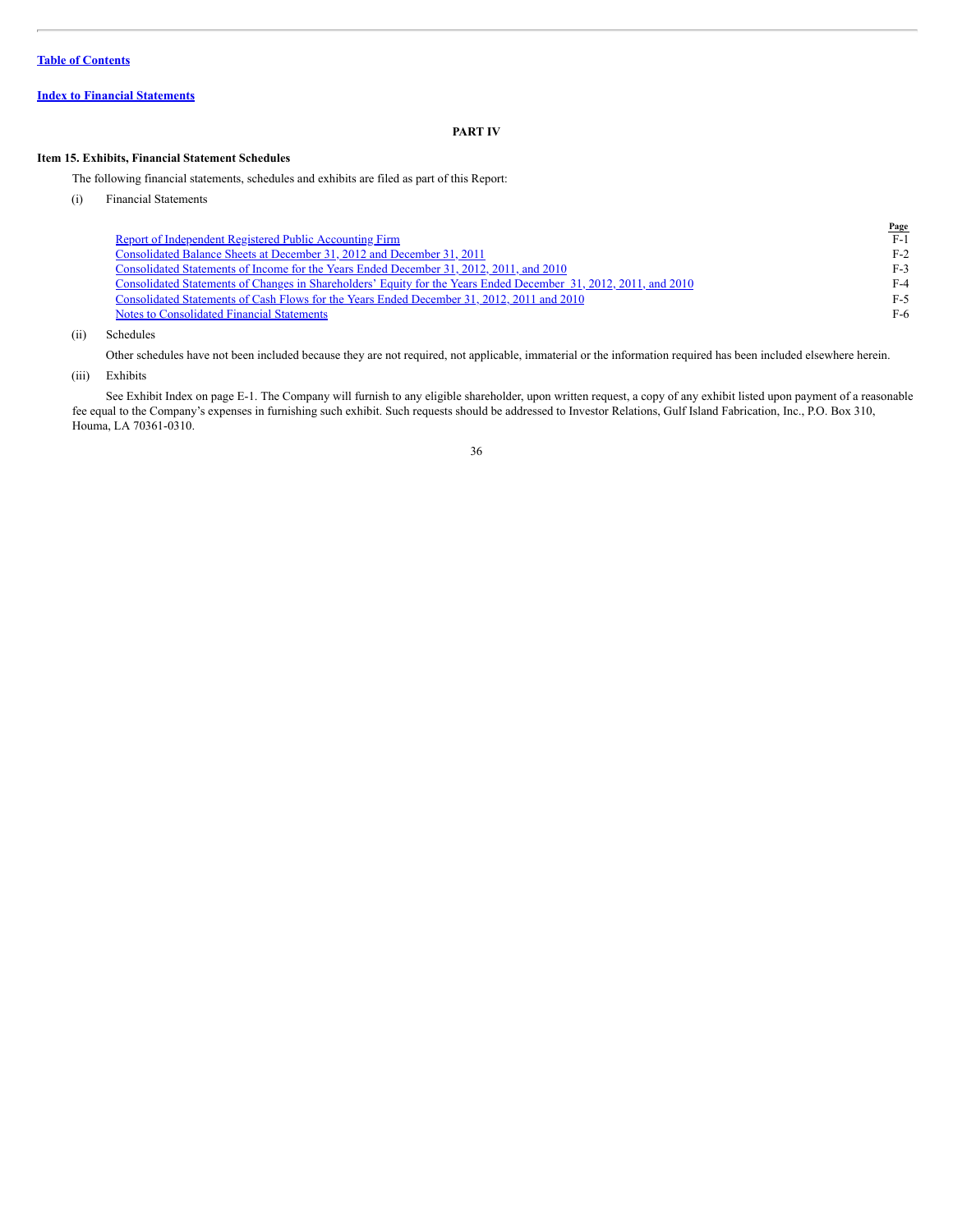### **Table of [Contents](#page-1-0)**

### **Index to Financial [Statements](#page-37-0)**

<span id="page-38-0"></span>

| blasting and coating facility: | Building and equipment used to clean steel products and prepare them for coating with<br>marine paints and other coatings.                                                                                                                                                                                                                                                                        |
|--------------------------------|---------------------------------------------------------------------------------------------------------------------------------------------------------------------------------------------------------------------------------------------------------------------------------------------------------------------------------------------------------------------------------------------------|
| coping machine:                | A computerized machine that cuts ends of tubular pipe sections to allow for changes in<br>weld bevel angles and fits onto other tubular pipe sections.                                                                                                                                                                                                                                            |
| deck:                          | The component of a platform on which development drilling, production, separating,<br>gathering, piping, compression, well support, crew quartering and other functions<br>related to offshore oil and gas development are conducted.                                                                                                                                                             |
| direct labor hours:            | Hours worked by employees directly involved in the production of the Company's<br>products. These hours do not include contractor labor hours and support personnel<br>hours such as maintenance, warehousing and drafting.                                                                                                                                                                       |
| dry tree system:               | A system in which a platform's well control valves and apparatus ("christmas trees")<br>and risers are installed and operated above water.                                                                                                                                                                                                                                                        |
| fixed platform:                | A platform consisting of a rigid jacket which rests on tubular steel pilings driven into<br>the seabed and which supports a deck structure above the water surface.                                                                                                                                                                                                                               |
| floating production platform:  | Floating structure that supports offshore oil and gas production equipment (MinDOC,<br>TLP, FPSO, SPAR).                                                                                                                                                                                                                                                                                          |
| FPS:                           | Floating Production System. Structure consisting of a semi-submersible unit which is<br>equipped with drilling and production equipment. It is anchored in place with wire<br>rope and chain, or can be dynamically positioned using rotating thrusters. Production<br>from subsea wells is transported to the surface deck through production risers<br>designed to accommodate platform motion. |
| FPSO:                          | Floating Production Storage and Offloading vessel.                                                                                                                                                                                                                                                                                                                                                |
| graving dock:                  | A box shaped basin made of steel sheet pile walls and concrete floor into which a<br>vessel may be floated into or out of by pumping out or in water. The end will be<br>closed by earthen berms and a sheet pile wall that will be removed to float out vessels.                                                                                                                                 |
| grit blast system:             | System of preparing steel for coating by using steel grit rather than sand as a blasting<br>medium.                                                                                                                                                                                                                                                                                               |
| hydraulic plate shear:         | Machine that cuts steel by a mechanical system similar to scissors.                                                                                                                                                                                                                                                                                                                               |
| inshore:                       | Inside coastlines, typically in bays, lakes and marshy areas.                                                                                                                                                                                                                                                                                                                                     |
| ISO 9001-2008:                 | International Standards of Operations 9001-2008—Defines quality management<br>system of procedures and goals for certified companies.                                                                                                                                                                                                                                                             |
|                                |                                                                                                                                                                                                                                                                                                                                                                                                   |

G-1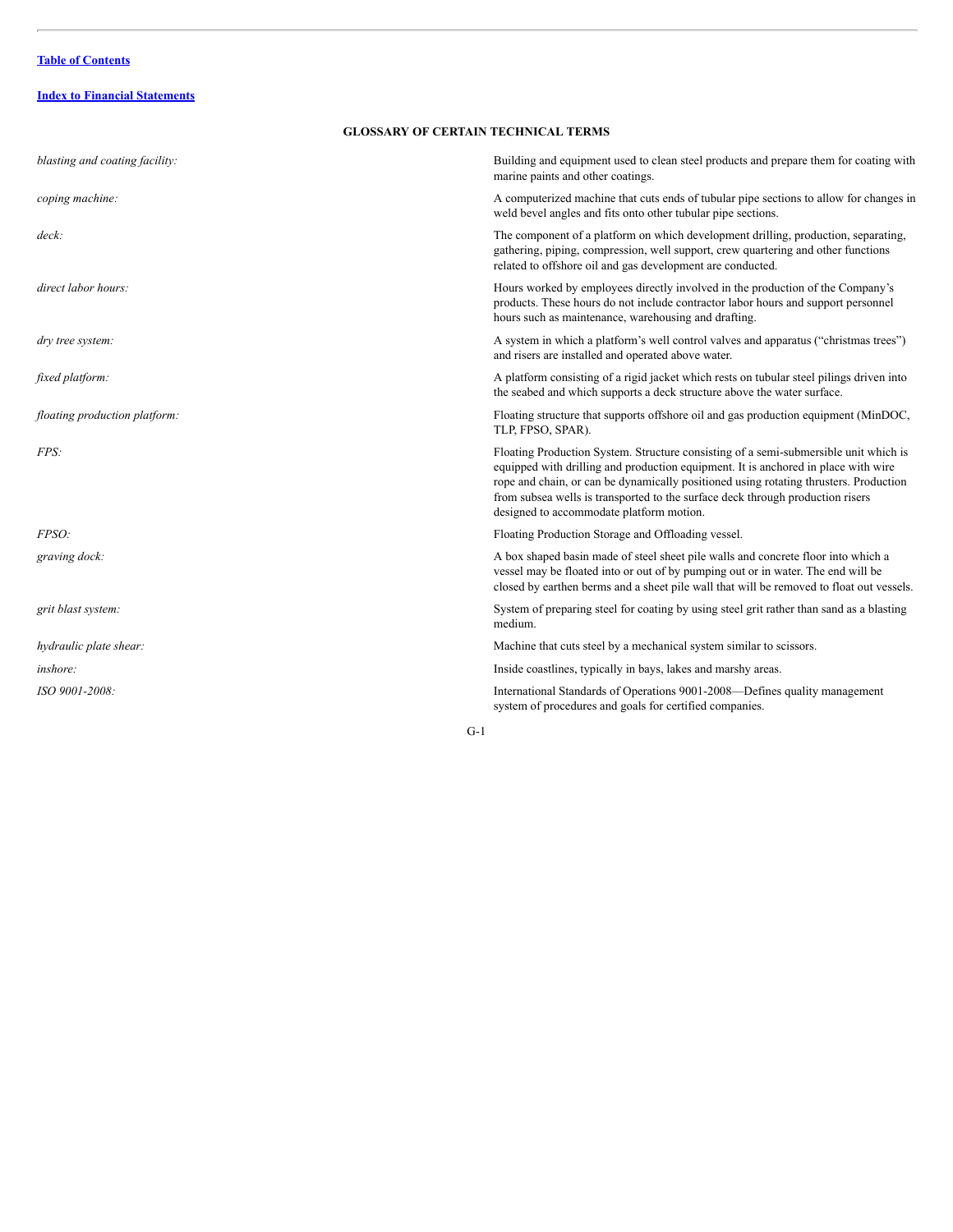### **Table of [Contents](#page-1-0)**

### **Index to Financial [Statements](#page-37-0)**

| jacket:                           | A component of a fixed platform consisting of a tubular steel, braced structure<br>extending from the mudline of the seabed to a point above the water surface. The<br>jacket is supported on tubular steel pilings driven into the seabed and supports the<br>deck structure located above the level of storm waves. |
|-----------------------------------|-----------------------------------------------------------------------------------------------------------------------------------------------------------------------------------------------------------------------------------------------------------------------------------------------------------------------|
| MinDOC:                           | Minimum Deepwater Operating Concept. Floating production platform designed for<br>stability and dynamic response to waves consisting of three vertical columns arranged<br>in a triangular shape connected to upper and lower pontoon sections.                                                                       |
| modules:                          | Packaged equipment usually consisting of major production, utility or compression<br>equipment with associated piping and control system.                                                                                                                                                                             |
| offshore:                         | In unprotected waters outside coastlines.                                                                                                                                                                                                                                                                             |
| piles:                            | Rigid tubular pipes that are driven into the seabed to support platforms.                                                                                                                                                                                                                                             |
| plasma-arc cutting system:        | Steel cutting system that uses an ionized gas cutting rather than oxy-fuel system.                                                                                                                                                                                                                                    |
| platform:                         | A structure from which offshore oil and gas development drilling and production are<br>conducted.                                                                                                                                                                                                                     |
| pressure vessel:                  | A metal container generally cylindrical or spheroid, capable of withstanding various<br>internal pressure loadings.                                                                                                                                                                                                   |
| skid unit:                        | Packaged equipment usually consisting of major production, utility or compression<br>equipment with associated piping and control system.                                                                                                                                                                             |
| SPAR:                             | A vessel with a circular cross-section that sits vertically in the water and is supported<br>by buoyancy chambers ("hard tanks") at the top and stabilized by a structure<br>("midsection") hanging from the hard tanks.                                                                                              |
| specialized lifting device (SLD): | The specialized lifting device is a twin boom device with a below hook rating of 4,000<br>tons at a radius of 207 feet from the bulkhead. The 410 foot booms are 100 feet apart<br>and provide a lifting height of 317 feet from the water.                                                                           |
| spud barge:                       | Construction barge rigged with vertical tubular or square lengths of steel pipes that are<br>lowered to anchor the vessel.                                                                                                                                                                                            |
| subsea templates:                 | Tubular frames which are placed on the seabed and anchored with piles. Usually a<br>series of oil and gas wells are drilled through these underwater structures.                                                                                                                                                      |
| tension leg platform (TLP):       | A platform consisting of a floating hull and deck anchored by vertical tensioned cables<br>or pipes connected to pilings driven into the seabed. A tension leg platform is typically<br>used in water depths exceeding 1,000 feet.                                                                                    |
|                                   |                                                                                                                                                                                                                                                                                                                       |

G-2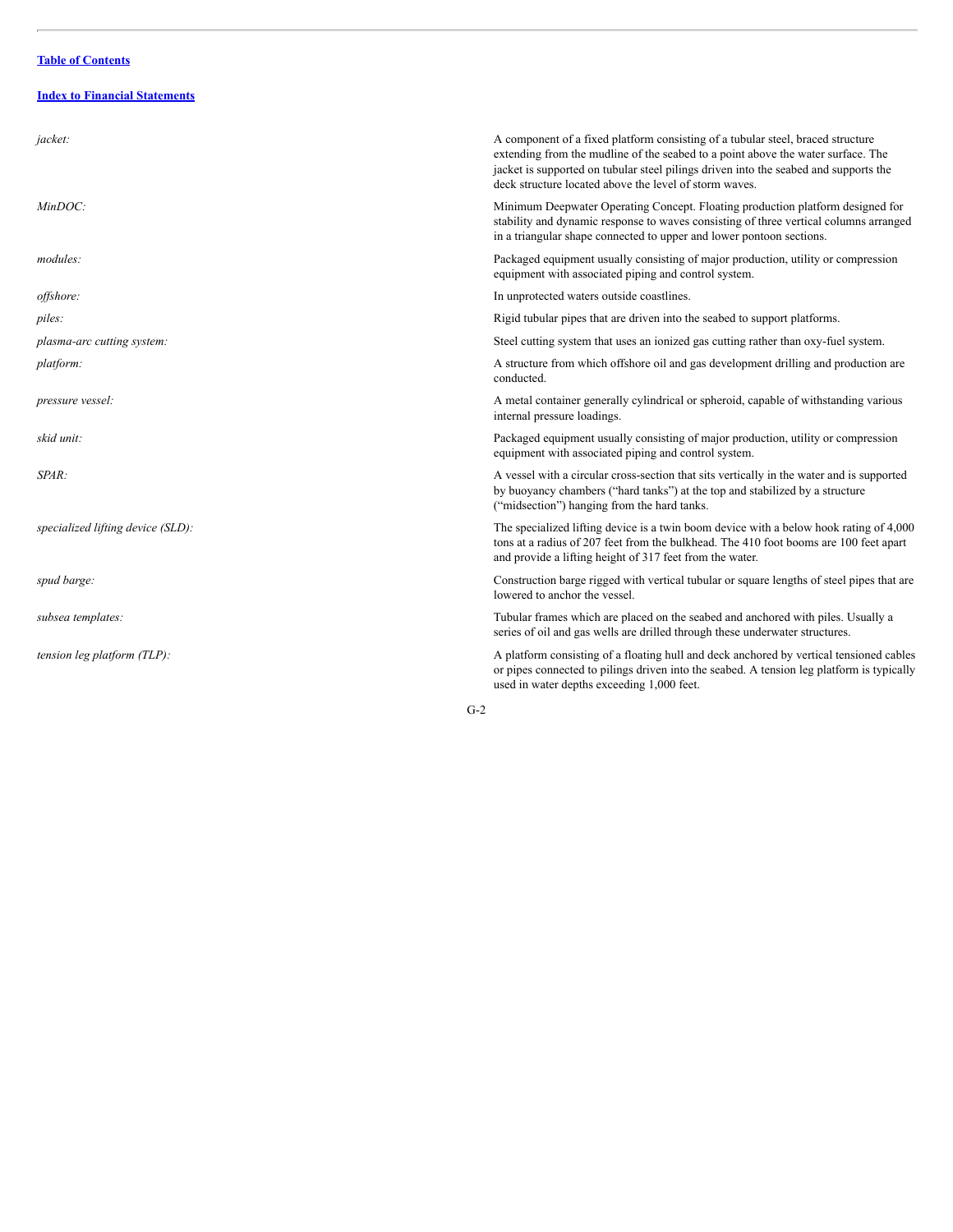### **REPORT OF INDEPENDENT REGISTERED PUBLIC ACCOUNTING FIRM**

<span id="page-40-0"></span>The Board of Directors and Shareholders Gulf Island Fabrication, Inc.

We have audited the accompanying consolidated balance sheets of Gulf Island Fabrication, Inc. as of December 31, 2012 and 2011, and the related consolidated statements of operations, changes in shareholders' equity, and cash flows for each of the three years in the period ended December 31, 2012. These financial statements are the responsibility of the Company's management. Our responsibility is to express an opinion on these financial statements based on our audits.

We conducted our audits in accordance with the standards of the Public Company Accounting Oversight Board (United States). Those standards require that we plan and perform the audit to obtain reasonable assurance about whether the financial statements are free of material misstatement. An audit includes examining, on a test basis, evidence supporting the amounts and disclosures in the financial statements. An audit also includes assessing the accounting principles used and significant estimates made by management, as well as evaluating the overall financial statement presentation. We believe that our audits provide a reasonable basis for our opinion.

In our opinion, the financial statements referred to above present fairly, in all material respects, the consolidated financial position of Gulf Island Fabrication, Inc. at December 31, 2012 and 2011, and the consolidated results of their operations and their cash flows for each of the three years in the period ended December 31, 2012, in conformity with U.S. generally accepted accounting principles.

We also have audited, in accordance with the standards of the Public Company Accounting Oversight Board (United States), Gulf Island Fabrication, Inc.'s internal control over financial reporting as of December 31, 2012, based on criteria established in Internal Control—Integrated Framework issued by the Committee of Sponsoring Organizations of the Treadway Commission and our report dated March 13, 2013, expressed an unqualified opinion thereon.

/s/ Ernst & Young LLP

New Orleans, Louisiana March 13, 2013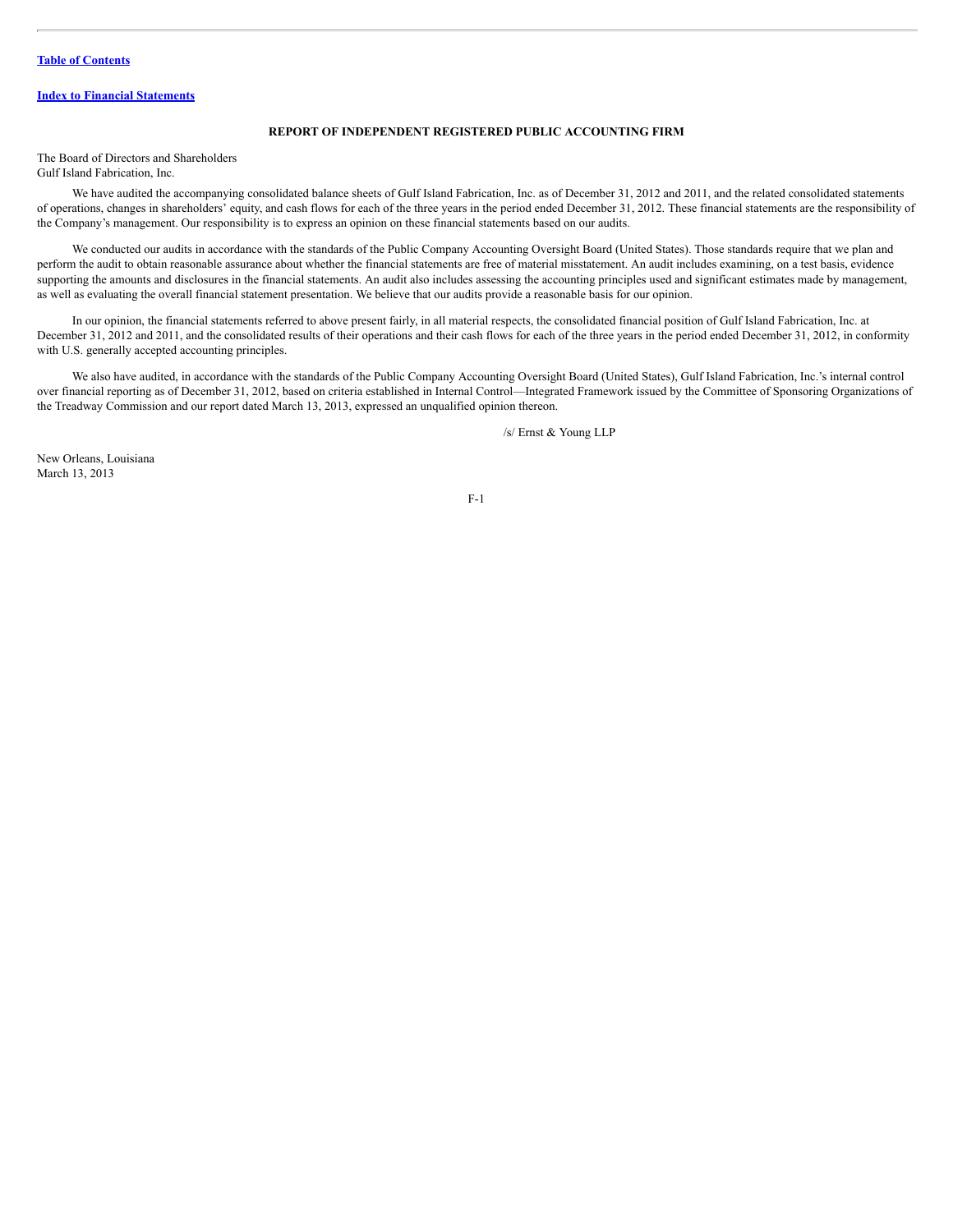### **GULF ISLAND FABRICATION, INC. CONSOLIDATED BALANCE SHEETS**

<span id="page-41-0"></span>

|                                                                                                                                        |              |           | December 31.   |           |  |
|----------------------------------------------------------------------------------------------------------------------------------------|--------------|-----------|----------------|-----------|--|
|                                                                                                                                        |              | 2012      |                | 2011      |  |
| <b>ASSETS</b>                                                                                                                          |              |           | (in thousands) |           |  |
| Current assets:                                                                                                                        |              |           |                |           |  |
| Cash and cash equivalents                                                                                                              | \$           | 24,888    | \$             | 55,287    |  |
| Contract receivables, net                                                                                                              |              | 60,535    |                | 72,474    |  |
| Contract retainage                                                                                                                     |              | 1,298     |                | 4,313     |  |
| Costs and estimated earnings in excess of billings on uncompleted contracts                                                            |              | 26,317    |                | 12,982    |  |
| Prepaid subcontractor costs                                                                                                            |              | 33,145    |                | 9,731     |  |
| Prepaid expenses and other                                                                                                             |              | 4,457     |                | 3,344     |  |
| Inventory                                                                                                                              |              | 5,024     |                | 6,278     |  |
| Deferred tax assets                                                                                                                    |              | 13,039    |                | 10,157    |  |
| Income tax receivable                                                                                                                  |              | 4,901     |                | 3,347     |  |
| Total current assets                                                                                                                   |              | 173,604   |                | 177,913   |  |
| Property, plant and equipment, net                                                                                                     |              | 229,216   |                | 216,722   |  |
| Long-term contracts receivable, net                                                                                                    |              |           |                | 625       |  |
| Other receivables                                                                                                                      |              |           |                | $\equiv$  |  |
| Other assets                                                                                                                           |              | 675       |                | 675       |  |
| Total assets                                                                                                                           | $\mathbb{S}$ | 403,495   | $\mathbb{S}$   | 395,935   |  |
| <b>LIABILITIES AND SHAREHOLDERS' EQUITY</b>                                                                                            |              |           |                |           |  |
| Current liabilities:                                                                                                                   |              |           |                |           |  |
| Accounts payable                                                                                                                       | S.           | 49,485    | \$             | 20,502    |  |
| Billings in excess of costs and estimated earnings on uncompleted contracts                                                            |              | 28,498    |                | 49,363    |  |
| Accrued employee costs                                                                                                                 |              | 5,340     |                | 3,512     |  |
| Accrued expenses                                                                                                                       |              | 5,161     |                | 2,610     |  |
| Accrued contract losses                                                                                                                |              | 3,790     |                |           |  |
| Total current liabilities                                                                                                              |              | 92,274    |                | 75,987    |  |
| Deferred tax liabilities                                                                                                               |              | 37,721    |                | 37,149    |  |
| <b>Total liabilities</b>                                                                                                               |              | 129,995   |                | 113,136   |  |
| Shareholders' equity:                                                                                                                  |              |           |                |           |  |
| Preferred stock, no par value, 5,000,000 shares authorized, no shares issued and outstanding                                           |              |           |                |           |  |
| Common stock, no par value, 20,000,000 shares authorized, 14,452,660 and 14,376,443 shares issued and outstanding at December 31, 2012 |              |           |                |           |  |
| and December 31, 2011                                                                                                                  |              | 9,956     |                | 9,921     |  |
| Additional paid-in capital                                                                                                             |              | 92,512    |                | 91,933    |  |
| Retained earnings                                                                                                                      |              | 171,032   |                | 180,945   |  |
| Total shareholders' equity                                                                                                             |              | 273,500   |                | 282,799   |  |
| Total liabilities and shareholders' equity                                                                                             |              | \$403,495 |                | \$395,935 |  |

*The accompanying notes are an integral part of these statements*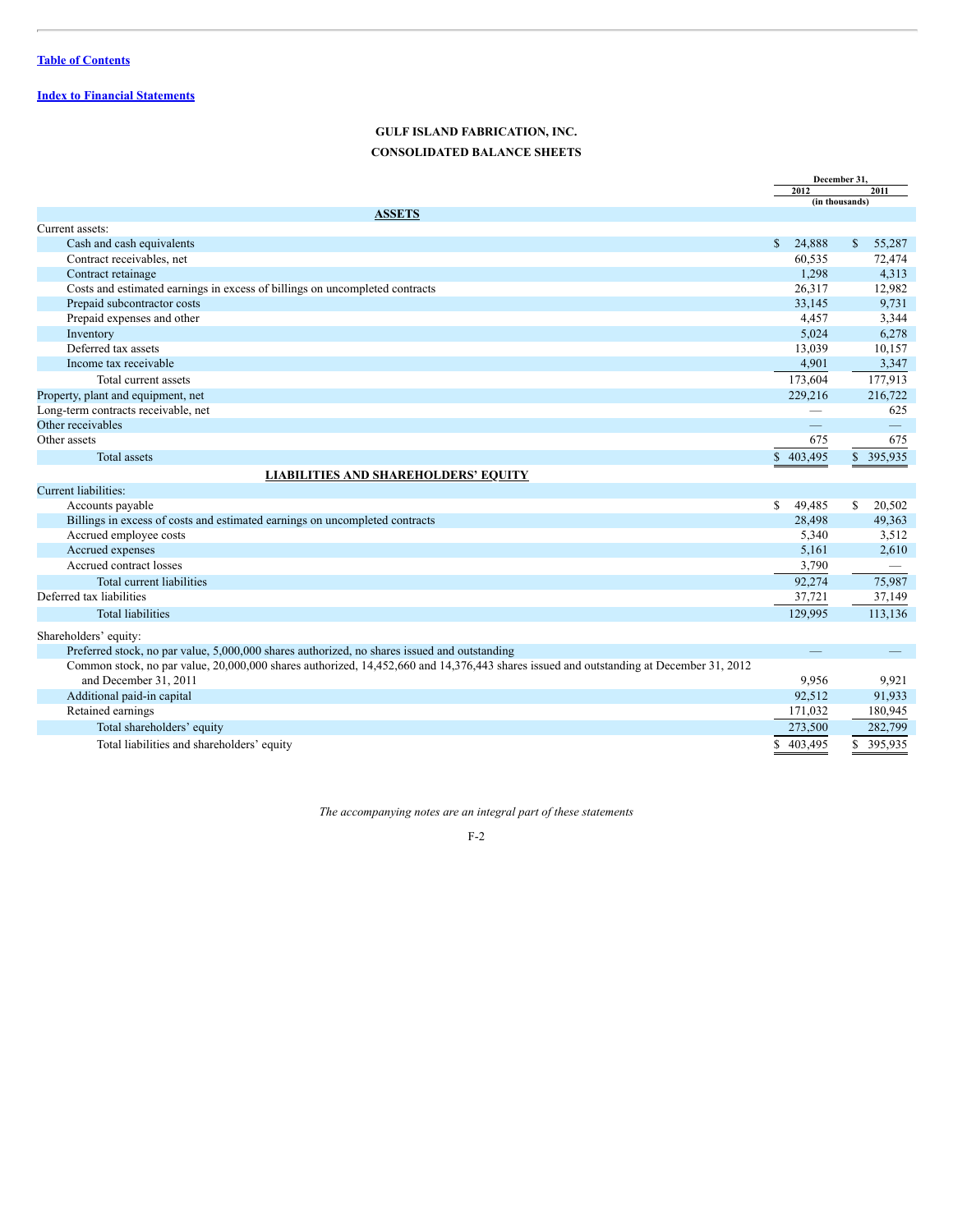# **GULF ISLAND FABRICATION, INC.**

### **CONSOLIDATED STATEMENTS OF OPERATIONS (in thousands, except per share data)**

<span id="page-42-0"></span>

|                                                       |              | <b>Years Ended December 31,</b> |            |  |
|-------------------------------------------------------|--------------|---------------------------------|------------|--|
|                                                       | 2012         | 2011                            | 2010       |  |
| Revenue                                               | \$521,340    | \$307,832                       | \$248,286  |  |
| Cost of revenue:                                      |              |                                 |            |  |
| Contract costs                                        | 502,999      | 295,614                         | 225,015    |  |
| Provision for loss on contract receivable             | 14,501       |                                 |            |  |
| Asset impairments                                     |              | 7,690                           |            |  |
| Total cost of revenue                                 | 517,500      | 303,304                         | 225,015    |  |
| Gross profit                                          | 3,840        | 4,528                           | 23,271     |  |
| General and administrative expenses                   | 9,806        | 8,187                           | 7,947      |  |
| Operating income (loss)                               | (5,966)      | (3,659)                         | 15,324     |  |
| Other income (expense):                               |              |                                 |            |  |
| Interest expense                                      | (153)        | (173)                           | (76)       |  |
| Interest income                                       | 586          | 1,075                           | 5,097      |  |
| Other, net                                            | 128          | 309                             | 1,014      |  |
|                                                       | 561          | 1,211                           | 6,035      |  |
| Income (loss) before income taxes                     | (5,405)      | (2, 448)                        | 21,359     |  |
| Income taxes                                          | (1,314)      | (644)                           | 8,266      |  |
| Net income (loss)                                     | (4,091)      | (1,804)                         | \$13,093   |  |
| Per share data:                                       |              |                                 |            |  |
| Basic earnings (loss) per share—common shareholders   | \$<br>(0.29) | \$<br>(0.13)                    | 0.90<br>\$ |  |
| Diluted earnings (loss) per share—common shareholders | (0.29)       | (0.13)                          | 0.90       |  |
| Cash dividend declared per common share               | 0.40         | 0.24                            | 0.04       |  |

*The accompanying notes are an integral part of these statements*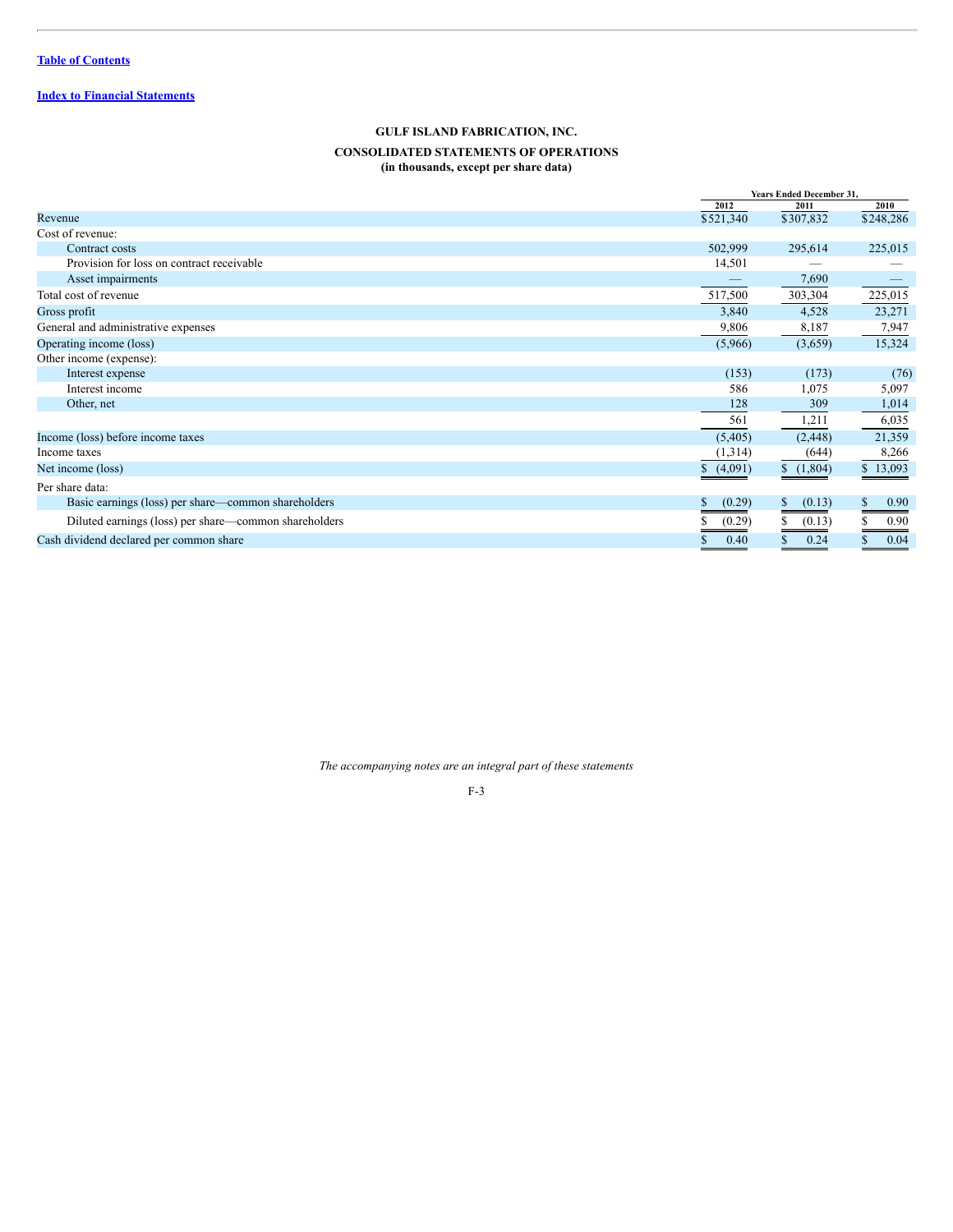## **GULF ISLAND FABRICATION, INC.**

# **CONSOLIDATED STATEMENTS OF CHANGES IN SHAREHOLDERS' EQUITY**

**(in thousands, except share data)**

<span id="page-43-0"></span>

|                                            |               | <b>Common Stock</b> |          | <b>Additional</b><br>Paid-In |    | Retained      | <b>Total</b><br>Shareholders' |  |  |
|--------------------------------------------|---------------|---------------------|----------|------------------------------|----|---------------|-------------------------------|--|--|
|                                            | <b>Shares</b> | Amount              | Capital  | Earnings                     |    | <b>Equity</b> |                               |  |  |
| Balance at January 1, 2010                 | 14,307,878    | \$9,770             | \$90,311 | \$173,720                    | S. | 273,801       |                               |  |  |
| Exercise of stock options                  | 6,000         | 10                  | 91       |                              |    | 101           |                               |  |  |
| Income tax benefit from stock compensation |               |                     | 124      |                              |    | 124           |                               |  |  |
| Net income                                 |               |                     |          | 13,093                       |    | 13,093        |                               |  |  |
| Vesting of restricted stock                | 27,093        | (17)                | (156)    |                              |    | (173)         |                               |  |  |
| Compensation expense restricted stock      |               | 83                  | 742      |                              |    | 825           |                               |  |  |
| Dividends on common stock                  |               |                     |          | (579)                        |    | (579)         |                               |  |  |
| Balance at December 31, 2010               | 14,340,971    | \$9,846             | \$91,112 | \$186,234                    | \$ | 287,192       |                               |  |  |
| Exercise of stock options                  | 8,560         | 16                  | 151      |                              |    | 167           |                               |  |  |
| Income tax benefit from stock compensation |               |                     | 146      |                              |    | 146           |                               |  |  |
| Net loss                                   |               | _                   |          | (1,804)                      |    | (1,804)       |                               |  |  |
| Vesting of restricted stock                | 26,912        | (32)                | (291)    |                              |    | (323)         |                               |  |  |
| Compensation expense restricted stock      |               | 91                  | 815      |                              |    | 906           |                               |  |  |
| Dividends on common stock                  |               |                     |          | (3,485)                      |    | (3,485)       |                               |  |  |
| Balance at December 31, 2011               | 14,376,443    | \$9,921             | \$91,933 | \$180,945                    | \$ | 282,799       |                               |  |  |
| Exercise of stock options                  | 15,065        | (8)                 | (63)     |                              |    | (71)          |                               |  |  |
| Income tax benefit from stock compensation |               |                     | 259      |                              |    | 259           |                               |  |  |
| Net loss                                   |               |                     |          | (4,091)                      |    | (4,091)       |                               |  |  |
| Vesting of restricted stock                | 61,152        | (79)                | (717)    |                              |    | (796)         |                               |  |  |
| Compensation expense restricted stock      |               | 122                 | 1,100    |                              |    | 1,222         |                               |  |  |
| Dividends on common stock                  |               |                     |          | (5,822)                      |    | (5,822)       |                               |  |  |
| Balance at December 31, 2012               | 14,452,660    | \$9,956             | \$92,512 | \$171,032                    |    | 273,500       |                               |  |  |

*The accompanying notes are an integral part of these statements*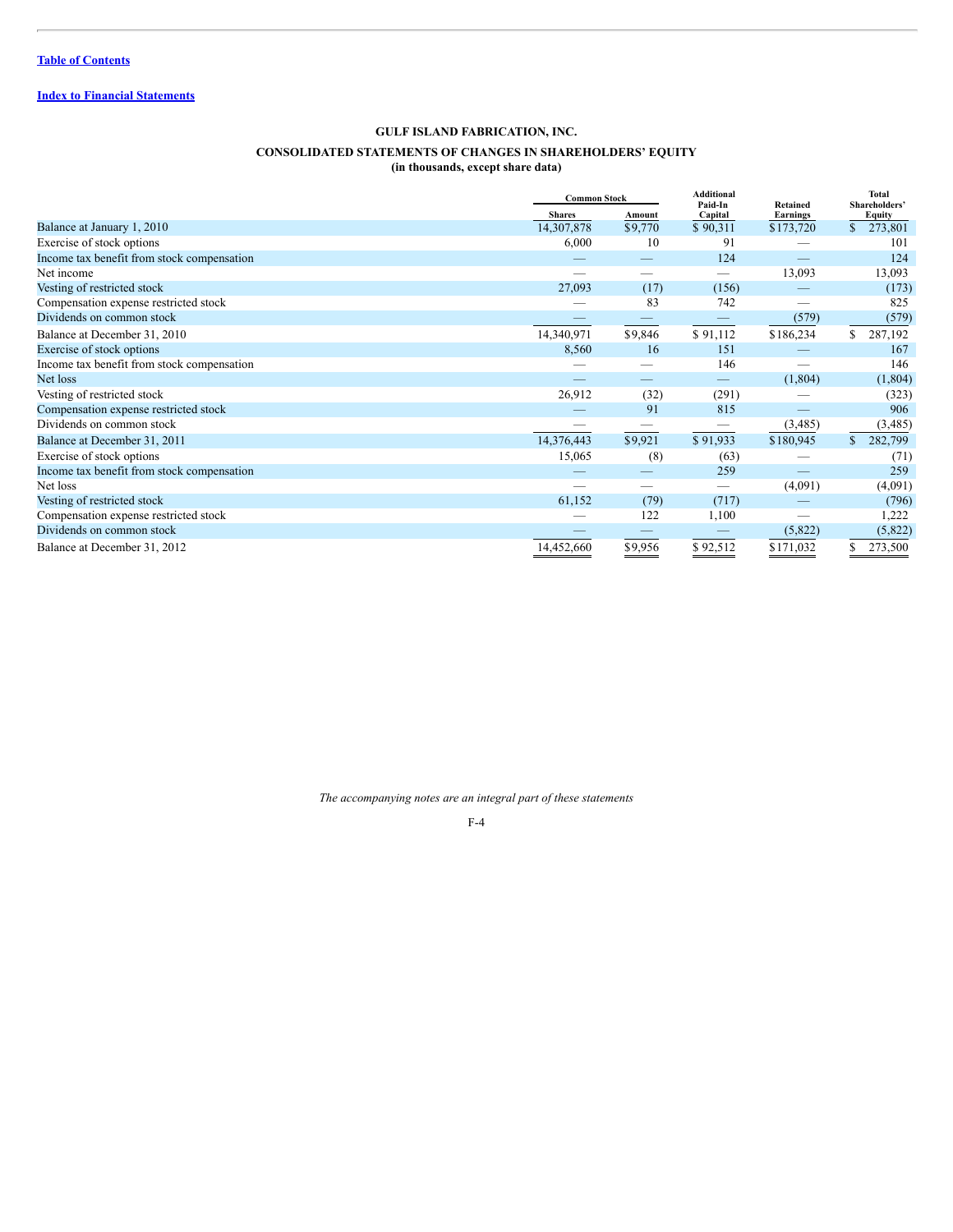### **GULF ISLAND FABRICATION, INC.**

### **CONSOLIDATED STATEMENTS OF CASH FLOWS**

**(in thousands)**

<span id="page-44-0"></span>

|                                                                             |                      | <b>Years Ended December 31,</b> |                       |  |
|-----------------------------------------------------------------------------|----------------------|---------------------------------|-----------------------|--|
|                                                                             | 2012                 | 2011                            | 2010                  |  |
| Operating activities:                                                       |                      |                                 |                       |  |
| Net income (loss)                                                           | $($ \$ 4,091)        | $(S \t1, 804)$                  | \$13,093              |  |
| Depreciation                                                                | 23,396               | 20,692                          | 19,282                |  |
| Provision for losses on contract receivables                                | 14,501               |                                 |                       |  |
| Anticipated loss on contracts                                               | 3,790                | $\equiv$                        |                       |  |
| Asset impairments                                                           |                      | 7,690                           |                       |  |
| Deferred income taxes                                                       | (1, 848)             | (883)                           | 3,364                 |  |
| Excess tax benefits from share-based payment arrangements                   | (259)                | (146)                           | (124)                 |  |
| Compensation expense—stock compensation plans                               | 1,222                | 906                             | 825                   |  |
| Changes in operating assets and liabilities:                                |                      |                                 |                       |  |
| Contracts receivable, net                                                   | (1,937)              | (60, 057)                       | 75,826                |  |
| Contract retainage                                                          | 3,015                | 6,687                           | (10, 125)             |  |
| Costs and estimated earnings in excess of billings on uncompleted contracts | (13, 335)            | (6, 469)                        | 11,460                |  |
| Billings in excess of costs and estimated earnings on uncompleted contracts | (20, 865)            | 42,148                          | (1,720)               |  |
| Accounts payable                                                            | 28,983               | 15,240                          | (11,256)              |  |
| Prepaid subcontractor costs                                                 | (23, 414)            | (9, 731)                        |                       |  |
| Prepaid expenses and other assets                                           | (1, 113)             | 330                             | (691)                 |  |
| Inventory                                                                   | 1,254                | (2,013)                         | (41)                  |  |
| Other receivables                                                           |                      | $\overline{\phantom{0}}$        | (53)                  |  |
| Accrued employee costs                                                      | 944                  | (1,317)                         | (404)                 |  |
| Accrued expenses                                                            | 2,551                | 1,082                           | (531)                 |  |
| Current income taxes                                                        | (1,757)              | (423)                           | (2,755)               |  |
| Net cash provided by operating activities                                   | \$11,037             | \$11,932                        | \$96,150              |  |
| Cash flows from investing activities:                                       |                      |                                 |                       |  |
| Capital expenditures, net                                                   | (35,890)             | (41, 545)                       | (16, 475)             |  |
| Net cash used in investing activities                                       | (35,890)             | (41, 545)                       | (16, 475)             |  |
| Cash flows from financing activities:                                       |                      |                                 |                       |  |
| Proceeds from exercise of stock options                                     | 17                   | 167                             | 101                   |  |
| Excess tax benefit from share-based payment arrangements                    | 259                  | 146                             | 124                   |  |
| Payments of dividends on common stock                                       | (5,822)              | (3, 485)                        | (579)                 |  |
| Net cash used in financing activities                                       | (5, 546)             | (3,172)                         | (354)                 |  |
| Net increase (decrease) in cash and cash equivalents                        | (30, 399)            | (32, 785)                       | 79,321                |  |
| Cash and cash equivalents at beginning of period                            | 55,287               | 88,072                          | 8,751                 |  |
| Cash and cash equivalents at end of period                                  | 24,888<br>\$         | \$55,287                        | \$88,072              |  |
| Supplemental cash flow information:                                         |                      |                                 |                       |  |
| Interest paid                                                               | S<br>99              | 132                             | 72                    |  |
| Income taxes paid, net of refunds                                           | $\mathbf S$<br>2.291 | $\mathbf S$<br>660              | $\mathbf{s}$<br>7.644 |  |

*The accompanying notes are an integral part of these statements*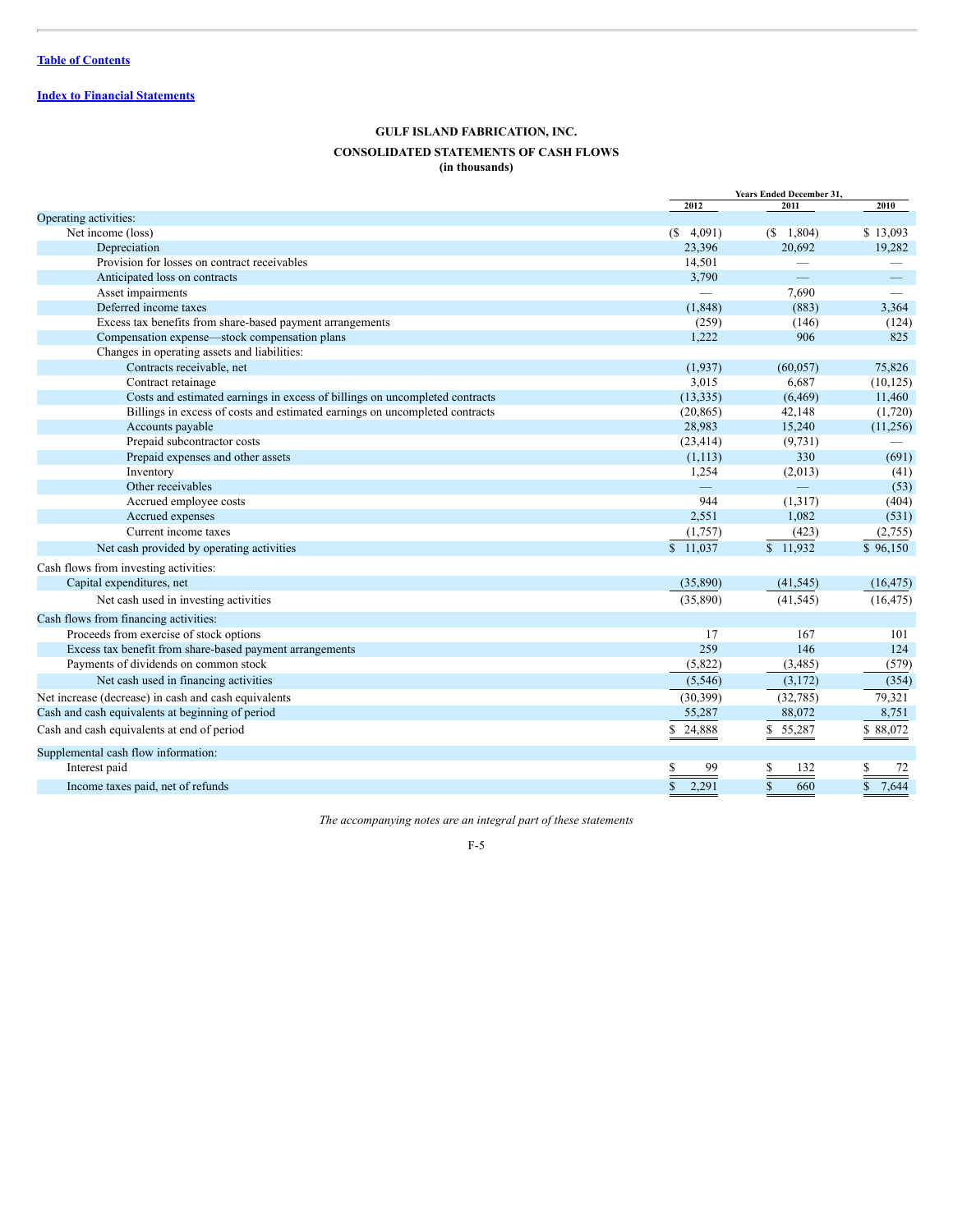### **GULF ISLAND FABRICATION, INC. NOTES TO CONSOLIDATED FINANCIAL STATEMENTS DECEMBER 31, 2012**

### <span id="page-45-0"></span>**1. ORGANIZATION AND SUMMARY OF SIGNIFICANT ACCOUNTING POLICIES**

### *Basis of Presentation*

Gulf Island Fabrication, Inc., together with its subsidiaries (the "Company", "we" or "our"), is a leading fabricator of offshore drilling and production platforms and other specialized structures used in the development and production of offshore oil and gas reserves. The Company's corporate offices and five major subsidiaries are located in Houma, Louisiana, and another major subsidiary is located in San Patricio County, Texas. The Company's principal markets are concentrated in the offshore regions and along the coast of the Gulf of Mexico. The consolidated financial statements include the accounts of Gulf Island Fabrication, Inc. and its majority owned subsidiaries. All significant intercompany balances and transactions have been eliminated in consolidation.

Gulf Island Fabrication, Inc. serves as a holding company and conducts all of its operations through its subsidiaries, which include Gulf Island, L.L.C. ("Gulf Island") and Gulf Marine Fabricators, L.P. ("Gulf Marine") (both performing fabrication of offshore drilling and production platforms and other specialized structures used in the development and production of oil and gas reserves), Gulf Island Marine Fabricators, L.L.C. ("Gulf Island Marine", performing marine fabrication and construction services), Dolphin Services, L.L.C. ("Dolphin Services", performing offshore and onshore fabrication and construction services), Dolphin Steel Sales, L.L.C. ("Dolphin Steel Sales", selling steel plate and other steel products) and Gulf Island Resources, L.L.C. ("Gulf Island Resources", hiring of laborers with similar rates and terms as those provided by contract labor service companies).

#### *Operating Cycle*

The lengths of our contracts vary, but are typically longer than one year in duration. Consistent with industry practice, assets and liabilities have been classified as current under the operating cycle concept whereby all contract-related items are regarded as current regardless of whether cash will be received or paid within a twelve month period. Assets and liabilities classified as current which may not be paid or received within the next twelve months include contract retainage, costs and estimated earnings in excess of billings on uncompleted contracts, and billings in excess of costs and estimated earnings on uncompleted contracts. However, any variation from normal contract terms would cause classification of assets and liabilities as long-term.

### *Use of Estimates*

The preparation of financial statements in conformity with accounting principles generally accepted in the United States requires management to make estimates and assumptions that affect the reported amounts of assets and liabilities and disclosure of contingent liabilities at the date of the financial statements and the reported amounts of revenue and expense during the reporting period. Areas requiring significant estimates by our management include asset impairments, contract valuation allowances, contract revenues, costs and profits and the application of the percentage-of-completion (POC) method of accounting. Actual results could differ from those estimates.

#### *Cash Equivalents*

The Company considers all highly liquid investments with maturities of three months or less when purchased to be cash equivalents.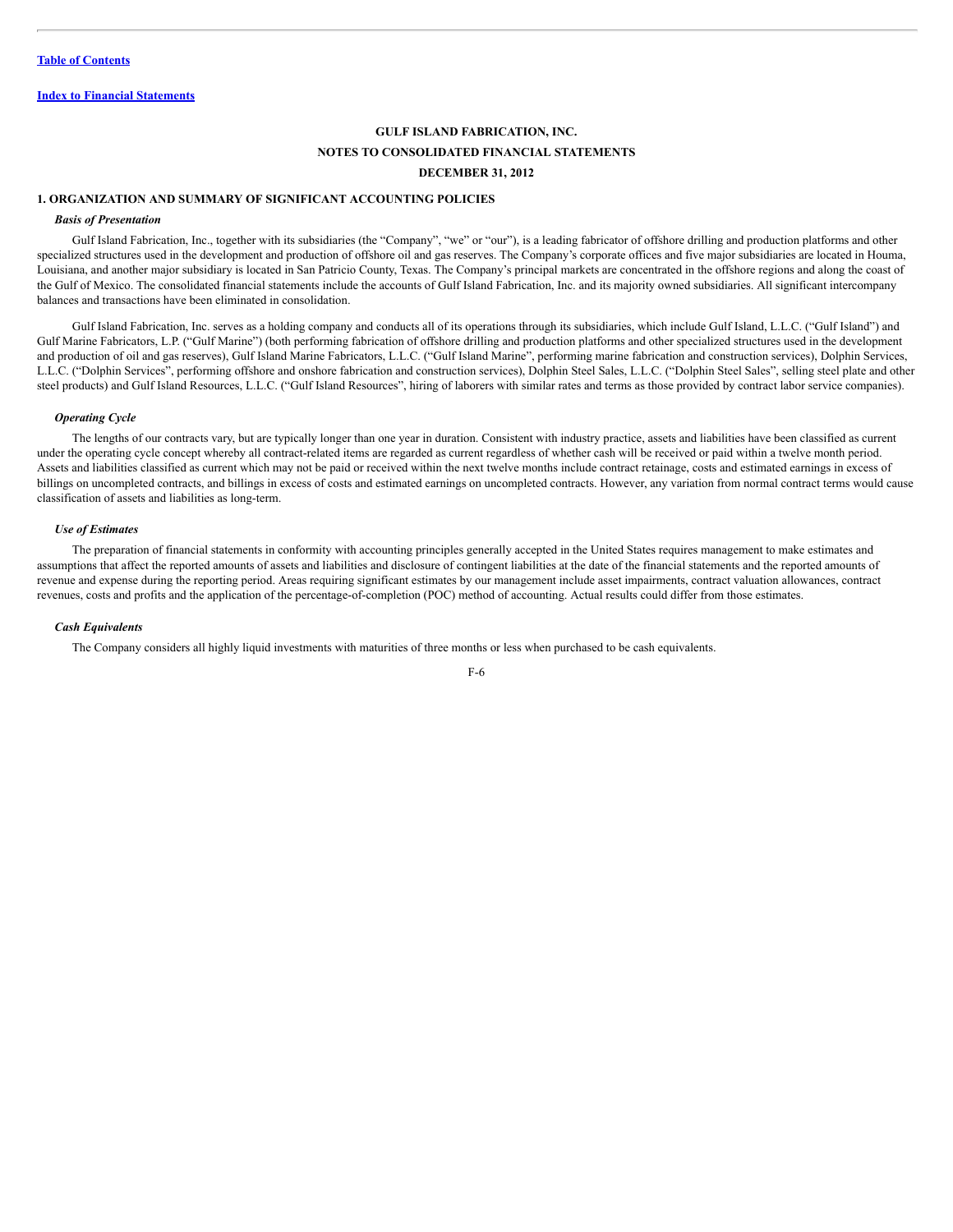### **GULF ISLAND FABRICATION, INC. NOTES TO CONSOLIDATED FINANCIAL STATEMENTS—(Continued)**

### *Allowance for Doubtful Accounts*

We routinely review individual contracts receivable balances and make provisions for probable doubtful accounts as we deem appropriate. Among the factors considered during the review are the financial condition of our customer and their access to financing, underlying disputes on the account, age and amount of the account and overall economic conditions. Accounts are written off only when all reasonable collection efforts are exhausted.

Our principal customers include major and large independent oil and gas companies and their contractors and marine vessel operators and their contractors. This concentration of customers may impact our overall exposure to credit risk, either positively or negatively, in that customers may be similarly affected by changes in economic or other conditions. Receivables are generally not collateralized. In the normal course of business, we extend credit to our customers on a short-term basis.

#### *Stock-Based Compensation*

Awards under the Company's stock-based compensation plans are calculated using a fair-value based measurement method. Share-based compensation expense for share based awards is recognized only for those awards that are expected to vest. We use the straight-line method to recognize share-based compensation expense over the requisite service period of the award.

#### *Inventory*

Inventory consists of materials and production supplies and is stated at the lower of cost or market determined on the first-in, first-out basis.

#### *Workers Compensation Liability*

The Company and its subsidiaries Gulf Island, Gulf Island Marine and Dolphin Services are self-insured for workers' compensation liability except for losses in excess of \$300,000 per occurrence through November 1, 2012 and \$500,000 per occurrence thereafter for Louisiana workers' compensation and for U.S. longshoreman and harbor workers' coverage. Gulf Marine has insurance coverage for Texas workers' compensation with a \$300,000 deductible. The liability for workers compensation is based on claims filed and estimates of claims incurred but not reported. Our workers compensation liability balance was \$1.6 million and \$983,000 as of December 31, 2012 and 2011, respectively.

#### *Property, Plant and Equipment*

Property, plant and equipment is stated at cost less accumulated depreciation. Depreciation is computed on the straight-line basis over the estimated useful lives of the assets, which range from 3 to 25 years. Ordinary maintenance and repairs, which do not extend the physical or economic lives of the plant or equipment, are charged to expense as incurred.

#### *Long-Lived Assets*

The Company records impairment losses on long-lived assets or asset groups used in operations when events and circumstances indicate that the assets or asset groups might be impaired and the undiscounted cash flows estimated to be generated by those assets or asset groups are less than the carrying amounts of those assets or asset groups. The impairment loss is determined by comparing the fair value of the asset or asset group to its carrying amount and recording the excess of the carrying amount of the asset or asset group over its fair value as an impairment charge. An asset group constitutes the minimum level for which identifiable cash flows are principally independent of the cash flows of other asset or liability groups. Fair value is determined based on discounted cash flows or appraised values, as appropriate.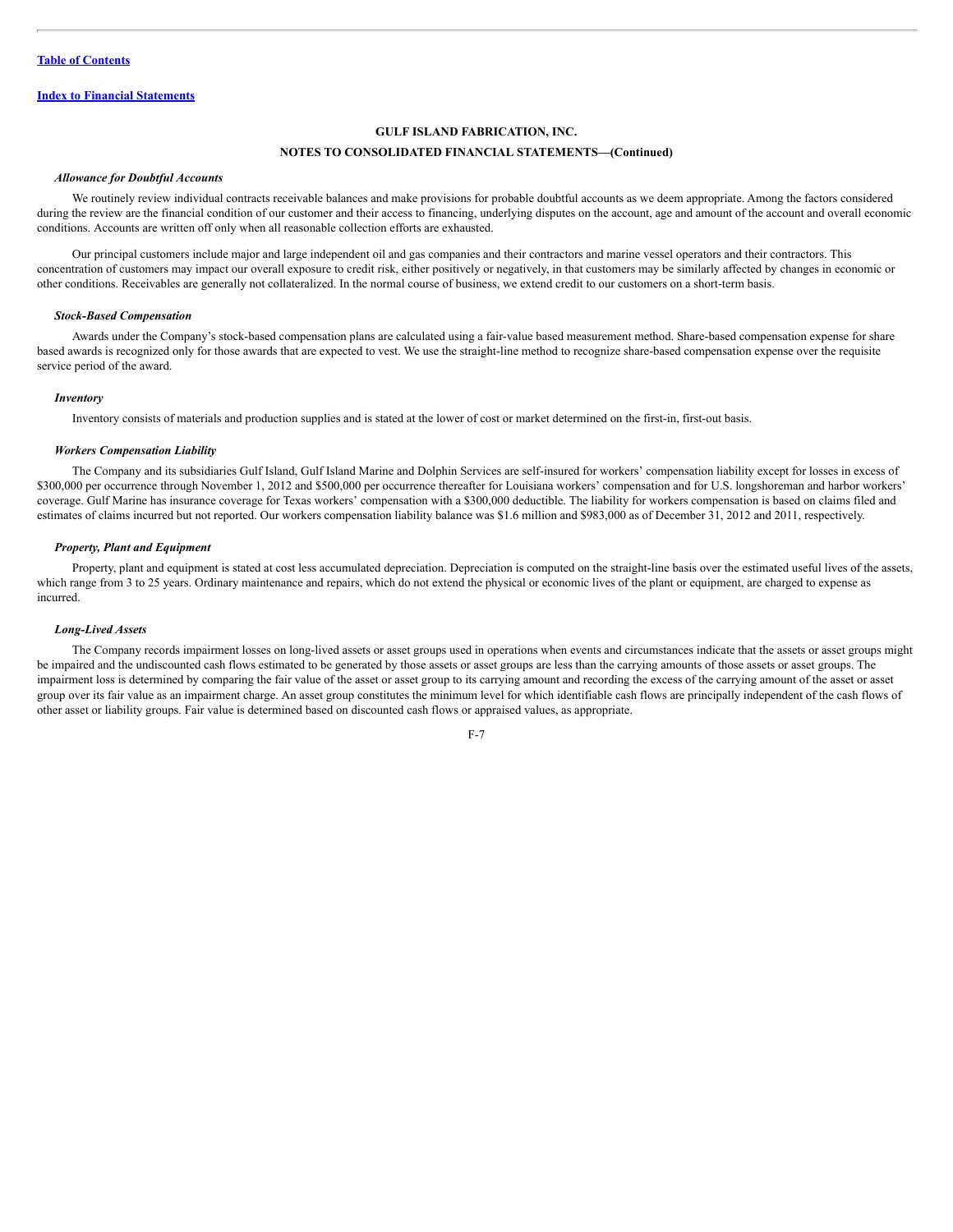### **GULF ISLAND FABRICATION, INC. NOTES TO CONSOLIDATED FINANCIAL STATEMENTS—(Continued)**

### *Fair Value Measurements*

The Company bases its fair value determinations of the carrying value of other financial assets and liabilities on an evaluation of their particular facts and circumstances and valuation techniques that require judgements and estimates. Valuation techniques used to measure fair value maximize the use of relevant observable inputs and minimize the use of unobservable inputs. The fair value hierarchy gives the highest priority to observable inputs such as quoted prices in active markets for identical assets or liabilities (Level 1) and the lowest priority to unobservable inputs (Level 3). The level in the fair value hierarchy within which the fair value measurement falls is determined based on the lowest level input that is significant to the valuation technique. As of December 31, 2012 and 2011, none of our assets or liabilities were subject to fair value measurements.

#### *Revenue Recognition*

The Company uses the percentage-of-completion accounting method for construction contracts. Revenue from fixed-price or unit rate contracts is recognized on the percentage-of-completion method, computed by the efforts-expended method which measures the percentage of labor hours incurred to date as compared to estimated total labor hours for each contract. This progress percentage is applied to estimated gross profit for each contract to determine gross profit earned to date. Revenue recognized in a period for a contract is the amount of gross profit earned for that period plus the costs incurred on the contract during the period.

Under a unit rate contract, material items or labor tasks are assigned unit rates of measure. The unit rates of measure will generally be an amount of dollars per ton, per foot, per square foot or per item installed. A typical unit rate contract can contain hundreds to thousands of unit rates of measure that all accumulate to determine the total contract value. Profit margins are built into the unit rates.

Some contracts include a total or partial reimbursement to us of any costs associated with specific capital projects required by the fabrication process. If a particular capital project provides future benefits to us, the cost to build the capital project will be capitalized, and the revenue for the capital project will increase the estimated profit in the contract.

Contract costs include all direct material, labor and subcontract costs and those indirect costs related to contract performance, such as indirect labor, supplies and tools. Also included in contract costs are a portion of those indirect contract costs related to plant capacity, such as depreciation, insurance and repairs and maintenance. These indirect costs are allocated to jobs based on actual direct labor hours incurred. Profit incentives are included in revenue when their realization is probable. Claims for extra work or changes in scope of work are included in revenue when the amount can be reliably estimated and collection is probable. Changes in job performance, job conditions, and estimated profitability, including those arising from contract penalty provisions, and final contract settlements may result in revisions to costs and income and are recognized in the period in which the revisions are determined.

At December 31, 2012, we recorded revenue totaling \$5.2 million related to certain change orders on four projects which have been approved as to scope but not price. We expect to resolve these change orders in the first and second quarters of 2013. At December 31, 2012, we also recorded revenue totaling \$7.7 million related to re-measure units and quantities on a unit rate contract that is in progress. We are in the process of negotiating the application of contractual unit rates to these quantities and expect to finalize these measurement packages in the first and second quarter of 2013. No revenues were recorded at December 31, 2011 and 2010 related to unapproved change orders.

Provisions for estimated losses on uncompleted contracts are made in the period in which such losses are determined. We recognized contract losses of \$12.5 million, \$3.0 million, and \$1.3 million in the years ended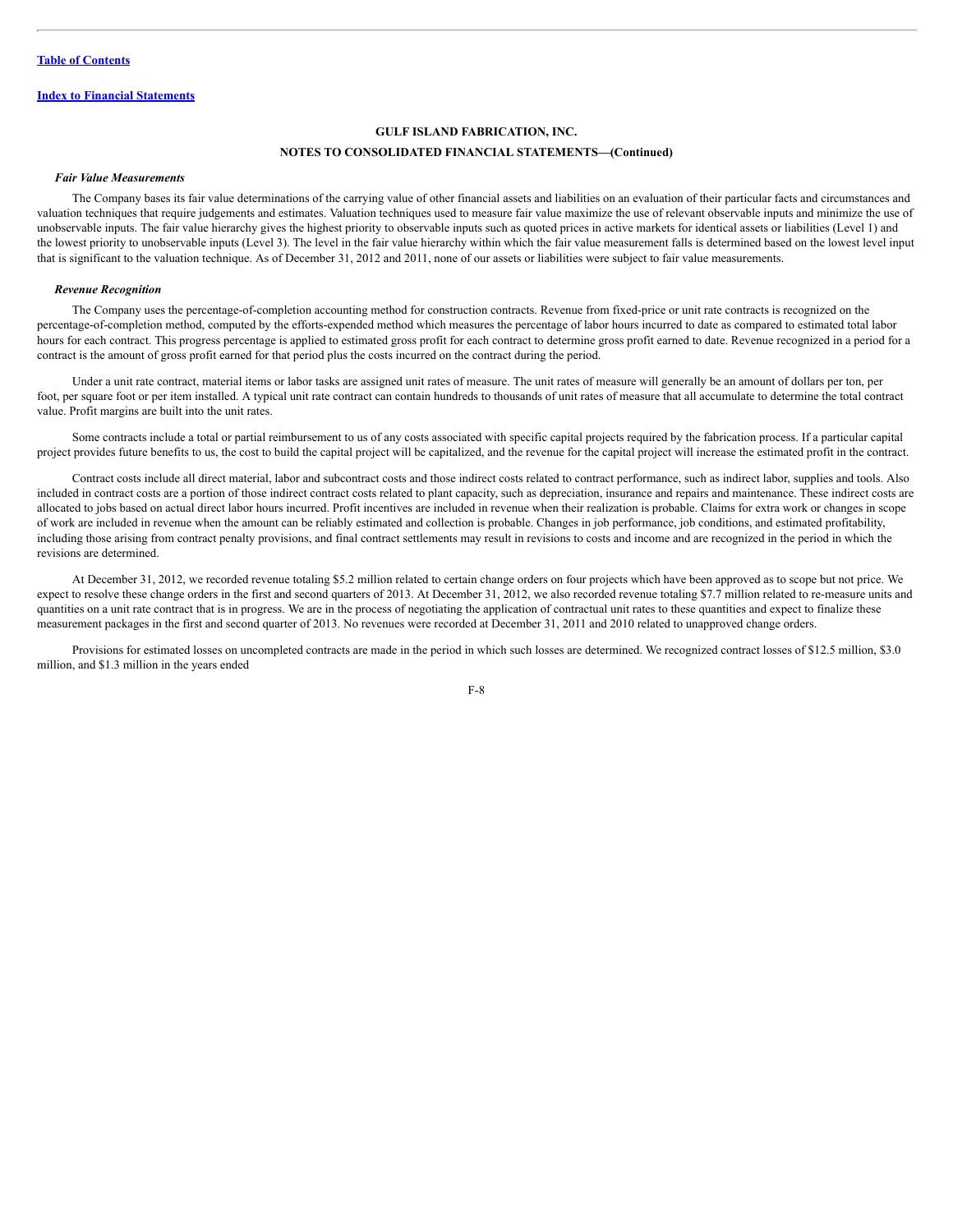#### **GULF ISLAND FABRICATION, INC.**

### **NOTES TO CONSOLIDATED FINANCIAL STATEMENTS—(Continued)**

December 31, 2012, 2011, and 2010, respectively. Contract losses increased in 2012 due mainly to the increase in manhours estimated to complete one of our major deepwater projects. These increased man-hours were primarily driven by revisions and delivery delays to specifications and designs by our customer causing out-of-sequence work schedules to be used while executing the project. The customer extended delivery of the first phase of the project multiple times as a result of these revisions and delays. On March 7, 2013 we executed change orders with the customer which settled issues raised in a claim for additional costs on this project. Revenue for this claim earned by the Company was recorded in the year ended December 31, 2012. The change order also includes incentives related to key milestone date and performance metrics which have not been recorded as of December 31, 2012 but will be recorded as revenue in future periods if and when incentive terms are met. Any future deliverable delays or project revisions could result in future revisions to contract estimates.

#### *Income Taxes*

Income taxes have been provided using the liability method. Deferred income taxes reflect the net tax effects of temporary differences between the carrying amounts of assets and liabilities for financial reporting purposes and the amounts used for income tax purposes using enacted rates expected to be in effect during the year in which the basis differences reverse. A valuation allowance is provided to reserve for deferred tax assets if, based upon the available evidence, it is more likely than not that some or all of the deferred tax assets will not be realized.

Reserves for uncertain tax positions are recognized when the positions are more likely than not to not be sustained upon audit. Interest and penalties on uncertain tax positions are recorded in income tax expense. Our federal tax returns have been examined and settled through the 2007 tax year. There were no material uncertain tax positions recorded for the years presented in these statements.

#### *Reclassifications*

Prepaid subcontractor costs for the year ended December 31, 2011 has been reclassified to conform to the December 31, 2012 Consolidated Financial Statement presentation.

### **2. CONTRACTS RECEIVABLE AND RETAINAGE**

The principal customers of the Company include major and large independent oil and gas companies and their contractors. Of our contracts receivable balance at December 31, 2012, \$44.2 million, or 73.0%, is for three customers.

On July 13, 2012, we received notice from our customer, Bluewater Industries ("Bluewater"), requesting (i) a slowdown of work on ATP Oil & Gas (UK) Limited's ("ATP UK's") Cheviot project ordered pursuant to a master service contract between Bluewater and the Company (the "Contract"), and (ii) an amendment to the scheduled payment terms under the Contract. On August 16, 2012, we entered into a binding agreement (the "Agreement") with Bluewater, an engineering consulting firm engaged by ATP UK to oversee the fabrication of the Cheviot project, to amend and restate the Contract and suspend the project. Among other things, the Agreement outlines the revised payment terms for the contracts receivable balance (the "Balance") and the limitations on Bluewater's ability to request an extended suspension of work. Specifically, Bluewater must pay \$200,000 on or before the last day of each calendar month through February 28, 2013, with the remaining outstanding Balance due on or before March 31, 2013. In addition, if Bluewater has fully paid the Balance on or prior to March 31, 2013, Bluewater has the option to extend the suspension of work on the Cheviot project to June 30, 2013, after which Bluewater will have no further rights to request a suspension of work. If Bluewater fails to make timely payments pursuant to the revised payment plan, we have the right to terminate the Contract, and we will continue to retain title to any project deliverables. We also entered into a security agreement with Bluewater pursuant to which Bluewater granted us a security interest in certain of its equipment currently located on our facilities. As of March 13, 2013, all installments under the Agreement had been paid.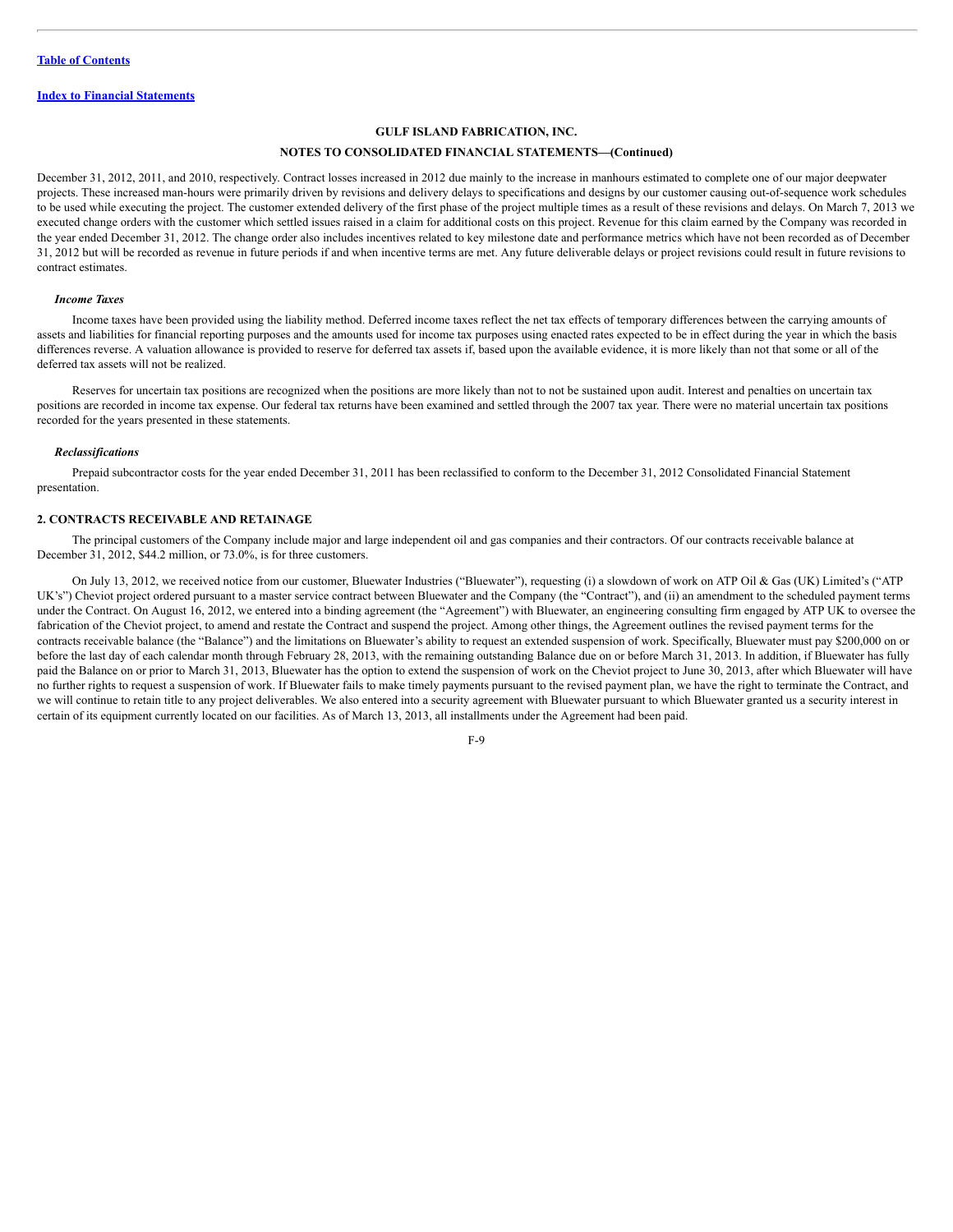#### **GULF ISLAND FABRICATION, INC.**

### **NOTES TO CONSOLIDATED FINANCIAL STATEMENTS—(Continued)**

On August 17, 2012, ATP Oil & Gas, Inc. ("ATP"), the parent company of ATP UK, filed a voluntary petition for relief under Chapter 11 of the United States Bankruptcy Code. Although ATP is not our customer and ATP UK is not a party to the bankruptcy, we believe ATP has historically financed the operations of its subsidiaries, including ATP UK. On January 22, 2013, ATP filed an emergency motion to sell all or substantially all of its deepwater assets, including 100% of its equity ownership in ATP UK. The motion has since been approved by the court and ATP is currently seeking qualified bidders to purchase these assets. The sale hearing is expected to take place between March 26, 2013 and April 16, 2013. We do not know whether or not ATP will be successful in its efforts to sell these assets or whether a purchaser of ATP UK would fund the Cheviot project. However, in the absence of a sale of ATP UK to a purchaser desiring to complete the Cheviot project or utilize the structure in another location, it does not appear that Bluewater will be able to pay the remaining Balance on March 31, 2013. In the event of Bluewater is unable to continue to meet its obligations under the Agreement, we may attempt to recover or partially recover the unpaid Balance through the disposition of project deliverables and the enforcement of our security interest.

As of December 31, 2012, \$56.8 million has been billed on the Cheviot project and the outstanding Balance was approximately \$31.3 million. We recorded a \$14.5 million reserve on the Balance as of December 31, 2012 and believe the outstanding Balance, less the \$14.5 million reserve, is collectible through the disposition of project deliverables and the enforcement of our security interest in the event of a default by Bluewater. We estimated the reserve recorded from selling the underlying assets individually to a willing market participant, including normal ownership risks assumed by the purchaser, and from selling certain components at scrap value. The ultimate portion of the Balance that may be recovered is dependent upon various factors, which may change in the future. These changes may lead to a revision in the amount reserved against the Balance and the amount ultimately recovered.

On January 14, 2011, we entered into an agreement with one of our customers regarding the collection of an \$11.0 million retainage balance on a completed contract. As consideration to extend payment, we agreed to receive \$12.5 million, payable in twenty equal monthly installments beginning on June 30, 2011. Scheduled payments have been received through December 31, 2012. The balance outstanding as of December 31, 2012 was \$625,000 which was paid in full on January 30, 2013.

### **3. CONTRACTS RECEIVABLE**

Amounts due on contracts as of December 31 were as follows (in thousands):

|                                          | 2012     | 2011                   |
|------------------------------------------|----------|------------------------|
| Completed contracts                      |          |                        |
| Current receivables                      | \$3,320  | \$11,521               |
| Long term receivables due after one year |          | 625                    |
| Contracts in progress:                   |          |                        |
| Current receivables                      | 71,723   | 60,977                 |
| Retainage due within one year            | 1,298    | $\frac{4,313}{77,436}$ |
|                                          | 76,341   |                        |
| Less allowance for doubtful accounts     | 14,508   | 24                     |
|                                          | \$61,833 | $rac{21}{\$77,412}$    |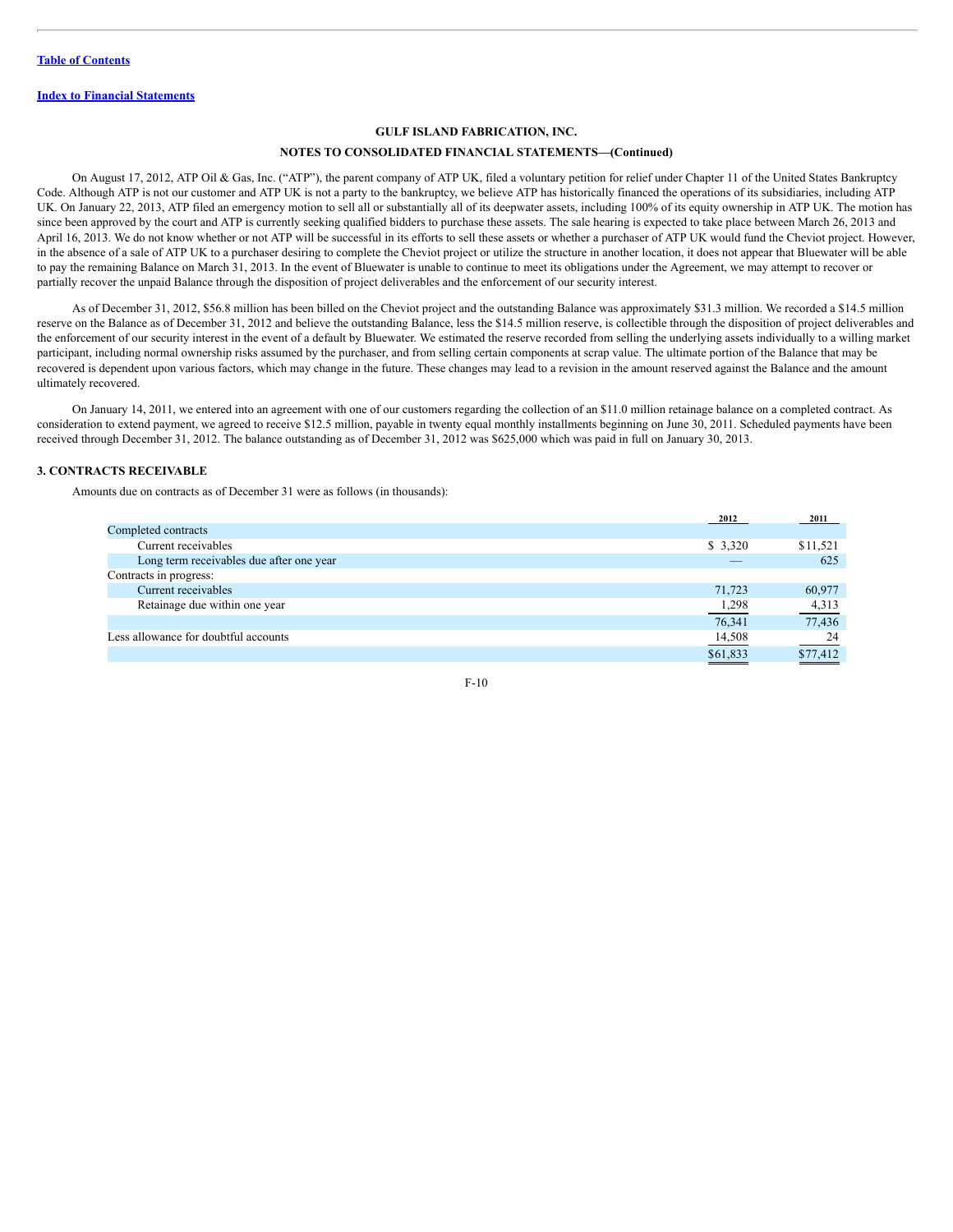### **GULF ISLAND FABRICATION, INC.**

### **NOTES TO CONSOLIDATED FINANCIAL STATEMENTS—(Continued)**

Included in contracts in progress is the \$31.3 contract receivable balance on the suspended Cheviot project from Bluewater as described in Note 2.

### **4. COSTS AND ESTIMATED EARNINGS ON UNCOMPLETED CONTRACTS**

Information with respect to uncompleted contracts as of December 31 is as follows (in thousands):

|                                         | 2012      | 2011        |
|-----------------------------------------|-----------|-------------|
| Costs incurred on uncompleted contracts | \$659,422 | \$271,397   |
| Estimated profit earned to date         | 21,883    | 23,769      |
|                                         | 681,305   | 295,166     |
| Less billings to date                   | 683,486   | 331,547     |
|                                         | \$(2,181) | \$ (36,381) |

The above amounts are included in the accompanying consolidated balance sheets at December 31 under the following captions (in thousands):

|                                                                             | 2012             | 2011       |
|-----------------------------------------------------------------------------|------------------|------------|
| Costs and estimated earnings in excess of billings on uncompleted contracts | \$26.317         | \$12.982   |
| Billings in excess of costs and estimated earnings on uncompleted contracts | (28, 498)        | (49,363)   |
|                                                                             | $\{8, (2.181)\}$ | \$(36.381) |

### **5. PROPERTY, PLANT AND EQUIPMENT**

Property, plant and equipment consisted of the following at December 31 (in thousands):

|                               | <b>Estimated</b><br><b>Useful Life</b><br>(in Years) | 2012         | 2011         |
|-------------------------------|------------------------------------------------------|--------------|--------------|
| Land                          | n/a                                                  | 10,463<br>S. | 10,463<br>Ъ. |
| <b>Buildings</b>              | 25                                                   | 60,729       | 59,257       |
| Machinery and equipment       | 3 to 25                                              | 198,571      | 187,065      |
| Furniture and fixtures        | $3$ to $5$                                           | 4,928        | 4,601        |
| Transportation equipment      | $3$ to $5$                                           | 3,139        | 3,164        |
| Improvements                  | 15                                                   | 95,874       | 84,828       |
| Construction in progress      | n/a                                                  | 20,397       | 11,288       |
|                               |                                                      | 394.101      | 360,666      |
| Less accumulated depreciation |                                                      | 164,885      | 143,944      |
|                               |                                                      | \$229,216    | 216,722      |
|                               |                                                      |              |              |

The Company leases certain equipment used in the normal course of its operations under month-to-month lease agreements cancelable only by the Company. During 2012, 2011, and 2010, the Company expensed \$7.7 million, \$1.9 million, and \$2.7 million, respectively, related to these leases.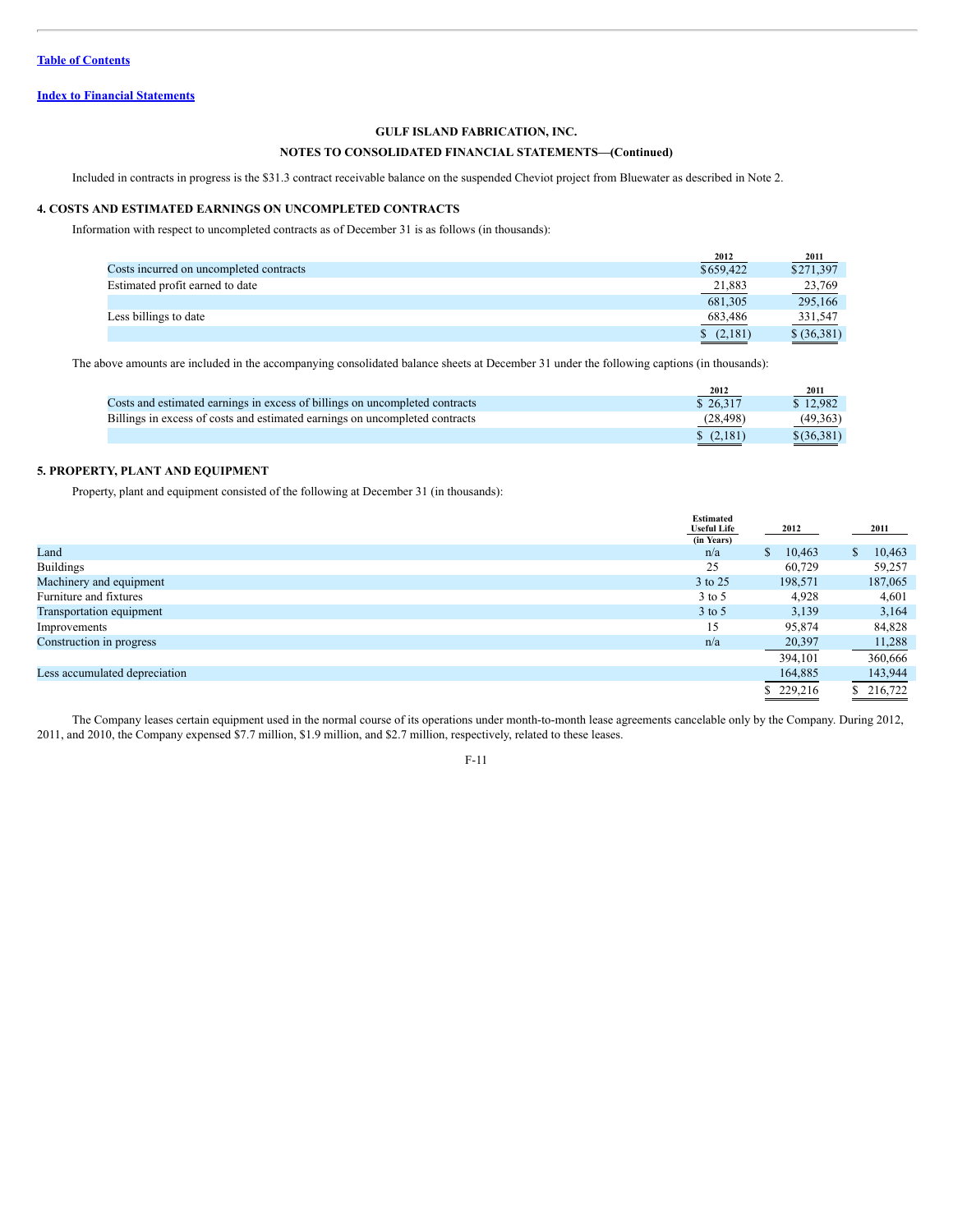### **GULF ISLAND FABRICATION, INC. NOTES TO CONSOLIDATED FINANCIAL STATEMENTS—(Continued)**

### **6. INCOME TAXES**

Significant components of the Company's deferred tax assets and liabilities as of December 31 were as follows (in thousands):

|                                      | 2012     | 2011     |
|--------------------------------------|----------|----------|
| Deferred tax liabilities:            |          |          |
| Property, plant and equipment        | \$37,721 | \$37,149 |
|                                      | 37,721   | 37,149   |
| Deferred tax assets:                 |          |          |
| Employee benefits                    | 588      | 409      |
| Uncompleted contracts                | 3,472    |          |
| Stock based compensation expense     | 126      | 216      |
| Allowance for uncollectible accounts | 5,107    |          |
| Federal net operating loss           | 3,608    | 9,292    |
| Other                                | 138      | 223      |
| Total deferred tax assets:           | 13,039   | 10,157   |
| Net deferred tax liabilities:        | \$24,682 | \$26,992 |
|                                      |          |          |

Our federal net operating loss generated during our 2011 tax year can be carried forward twenty years. We expect to utilize \$17.6 million of this federal net operating loss in 2012 and carry \$9.6 million forward to utilize in future years.

Significant components of income tax expense for the years ended December 31 were as follows (in thousands):

|                | 2012                        | 2011           | 2010    |
|----------------|-----------------------------|----------------|---------|
| Current:       |                             |                |         |
| Federal        | $\overbrace{\hspace{15em}}$ | $\mathbf{s}$ — | \$4,496 |
| <b>State</b>   | 534                         | 239            | 406     |
| Total current  | 534                         | 239            | 4,902   |
| Deferred:      |                             |                |         |
| Federal        | (1,749)                     | (828)          | 3,085   |
| <b>State</b>   | (99)                        | (55)           | 279     |
| Total deferred | (1,848)                     | (883)          | 3,364   |
| Income taxes   | \$(1,314)                   | \$(644)        | \$8,266 |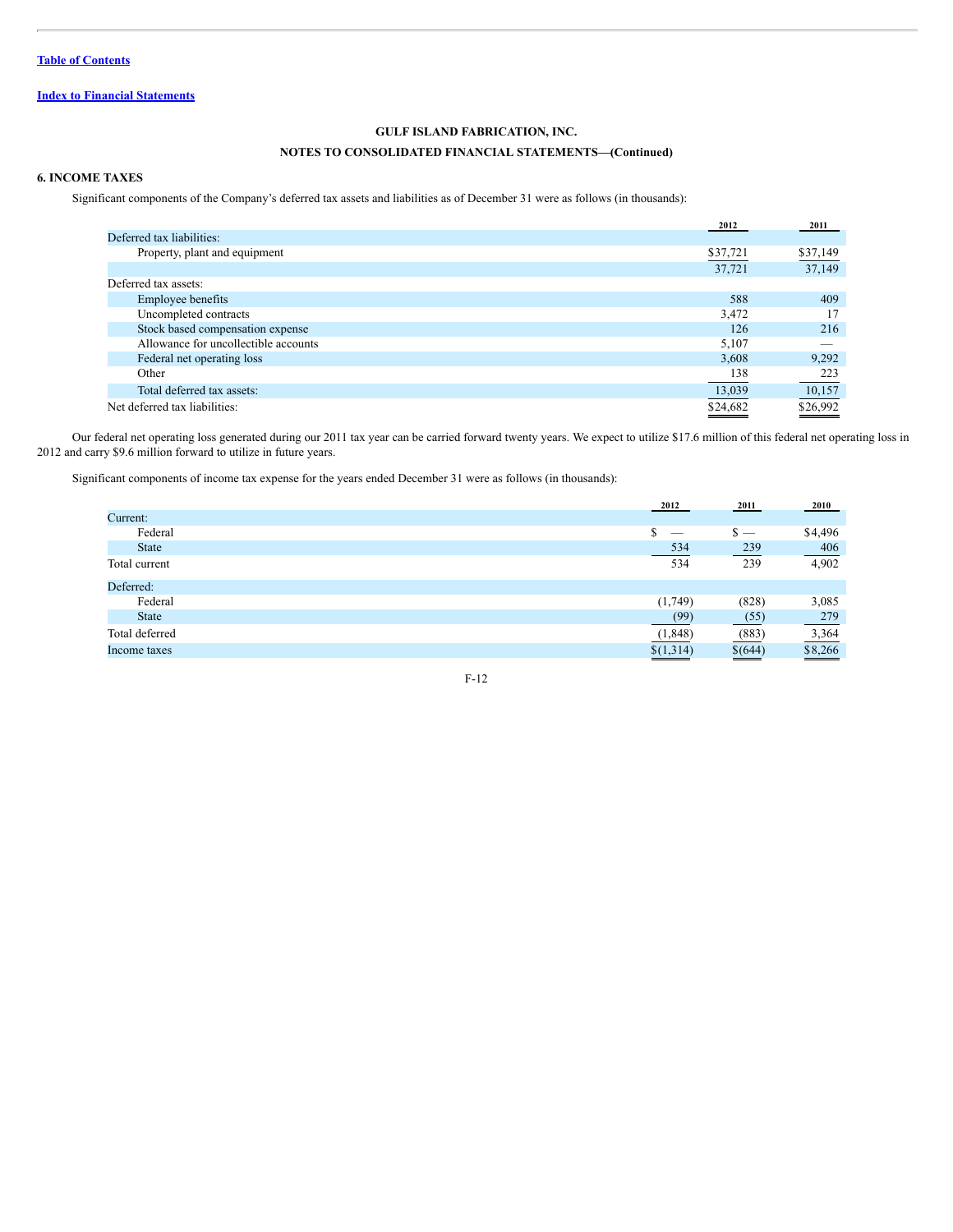### **GULF ISLAND FABRICATION, INC.**

### **NOTES TO CONSOLIDATED FINANCIAL STATEMENTS—(Continued)**

A reconciliation of income taxes computed at the U.S. federal statutory tax rate to the Company's income tax expense for the years ended December 31 is as follows (in thousands):

|                                        | 2012            | $\%$     | 2011     | $\frac{9}{6}$ | 2010    | $\%$  |
|----------------------------------------|-----------------|----------|----------|---------------|---------|-------|
| U.S. statutory rate                    | \$(1,892)       | $35.0\%$ | \$ (857) | 35.0%         | \$7.476 | 35.0% |
| Increase (decrease) resulting from:    |                 |          |          |               |         |       |
| State income taxes                     | 783             | (14.5)   | 289      | (11.8)        | 893     | 4.2   |
| <b>Oualified Production Activities</b> |                 |          |          |               |         |       |
| Income—Deduction                       |                 |          |          |               | (205)   | (1.0) |
| Federal Work Opportunity Tax Credit    |                 |          |          |               |         |       |
| Other                                  | (205)           | 3.8      | (76)     | 3.1           | 102     | 0.5   |
| Income tax expense                     | \$(1,314)<br>—— | 24.3%    | \$(644)  | 26.3%         | \$8,266 | 38.7% |
|                                        |                 |          |          |               |         |       |

### **7. LINE OF CREDIT**

Effective October 29, 2012, we entered into the Eleventh Amendment to the Ninth Amended and Restated Credit Agreement which, among other things, increased our revolving line of credit from \$60 million to \$80 million and extended the term of our revolving line of credit from December 31, 2013 to December 31, 2014. Our revolving line of credit is secured by substantially all of our assets. Amounts borrowed under our revolving line of credit bear interest, at our option, at either the prime lending rate established by JPMorgan Chase Bank, N.A. or LIBOR plus 1.5 percent. We pay a fee on a quarterly basis of one-fourth of one percent per annum on the weighted-average unused portion of our revolving line of credit.

At March 13, 2013 we had \$10.0 million borrowed under our revolving line of credit, and we had outstanding letters of credit totaling \$46.8 million, which reduced the unused portion of our revolving line of credit to \$23.2 million. We are required to maintain certain financial covenants, including a minimum current ratio of 1.25 to 1.0, a net worth minimum requirement of \$241.2 million, debt to net worth ratio of 0.5 to 1.0, and earnings before interest, taxes, depreciation and amortization (EBITDA) to interest expense ratio of 4.0 to 1.0. As of December 31, 2012, we were in compliance with these covenants.

### **8. CONTINGENT LIABILITIES**

The Company is subject to various routine legal proceedings in the normal conduct of its business, primarily involving commercial claims, workers' compensation claims, and claims for personal injury under general maritime laws of the United States and the Jones Act. While the outcome of these lawsuits, legal proceedings and claims cannot be predicted with certainty, management believes that the outcome of any such proceedings, even if determined adversely**,** would not have a material adverse effect on the financial position, results of operations or cash flows of the Company.

In December 2004, we received notice from Louisiana Department of Environmental Quality ("LDEQ") that a Corrective Action Plan submitted in October 2004 was not acceptable. The Corrective Action Plan was developed to provide remediation to several isolated areas located on property we sold in 2001. In mid 2005, the LDEQ approved a sampling plan with the proposed sampling to begin in September of 2005. Due to the hurricanes that struck the Louisiana coast in 2005, the scheduled sampling was cancelled. In October 2006, the sampling was completed. This sampling plan was rejected by the LDEQ in April 2008. We submitted a revised sampling plan to the LDEQ in September 2008 and it was later approved with stipulations. After sampling, we filed a report with the LDEQ in mid July 2010. After its review, the agency requested an overall remediation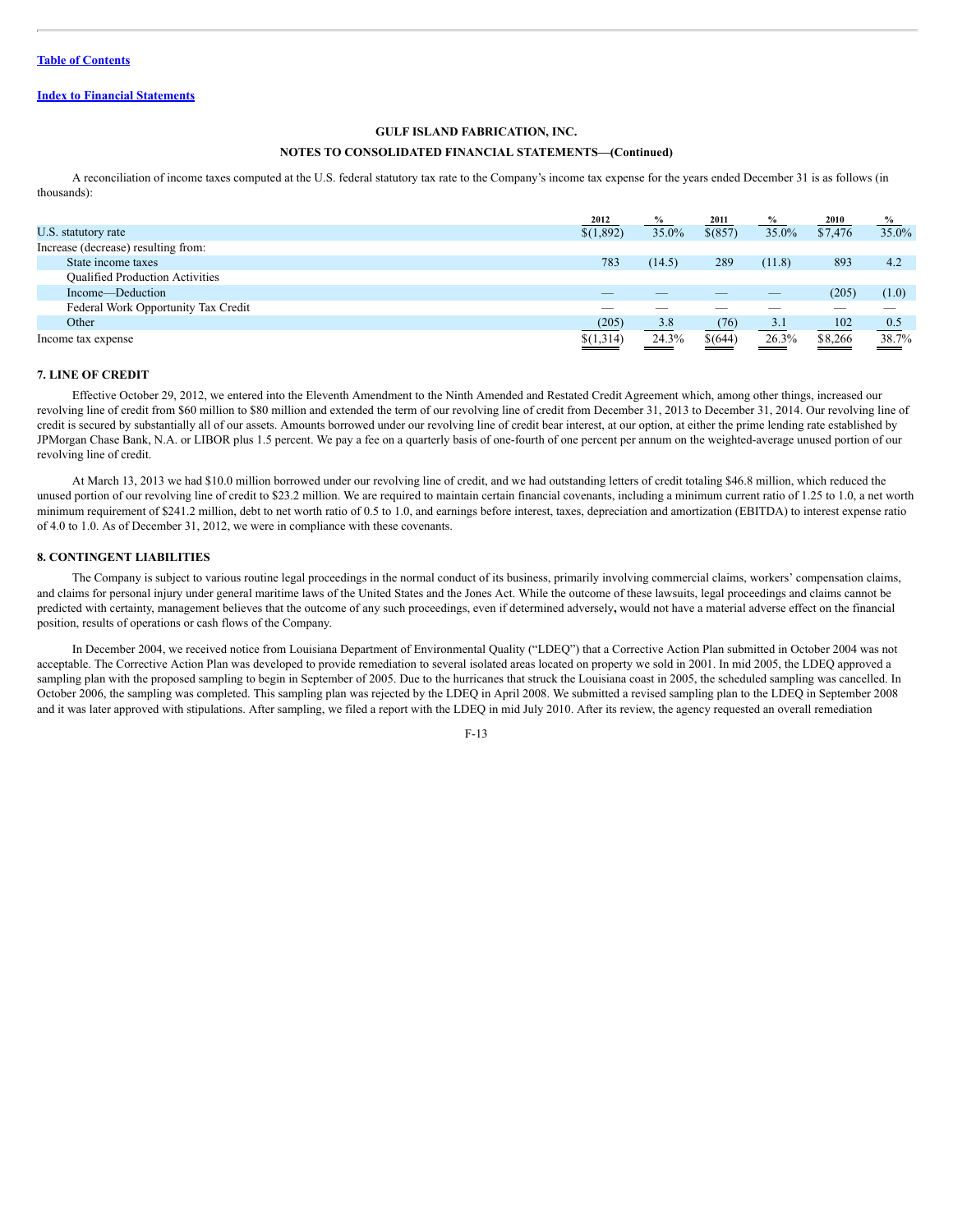### **GULF ISLAND FABRICATION, INC.**

### **NOTES TO CONSOLIDATED FINANCIAL STATEMENTS—(Continued)**

plan. Through a third party, we completed our plan in February 2012. The LDEQ approved our plan in December 2012 with stipulations. We accrued an additional \$105,000 in 2012 due to these plan adjustments. We performed the work pursuant to the site plan in January and February of 2013 and await the LDEQ's approval of the results. We have \$400,000 accrued at December 31, 2012 related to the estimated cost to remediate the site, which includes professional fees such as engineering and consulting costs.

### **9. REVENUES FROM MAJOR CUSTOMERS**

The Company's customer base is primarily concentrated in the oil and gas industry. Through the Company's marine fabrication subsidiary, its customer base is expanding into other industries that utilize marine vessels. The Company is not dependent on any one customer, and the revenue earned from each customer varies from year to year based on the contracts awarded; however, the Company is highly dependent on a few large customers in each year, particularly customers for our major deepwater projects, as shown below. Revenues from customers comprising 10% or more of the Company's total revenue for the years ended December 31 are summarized as follows (in thousands):

|                                                 | 2012      | 2011     | 2010   |
|-------------------------------------------------|-----------|----------|--------|
| <b>Chevron Corporation</b>                      | \$192,370 | \$63,769 |        |
| Williams Field Services-Gulf Coast Company L.P. | 124.841   | $\sim$   |        |
| Eni US Operating Co. Inc.                       |           |          | 38,497 |
| American Electric Power Service Corporation     |           |          | 27.858 |
| Versabuild, LLC                                 |           |          | 27,407 |

### **10. INTERNATIONAL REVENUES**

The Company's fabricated structures are used worldwide by U.S. customers operating abroad and by foreign customers. Revenues related to fabricated structures for delivery outside of the United States accounted for 9%, 16%, and 3% of the Company's revenues for the years ended December 31, 2012, 2011 and 2010, respectively, as follows:

|                      |         | December 31,             |                                     |  |
|----------------------|---------|--------------------------|-------------------------------------|--|
|                      | 2012    | 2011<br>(In millions)    | 2010                                |  |
| Location:            |         |                          |                                     |  |
| <b>United States</b> | \$472.4 | \$259.0                  | \$240.9                             |  |
| International        | 48.9    | 48.8                     | 7.4                                 |  |
| Total                | \$521.3 | $\sim$ $\sim$<br>\$307.8 | <b>Contract Contract</b><br>\$248.3 |  |

### **11. CONTRACT COSTS**

We define material, freight, equipment rental and sub-contractor services included in the direct costs of revenue associated with projects as pass-through costs. Since we use the percentage-of-completion accounting method to recognize revenue on construction contracts, by using a direct labor efforts expended method, pass-through costs have little or no impact in the determination of gross margin for a particular period. Pass-through costs as a percentage of revenue were 48.3%, 45.3% and 36.1% for the years ended December 31, 2012, 2011 and 2010, respectively.

We recorded \$33.1 million and \$9.7 million of prepaid subcontractor costs at December 31, 2012 and 2011, respectively. These costs represent mainly the materials our subcontractors have purchased yet have not installed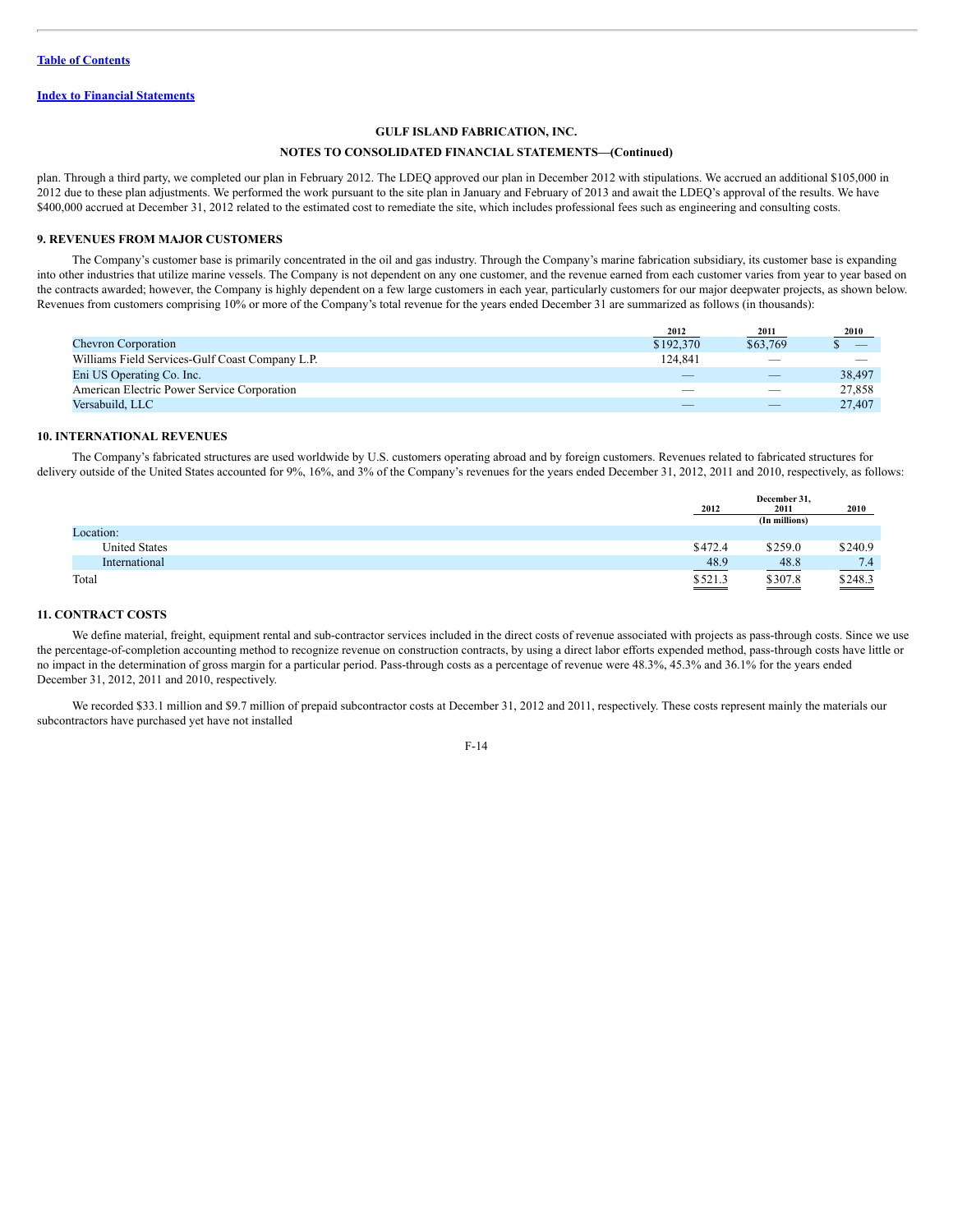### **GULF ISLAND FABRICATION, INC.**

### **NOTES TO CONSOLIDATED FINANCIAL STATEMENTS—(Continued)**

into one of our major deepwater projects thus earning physical completion of scope. These purchases were made with funds received by the customer and represent contract costs that will be incurred in future periods.

### **12. RETIREMENT PLAN**

The Company has a defined contribution plan (the "Retirement Plan") for all employees that are qualified under Section 401(k) of the Internal Revenue Code. Gulf Island Resources employees are not eligible for the Retirement Plan. Contributions to the Retirement Plan by the Company are based on the participants' contributions, with an additional year-end discretionary contribution determined by the Board of Directors. For the years ended December 31, 2012, 2011, and 2010, the Company contributed a total of \$2.6 million, \$1.9 million, and \$2.1 million, respectively.

### **13. QUARTERLY OPERATING RESULTS (UNAUDITED)**

A summary of quarterly results of operations for the years ended December 31, 2012 and 2011 were as follows (in thousands, except per share data):

|                     | March 31,<br>2012    | <b>June 30,</b><br><u>2012</u> | September 30,<br>2012(a) | December 31,<br>2012(b) |
|---------------------|----------------------|--------------------------------|--------------------------|-------------------------|
| Revenue             | \$113,083            | \$137,227                      | \$141,793                | 129,237<br>S.           |
| Gross profit        | 12,668               | 13,905                         | (13,379)                 | (9,354)                 |
| Net Income          | 6,779                | 7,592                          | (10, 372)                | (8,090)                 |
| Basic EPS           | 0.47                 | 0.52                           | (0.72)                   | (0.56)                  |
| <b>Diluted EPS</b>  | 0.47                 | 0.52                           | (0.72)                   | (0.56)                  |
|                     | March 31,<br>2011(c) | June 30,<br>2011               | September 30,<br>2011    | December 31,<br>2011    |
| Revenue             | \$46,348             | \$87,251                       | S<br>85,827              | 88,406<br>\$            |
| Gross profit (loss) | (9,568)              | 4,846                          | 4,004                    | 5,246                   |
| Net income (loss)   | (6.964)              | 1,835                          | 1,559                    | 1,766                   |
| Basic EPS           | (0.49)               | 0.13                           | 0.11                     | 0.12                    |
| <b>Diluted EPS</b>  | (0.49)               | 0.13                           | 0.11                     | 0.12                    |

(a) We recognized contract losses of \$20.6 million in the three-month period ended September 30, 2012 which resulted in an unfavorable reduction in gross margin during the period of \$26.8 million as required under the accounting for loss contracts under percentage of completion accounting. This loss was mainly due to the increase in estimated man-hours to complete one of our major deepwater contracts. These increased man-hours were primarily driven by revisions and delivery delays to specifications and designs by our customer in the third quarter of 2012 causing out-of-sequence work schedules to be used while executing the project. The customer also extended delivery of the first phase of the project as a result of these revisions. On March 7, 2013 we executed change orders with the customer which settled issues raised in a claim for additional costs on this project. Revenue for this claim was recorded in the three-month period ended December 31, 2012.

(b) We determined the contract receivable balance owed by Bluewater Industries on the Cheviot project as describe in Note 2 would not likely be collected in full and recorded a \$14.5 million reserve as of December 31, 2012.

(c) On April 8, 2011, we received an unfavorable ruling regarding a disputed claim for costs incurred in connection with an April 2008 accident at our Texas facility involving four cranes. As a result, we recognized all recorded amounts as asset impairments in cost of revenue of \$7.7 million, of which \$5.9 million related to disputed crane rental costs and \$1.8 million related to the remaining net book value of one of the cranes involved in the accident that is now deemed a total loss.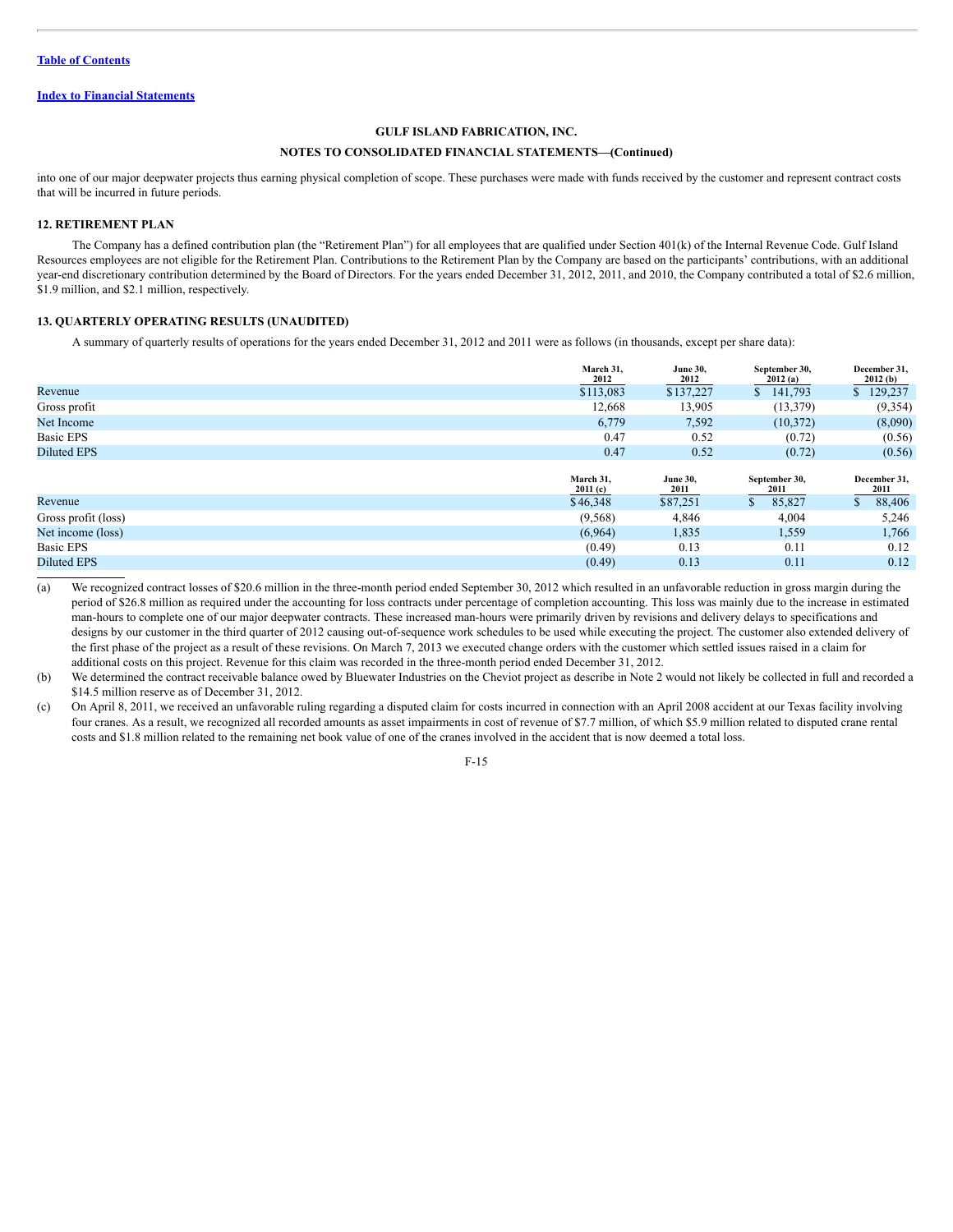### **GULF ISLAND FABRICATION, INC.**

### **NOTES TO CONSOLIDATED FINANCIAL STATEMENTS—(Continued)**

### **14. EARNINGS PER SHARE**

The following table sets forth the computation of basic and diluted earnings per share (in thousands, except per share data):

|                                                                                         | 2012      | 2011      | 2010     |
|-----------------------------------------------------------------------------------------|-----------|-----------|----------|
| <b>Basic:</b>                                                                           |           |           |          |
| Numerator:                                                                              |           |           |          |
| Net Income (loss)                                                                       | \$(4,091) | \$(1,804) | \$13,093 |
| Less: Distributed loss/distributed and undistributed income (unvested restricted stock) | 46        | 39        | 160      |
| Net income (loss) attributable to common shareholders                                   | \$(4,137) | \$(1,843) | \$12,933 |
| Denominator:                                                                            |           |           |          |
| Denominator for basic earnings per share-weighted-average shares                        | 14,400    | 14,351    | 14,318   |
| Basic earnings per share—common shareholders                                            | \$ (0.29) | \$ (0.13) | \$ 0.90  |
| <b>Diluted:</b>                                                                         |           |           |          |
| Numerator:                                                                              |           |           |          |
| Net income                                                                              | \$(4,091) | \$(1,804) | \$13,093 |
| Less: Distributed loss/distributed and undistributed income (unvested restricted stock) | 46        | 39        | 154      |
| Net income attributable to common shareholders                                          | \$(4,137) | \$(1,843) | \$12,939 |
| Denominator:                                                                            |           |           |          |
| Denominator for basic earnings per share-weighted-average shares                        | 14,400    | 14,351    | 14,318   |
| Effect of dilutive securities:                                                          |           |           |          |
| Employee stock options                                                                  |           |           | 11       |
| Denominator for dilutive earnings per share-weighted-average shares                     | 14,400    | 14,351    | 14,329   |
| Diluted earnings per share—common shareholders                                          | (0.29)    | \$ (0.13) | 0.90     |

### **15. LONG-TERM INCENTIVE PLANS**

On February 13, 1997, the shareholders approved the adoption of the Long-Term Incentive Plan (the "Plan"). The Plan authorizes the grant of options to purchase an aggregate of 1,000,000 (split adjusted) shares of the Company's common stock to certain officers and key employees of the Company chosen by a committee appointed by the board of directors (the "compensation committee") to administer such Plan. Under the Plan, all options granted have 10-year terms, and the conditions relating to the vesting and exercise of the options result in their being classified as "nonstatutory options" (options which do not afford income tax benefits to recipients, but the exercise of which may provide tax deductions for the Company). Each option will have an exercise price per share not less than the market price of the common stock on the date of grant and no individual employee may be granted options to purchase more than an aggregate of 400,000 shares of common stock.

On April 24, 2002, the shareholders approved the adoption of the 2002 Long-Term Incentive Plan, which was amended by the shareholders on April 26, 2006 (the "2002 Plan"). The 2002 Plan authorizes the grant of awards, including options, to purchase an aggregate of 500,000 shares of the Company's common stock to certain officers, key employees, directors and consultants of the Company chosen by the compensation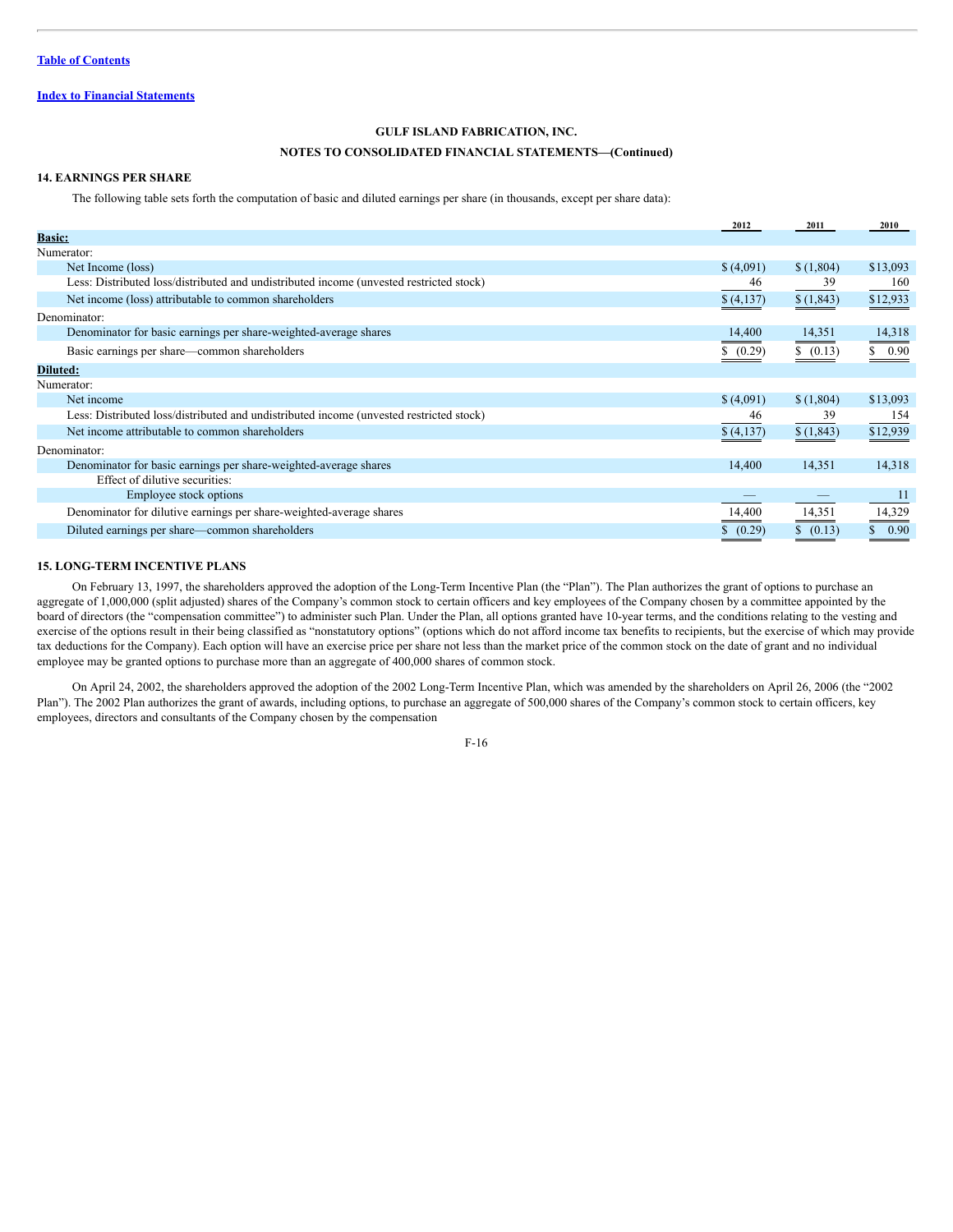### **GULF ISLAND FABRICATION, INC.**

### **NOTES TO CONSOLIDATED FINANCIAL STATEMENTS—(Continued)**

committee. Under the 2002 Plan, all options granted have 10-year terms, and the conditions relating to the vesting and exercise of the options result in their being classified as nonstatutory options. Each option will have an exercise price per share not less than the market price of the common stock on the date of grant and no individual employee may be granted options to purchase more than an aggregate of 200,000 shares of common stock.

On April 28, 2011, the shareholders approved the adoption of the 2011 Stock Incentive Plan (the "2011 Plan"). The 2011 Plan authorizes the grant of awards, including options, to purchase an aggregate of 500,000 shares of the Company's common stock to certain officers, key employees, directors and consultants of the Company chosen by the compensation committee. Under the 2011 Plan, all options granted have 10-year terms, and the conditions relating to the vesting and exercise of the options result in their being classified as nonstatutory options. Each option will have an exercise price per share not less than the market price of the common stock on the date of grant and no individual employee may be granted options to purchase more than an aggregate of 200,000 shares of common stock.

At December 31, 2012, there were approximately 560,000 shares in the aggregate remaining available for future issuance under the Plan, the 2002 Plan and the 2011 Plan (together, the "Incentive Plans"). The Company issues new shares through its transfer agent upon stock option exercises or restricted share issuances. During 2012, 2011 and 2010, the compensation committee did not grant any stock options under the Incentive Plans.

A summary of the Company's stock option activity as of December 31, 2012, and changes during the year then ended is presented below:

|                                  | <b>Options</b>              | <b>Exercise</b>         | Contractual<br><b>Term</b> | Value<br>(5000) |
|----------------------------------|-----------------------------|-------------------------|----------------------------|-----------------|
| Outstanding at January 1, 2012   | 91.800                      | $\frac{Price}{\$19.07}$ |                            |                 |
| Granted                          |                             |                         |                            |                 |
| Exercised                        | (15,065)                    | 18.15                   |                            |                 |
| Forfeited or expired             | (43, 835)                   | 18.82                   |                            |                 |
| Outstanding at December 31, 2012 | 32,900<br>$\equiv$ $\equiv$ | \$19.83                 | 1.5                        | \$138           |
| Vested at December 31, 2012      | 32,900                      | $\underline{\$19.83}$   | 1.5                        | \$138           |
| Exercisable at December 31, 2012 | 32,900                      | \$19.83                 | 1.5                        | \$138           |

The total intrinsic value of options exercised during the years ended December 31, 2012, 2011, and 2010, was \$250,000, \$133,000, and \$58,000, respectively.

Cash received from option exercises for the years ended December 31, 2012, 2011 and 2010 was \$17,000, \$167,000, and \$101,000, respectively. The excess tax benefit realized for the tax deductions from option exercise of the share-based payment arrangements totaled \$259,000, \$146,000 and \$124,000, respectively, for the years ended December 31, 2012, 2011 and 2010.

As of December 31, 2012, all compensation costs related to options granted under the Incentive Plans were recognized. All options granted under the Incentive Plans were vested as of December 31, 2009.

Under the Incentive Plans, the compensation committee may award shares of restricted stock to eligible participants as the Committee determines pursuant to the terms of the Incentive Plans. An award of restricted stock shall be subject to transfer restrictions, forfeit provisions and other terms and conditions subject to the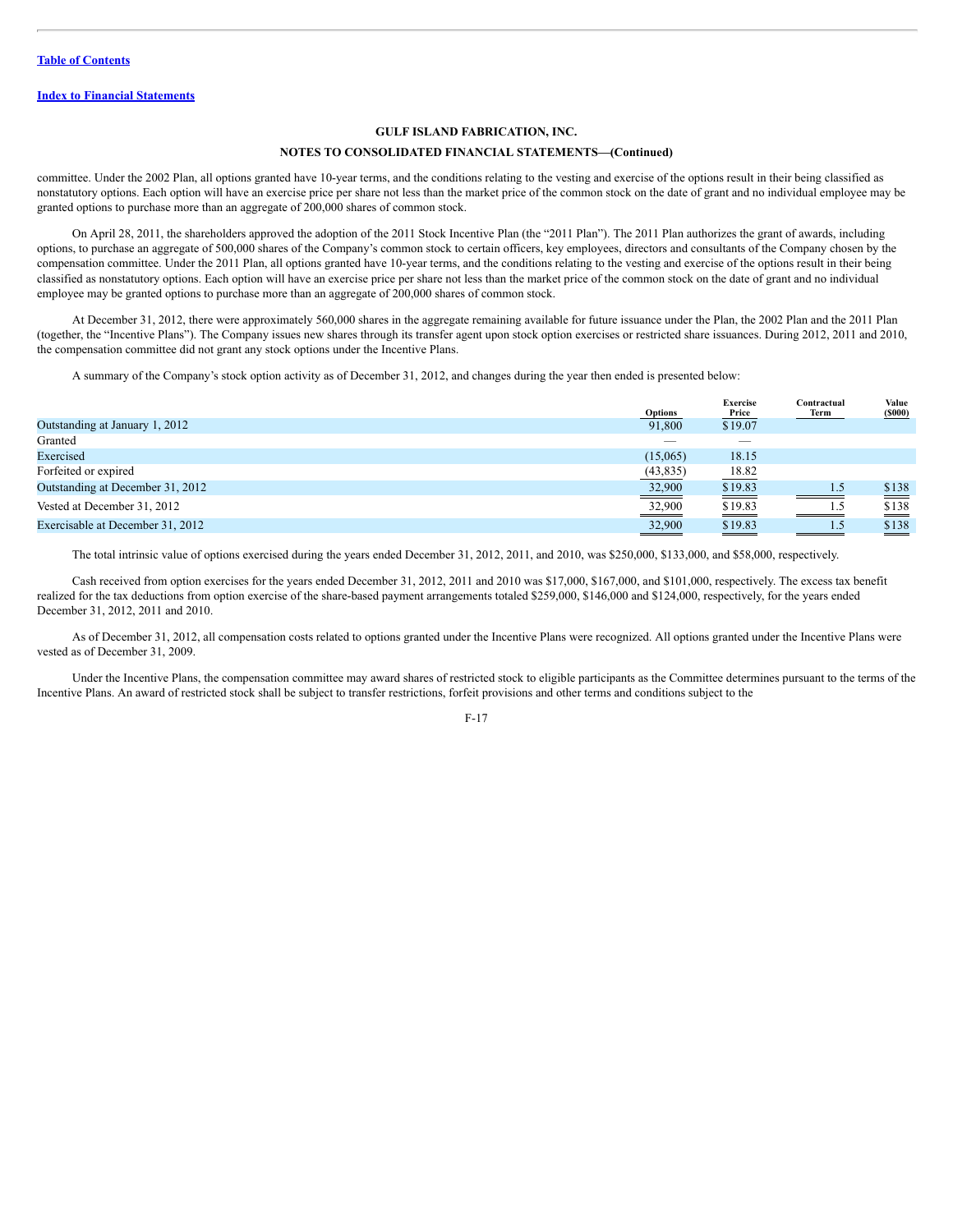#### **GULF ISLAND FABRICATION, INC.**

### **NOTES TO CONSOLIDATED FINANCIAL STATEMENTS—(Continued)**

provisions of the Incentive Plans. At the time an award of restricted stock is made, the compensation committee shall establish a period of time during which the transfer of the shares of restricted stock shall be restricted and after which the shares of restricted stock shall be vested (the "Restricted Period"). Except for the shares of restricted stock that vest based on the attainment of performance goals, the Restricted Period shall be a minimum of three years, with incremental vesting of portions of the award over the three-year period permitted. If the vesting of the shares of restricted stock is based upon the attainment of performance goals, a minimum Restricted Period of one year is allowed, with incremental vesting of portions of the award over the one-year period permitted.

The Incentive Plans do not have any limitations on the amount of shares that can be specifically awarded as restricted stock. Restricted stock granted during 2012 vests in annual 20% increments beginning on the first anniversary of the date of the grant. The fair value of restricted stock is determined based on the closing price of the Company's common stock on the date of the grant. On April 26, May 1 and December 7, 2012 the compensation committee granted 1,000, 2,000, and 57,250 shares of restricted stock, respectively, to key employees under the Incentive Plans. The weighted-average grant-date fair value of stock granted during 2012 was \$23.53. The compensation committee granted 67,600 shares of restricted stock in 2011 with a weighted-average grant date fair value of \$28.43. The compensation committee granted 52,100 shares of restricted stock in 2010 with a weighted-average grant date fair value of \$27.09. A summary of the status of our restricted stock awards is presented in the table below.

|                                        |                     | Weighted-<br>Average<br><b>Grant-Date</b> |
|----------------------------------------|---------------------|-------------------------------------------|
|                                        | Number of<br>Shares | <b>Fair Value</b><br>Per Share            |
| Restricted shares at January 1, 2012   | 203,730             | 22.99                                     |
| Granted                                | 60.250              | 23.53                                     |
| Vested                                 | (61, 152)           | 21.29                                     |
| Forfeited                              | (59, 678)           | 22.20                                     |
| Restricted shares at December 31, 2012 | 143,150             | 24.28                                     |

As of December 31, 2012, there was \$2.7 million of total unrecognized compensation cost related to restricted share-based compensation arrangements granted under the Incentive Plans. This cost is expected to be recognized over a weighted-average period of 3.8 years. The total fair value of shares vested during the year ended December 31, 2012 was \$2.3 million.

Share-based compensation cost that has been charged against income for the Incentive Plans was \$1.2 million, \$906,000 and \$825,000 for 2012, 2011 and 2010, respectively. The total income tax benefit recognized in the income statement for share-based compensation arrangements was \$297,000, \$238,000 and \$316,000 for 2012, 2011 and 2010, respectively.

### **16. SUBSEQUENT EVENTS**

On March 6, 2013, our Board of Directors declared a dividend of \$0.10 per share on the shares of our common stock outstanding, payable April 1, 2013 to shareholders of record on March 18, 2013.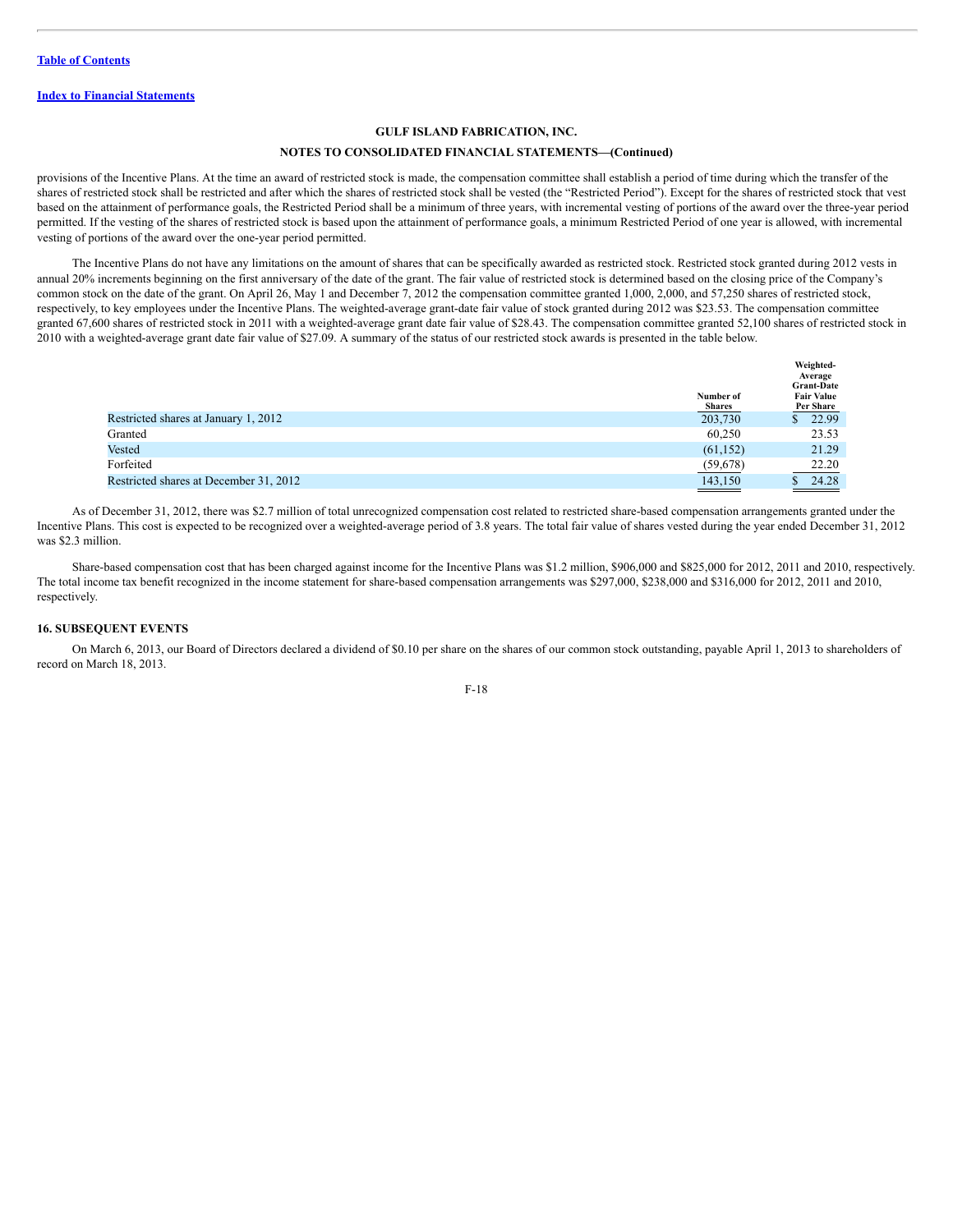### **SIGNATURES**

<span id="page-58-0"></span>Pursuant to the requirements of Section 13 or 15(d) of the Securities Exchange Act of 1934, the registrant has duly caused this report to be signed on its behalf by the undersigned, thereunto duly authorized, on March 13, 2013.

> GULF ISLAND FABRICATION, INC. (Registrant)

By: /S/ KIRK J. MECHE

**Kirk J. Meche Chief Executive Officer**

Pursuant to the requirements of the Securities Exchange Act of 1934, this report has been signed below by the following persons on behalf of the registrant and in the capacities indicated on March 13, 2013.

| Signature                                                      | Title                                                                                                            |  |
|----------------------------------------------------------------|------------------------------------------------------------------------------------------------------------------|--|
| <b>KIRK J. MECHE</b><br>/S/<br>Kirk J. Meche                   | Chief Executive Officer<br>(Principal Executive Officer)                                                         |  |
| ROY F. BREERWOOD, III<br>/S/<br>Roy F. Breerwood, III          | Vice President-Finance, Chief Financial Officer and<br>Treasurer (Principal Financial and<br>Accounting Officer) |  |
| <b>GREGORY J. COTTER</b><br>/S/<br><b>Gregory J. Cotter</b>    | Director                                                                                                         |  |
| JERRY D. DUMAS, SR.<br>/S/<br>Jerry D. Dumas, Sr.              | Director                                                                                                         |  |
| MICHAEL A. FLICK<br>/S/<br>Michael A. Flick                    | Director                                                                                                         |  |
| CHRISTOPHER M. HARDING<br>/S/<br><b>Christopher M. Harding</b> | Director                                                                                                         |  |
| <b>JOHN P. LABORDE</b><br>/S/<br>John P. Laborde               | Chairman of the Board                                                                                            |  |
| <b>KEN C. TAMBLYN</b><br>/S/<br>Ken C. Tamblyn                 | Director                                                                                                         |  |

S-1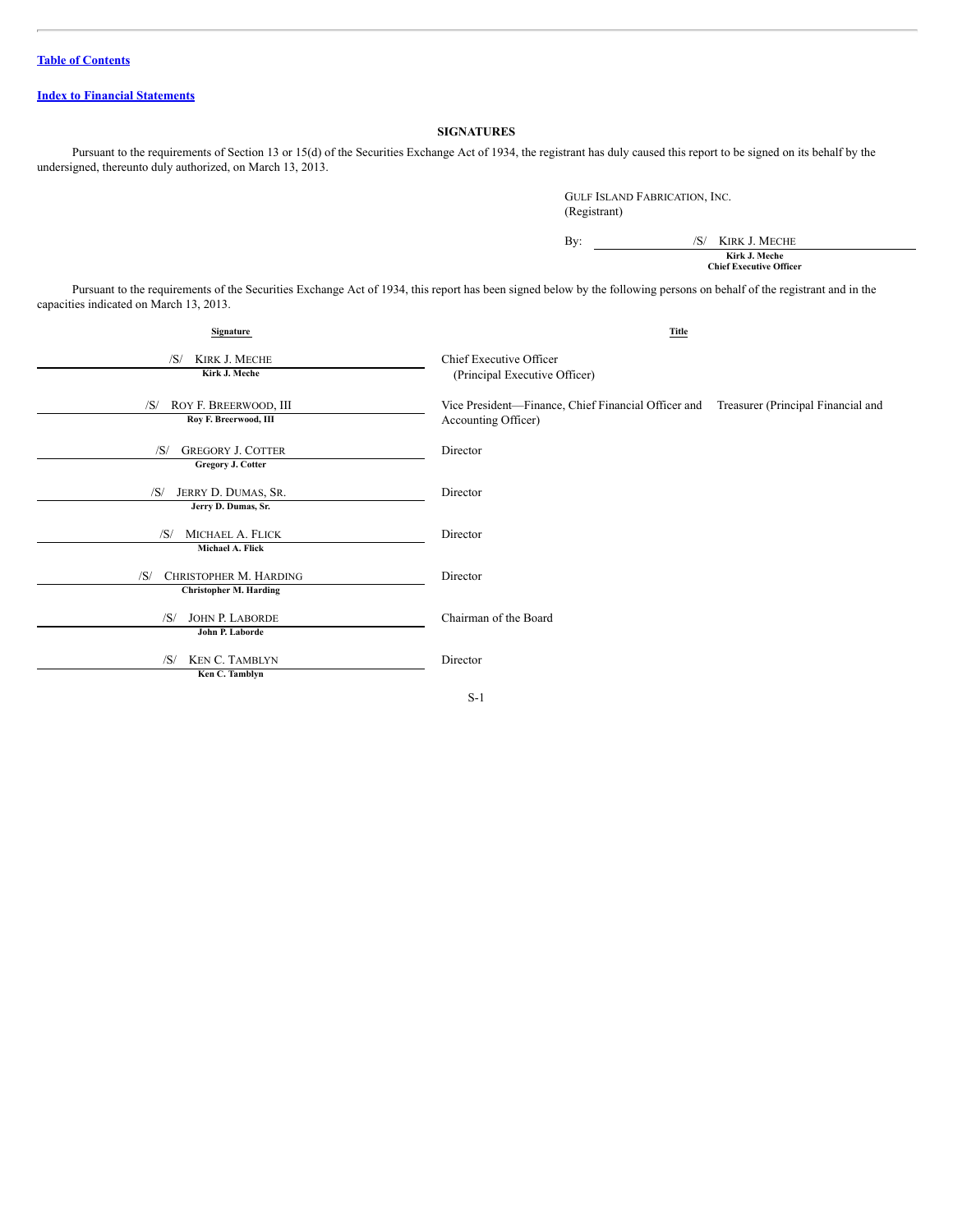### **GULF ISLAND FABRICATION, INC. EXHIBIT INDEX**

# <span id="page-59-0"></span>**EXHIBIT NUMBER**

- 2.1 Asset Purchase and Sales Agreement by and among the Company, New Vision, L.P., Gulf Marine Fabricators, and Technip-Coflexip USA Holdings, Inc. dated December 20, 2005, incorporated by reference to Exhibit 2.1 to the Company's Form 8-K filed December 22, 2005.
- 3.1 Composite Amended and Restated Articles of Incorporation of the Company (including amendments through March 25, 2009) incorporated by reference to Exhibit 3.1 of the Company's Form 10-Q filed April 23, 2009.
- 3.2 Bylaws of the Company as Amended and Restated through April 26, 2012, incorporated by reference to Exhibit 3.1 of the Company's Form 8-K filed April 30, 2012.
- 4.1 Specimen Common Stock Certificate. \*
- 4.2 Rights Agreement by and between the Company and American Stock Transfer & Trust Company, LLC, as rights agent, dated March 25, 2009, incorporated by reference to Exhibit 4.1 to the Company's Form 8-K filed March 26, 2009.
- 10.1 Form of Indemnity Agreement by and between the Company and each of its directors and executive officers. \* †
- 10.2 Registration Rights Agreement between the Company and Alden J. Laborde. \*
- 10.3 The Company's Long-Term Incentive Plan. \* †
- 10.4 Form of Stock Option Agreement under the Company's Long-Term Incentive Plan, as amended, incorporated by reference to Exhibit 10.6 to the Company's Annual Report on Form 10-K for the year ended December 31, 1997.  $\dagger \wedge$
- 10.5 The Company's 2002 Long-Term Incentive Plan, as amended and restated, incorporated by reference to Exhibit 10.2 to the Company's Quarterly Report on Form 10-Q for the period ended June 30, 2006 .  $\dagger$  ^
- 10.6 Form of Stock Option Agreement under the Company's 2002 Long-Term Incentive Plan, incorporated by reference to Exhibit 10.7 to the Company's Annual Report on Form 10-K for the year ended December 31, 2002. †  $\prime$
- 10.7 Form of Restricted Stock Agreement under the Company's 2002 Long-Term Incentive Plan, incorporated by reference to Exhibit 10.8 to the Company's Annual Report or Form 10-K for the year ended December 31, 2005. † ^
- 10.8 Form of Reimbursement Agreement. \* †
- 10.9 Ninth Amended and Restated Credit Agreement among the Company, Bank One, N.A. and Whitney National Bank, dated as of December 31, 2003, incorporated by reference to Exhibit 10.9 to the Company's Annual Report on Form 10-K for the year ended December 31, 2003.
- 10.10 First Amendment to Ninth Amended and Restated Credit Agreement among the Company and Bank One, N.A. and Whitney National Bank dated as of June 30, 2004 incorporated by reference to Exhibit 10.1 to the Company's Quarterly Report on Form 10-Q for the period ended June 30, 2004. ^
- 10.11 Second Amendment to Ninth Amended and Restated Credit Agreement among the Company and JP Morgan Chase Bank, N.A. and Whitney National Bank dated as of December 21, 2004, incorporated by reference to Exhibit 10.12 to the Company's Annual Report on Form 10-K for the year ended December 31,  $2004.$  ^

E-1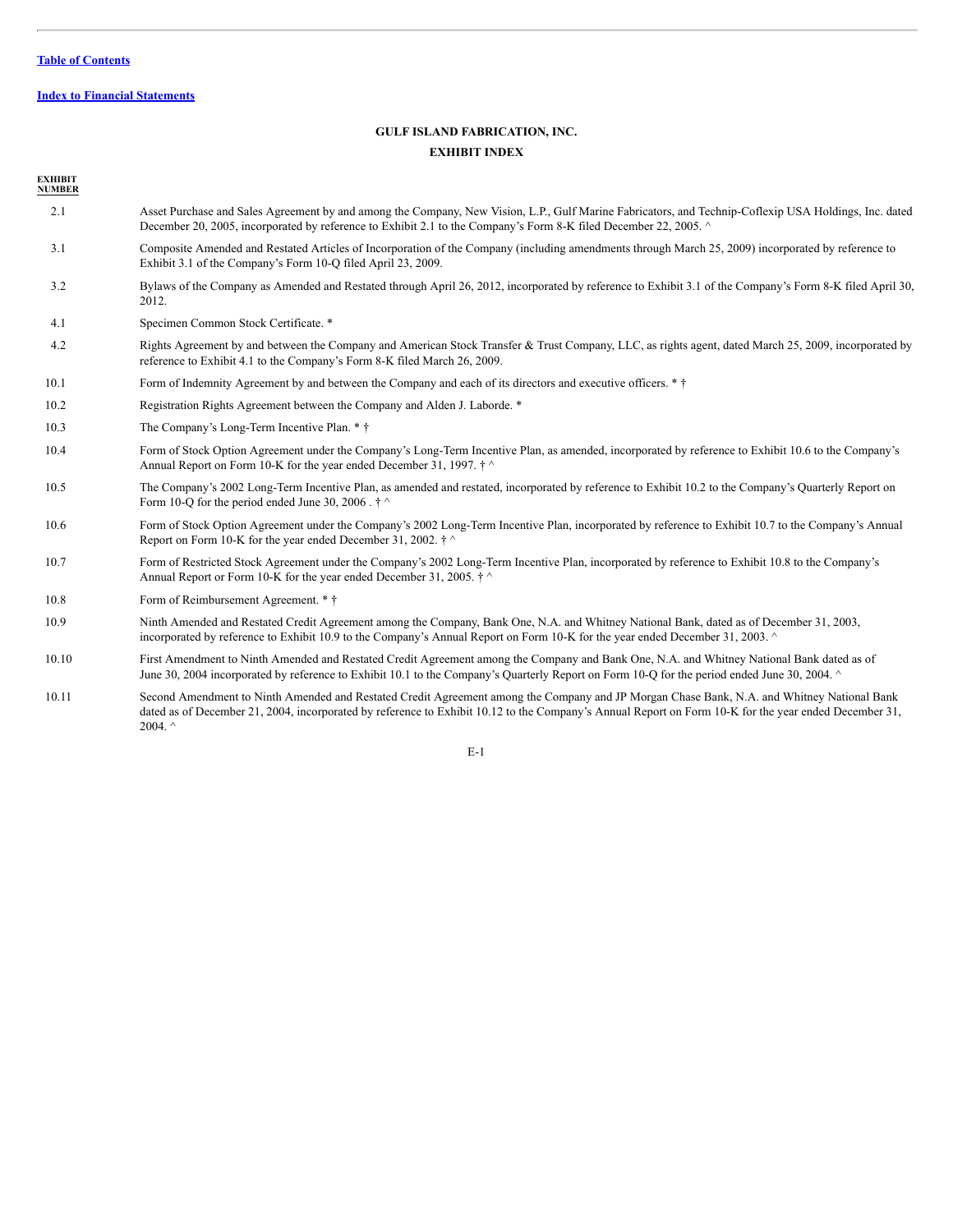### **Table of [Contents](#page-1-0)**

### **Index to Financial [Statements](#page-37-0)**

**EXHIBIT**

| EXHIBIT<br><b>NUMBER</b> |                                                                                                                                                                                                                                                                                                                                                           |
|--------------------------|-----------------------------------------------------------------------------------------------------------------------------------------------------------------------------------------------------------------------------------------------------------------------------------------------------------------------------------------------------------|
| 10.12                    | Third Amendment to Ninth Amended and Restated Credit Agreement among the Company and JP Morgan Chase Bank, N.A. and Whitney National Bank<br>dated June 30, 2005, incorporated by reference to Exhibit 10.1 to the Company's Quarterly Report on Form 10-Q for the period ended June 30, 2005.                                                            |
| 10.13                    | Fourth Amendment to Ninth Amended and Restated Credit Agreement among the Company and JP Morgan Chase Bank, N.A. and Whitney National Bank<br>dated January 30, 2006, incorporated by reference to Exhibit 10.1 to the Company's Form 8-K filed February 3, 2006.                                                                                         |
| 10.14                    | Fifth Amendment to the Ninth Amended and Restated Credit Agreement among the Company, JP Morgan Chase Bank N.A. and Whitney National Bank dated<br>March 31, 2006, incorporated by reference to Exhibit 10.1 to the Company's Quarterly Report on Form 10-Q for the period ended June 30, 2006.                                                           |
| 10.15                    | Sixth Amendment to the Ninth Amended and Restated Credit Agreement among the Company and JP Morgan Chase Bank, N.A. and Whitney National Bank<br>dated as of February 19, 2007, incorporated by reference to Exhibit 10.19 to the Company's Annual Report on Form 10-K for the year ended December 31,<br>$2006.$ ^                                       |
| 10.16                    | Seventh Amendment to the Ninth Amended and Restated Credit Agreement among the Company and JP Morgan Chase Bank, N.A. and Whitney National<br>Bank dated as of August 6, 2008, incorporated by reference to Exhibit 10.1 to the Company's Form 8-K filed August 11, 2008.                                                                                 |
| 10.17                    | Eighth Amendment to the Ninth Amended and Restated Credit Agreement among the Company and JPMorgan Chase Bank, N.A. and Whitney National Bank<br>dated as of June 2, 2009, incorporated by reference to Exhibit 10.1 of the Company's Form 8-K filed June 3, 2009.                                                                                        |
| 10.18                    | Ninth Amendment to the Ninth Amended and Restated Credit Agreement dated July 15, 2010, incorporated by reference to Exhibit 10.1 of the Company's<br>Form 8-K filed July 16, 2010.                                                                                                                                                                       |
| 10.19                    | Tenth Amendment to the Ninth Amended and Restated Credit Agreement dated May 31, 2011, incorporated by reference to Exhibit 10.1 of the Company's<br>Form 8-K filed June 3, 2011.                                                                                                                                                                         |
| 10.20                    | Eleventh Amendment to the Ninth Amended and Restated Credit Agreement dated October 29, 2012, incorporated by reference to Exhibit 10.1 of the<br>Company's Form 10-O filed October 30, 2012.                                                                                                                                                             |
| 21.1                     | Subsidiaries of the Company—The Company's significant subsidiaries, Gulf Island, L.L.C., Gulf Island Marine Fabricators, L.L.C., and Dolphin Services,<br>L.L.C. (organized under Louisiana law) and Gulf Marine Fabricators, L.P. (a Texas limited partnership) are wholly owned and are included in the Company's<br>consolidated financial statements. |
|                          |                                                                                                                                                                                                                                                                                                                                                           |

- 23.1 Consent of Ernst & Young LLP.
- 31.1 CEO Certifications pursuant to Rule 13a-14 under the Securities Exchange Act of 1934.
- 31.2 CFO Certifications pursuant to Rule 13a-14 under the Securities Exchange Act of 1934.
- 32 Section 906 Certifications furnished pursuant to 18 U.S.C. Section 1350.

E-2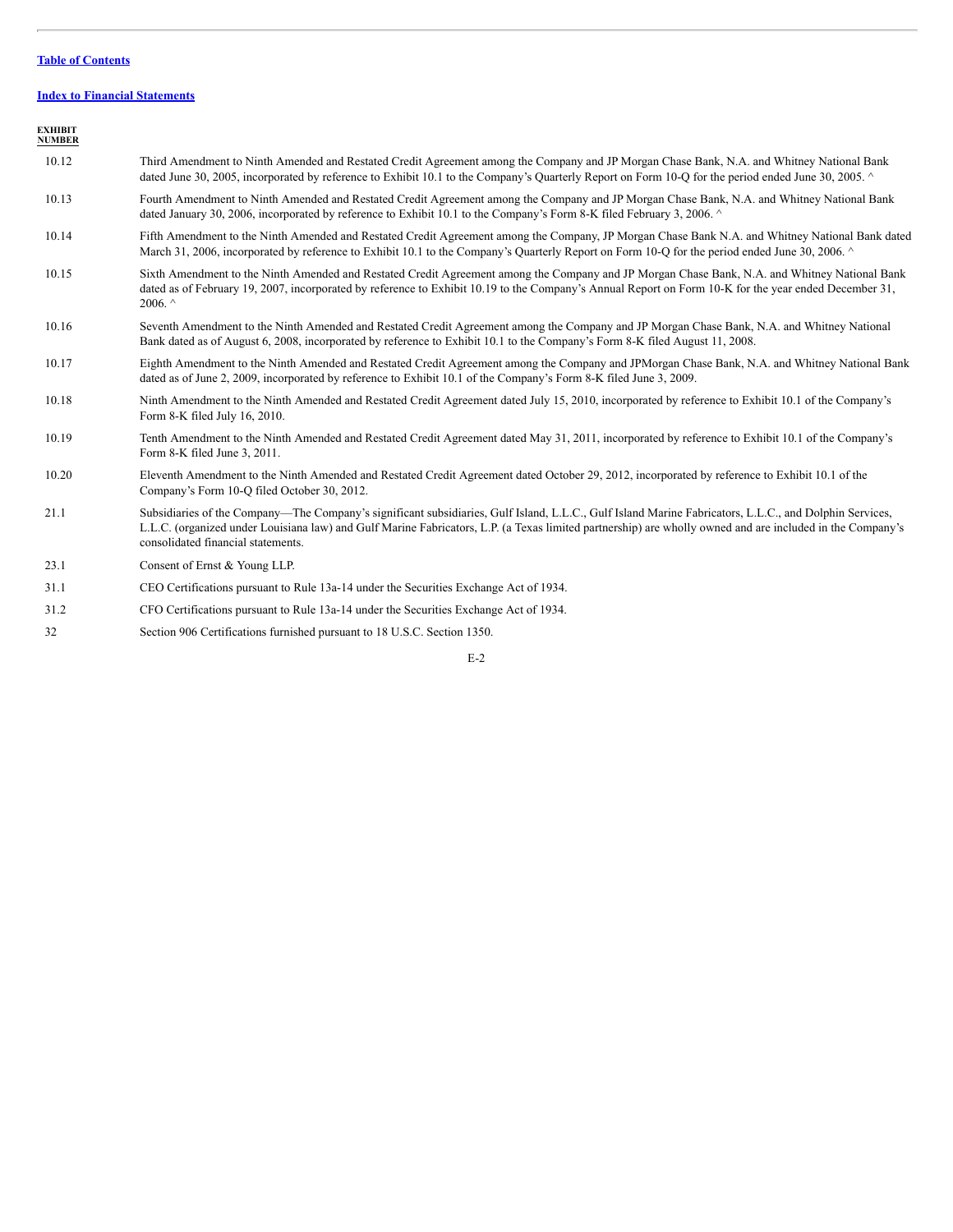### **Table of [Contents](#page-1-0)**

### **Index to Financial [Statements](#page-37-0)**

# **EXHIBIT NUMBER**

101

Attached as Exhibit 101 to this report are the following items formatted in XBRL (Extensible Business Reporting Language):

- (i) Consolidated Balance Sheets,
- (ii) Consolidated Statements of Operations,
- (iii) Consolidated Statement of Changes in Shareholders' Equity,
- (iv) Consolidated Statements of Cash Flows and
- (v) Notes to Consolidated Financial Statements.
- † Management Contract or Compensatory Plan.
- \* Incorporated by reference to the Company's Registration Statement on Form S-1 filed with the Commission on February 14, 1997 (Registration Number 333-21863).
- SEC File Number 000-22303.

### E-3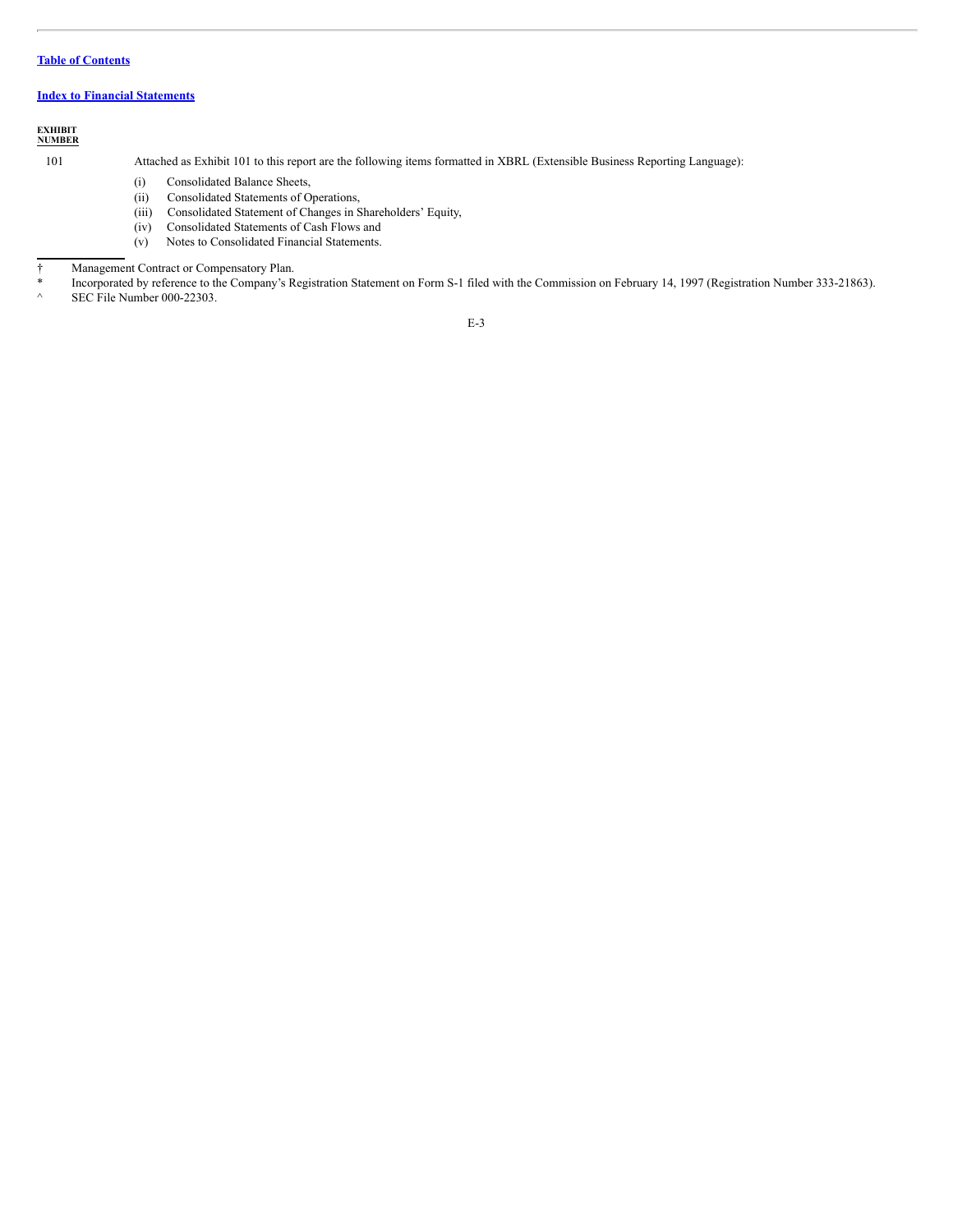### **Consent of Independent Registered Public Accounting Firm**

We consent to the incorporation by reference in the following Registration Statements:

- 1. Registration Statement (Form S-8 No. 333-46155) pertaining to the Long-Term Incentive Plan of Gulf Island Fabrication, Inc.,
- 2. Registration Statement (Form S-8 No. 333-88466) pertaining to the 2002 Long-Term Incentive Plan of Gulf Island Fabrication, Inc., and
- 3. Registration Statement (Form S-8 No. 333-176187) pertaining to the 2011 Stock Incentive Plan of Gulf Island Fabrication, Inc.

of our reports dated March 13, 2013, with respect to the consolidated financial statements of Gulf Island Fabrication, Inc., and the effectiveness of internal control over financial reporting of Gulf Island Fabrication, Inc. included in this Annual Report (Form 10-K) for the year ended December 31, 2012.

/s/ Ernst & Young LLP

New Orleans, Louisiana March 13, 2013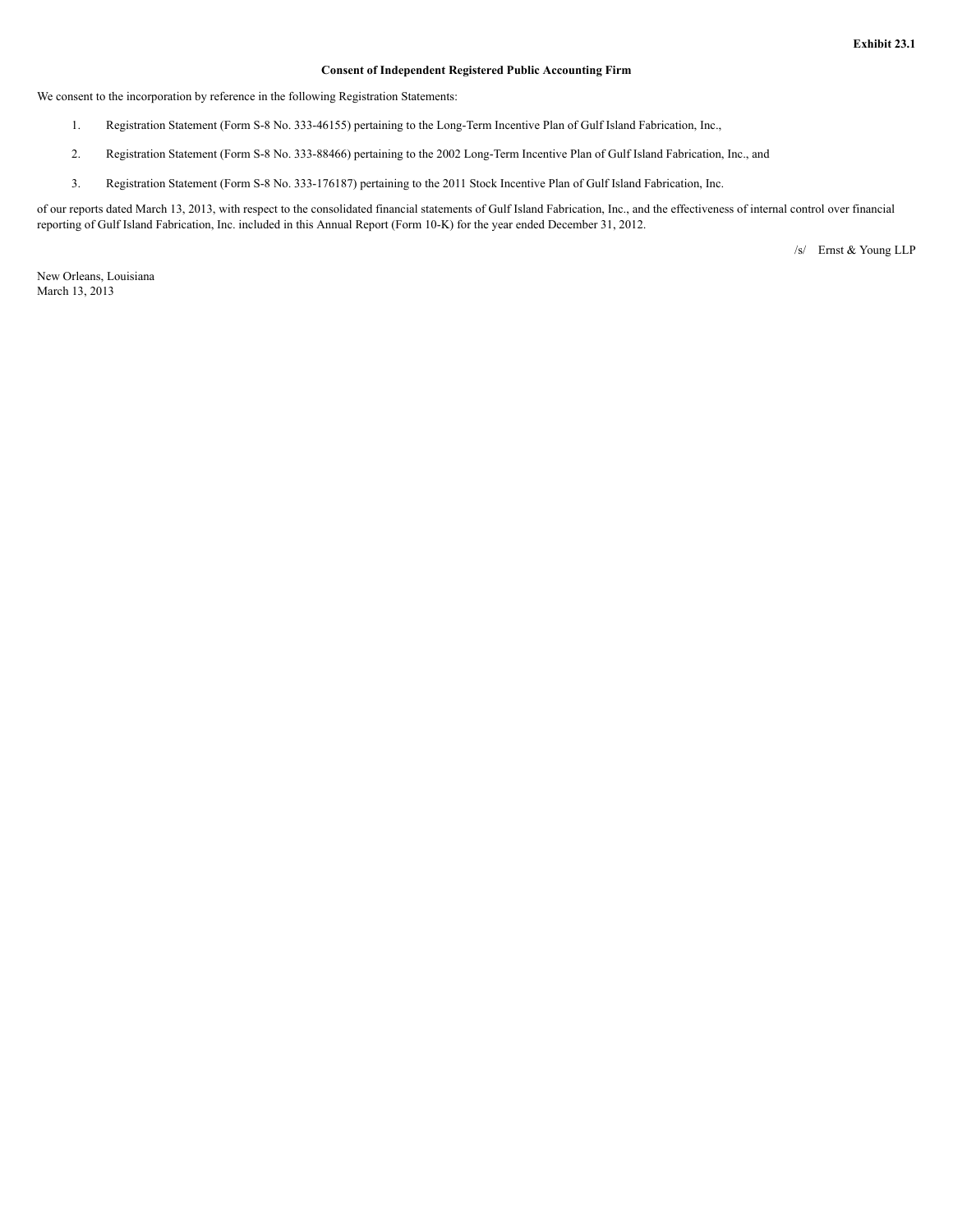I, Kirk J. Meche, certify that:

- 1. I have reviewed this Annual Report on Form 10-K of Gulf Island Fabrication, Inc.;
- 2. Based on my knowledge, this report does not contain any untrue statement of a material fact or omit to state a material fact necessary to make the statements made, in light of the circumstances under which such statements were made, not misleading with respect to the period covered by this report;
- 3. Based on my knowledge, the financial statements, and other financial information included in this report, fairly present in all material respects the financial condition, results of operations and cash flows of the registrant as of, and for, the periods presented in this report;
- 4. The registrant's other certifying officer and I are responsible for establishing and maintaining disclosure controls and procedures (as defined in Exchange Act Rules 13a-15(e) and 15d-15(e)) and internal control over financial reporting (as defined in Exchange Act Rules 13a-15(f) and 15d-15(f)) for the registrant and have:
	- (a) Designed such disclosure controls and procedures, or caused such disclosure controls and procedures to be designed under our supervision, to ensure that material information relating to the registrant, including its consolidated subsidiaries, is made known to us by others within those entities, particularly during the period in which this report is being prepared;
	- (b) Designed such internal control over financial reporting, or caused such internal control over financial reporting to be designed under our supervision, to provide reasonable assurance regarding the reliability of financial reporting and the preparation of financial statements for external purposes in accordance with generally accepted accounting principles;
	- (c) Evaluated the effectiveness of the registrant's disclosure controls and procedures and presented in this report our conclusions about the effectiveness of the disclosure controls and procedures, as of the end of the period covered by this report based on such evaluation; and
	- (d) Disclosed in this report any change in the registrant's internal control over financial reporting that occurred during the registrant's most recent fiscal quarter (the registrant's fourth fiscal quarter in the case of an annual report) that has materially affected, or is reasonably likely to materially affect, the registrant's internal control over financial reporting; and
- 5. The registrant's other certifying officer and I have disclosed, based on our most recent evaluation of internal control over financial reporting, to the registrant's auditors and the audit committee of the registrant's board of directors (or persons performing the equivalent functions):
	- (a) All significant deficiencies and material weaknesses in the design or operation of internal control over financial reporting which are reasonably likely to adversely affect the registrant's ability to record, process, summarize and report financial information; and
	- (b) Any fraud, whether or not material, that involves management or other employees who have a significant role in the registrant's internal control over financial reporting.

Date: March 13, 2013

/s/ KIRK J. MECHE

**Kirk J. Meche** *Chief Executive Officer*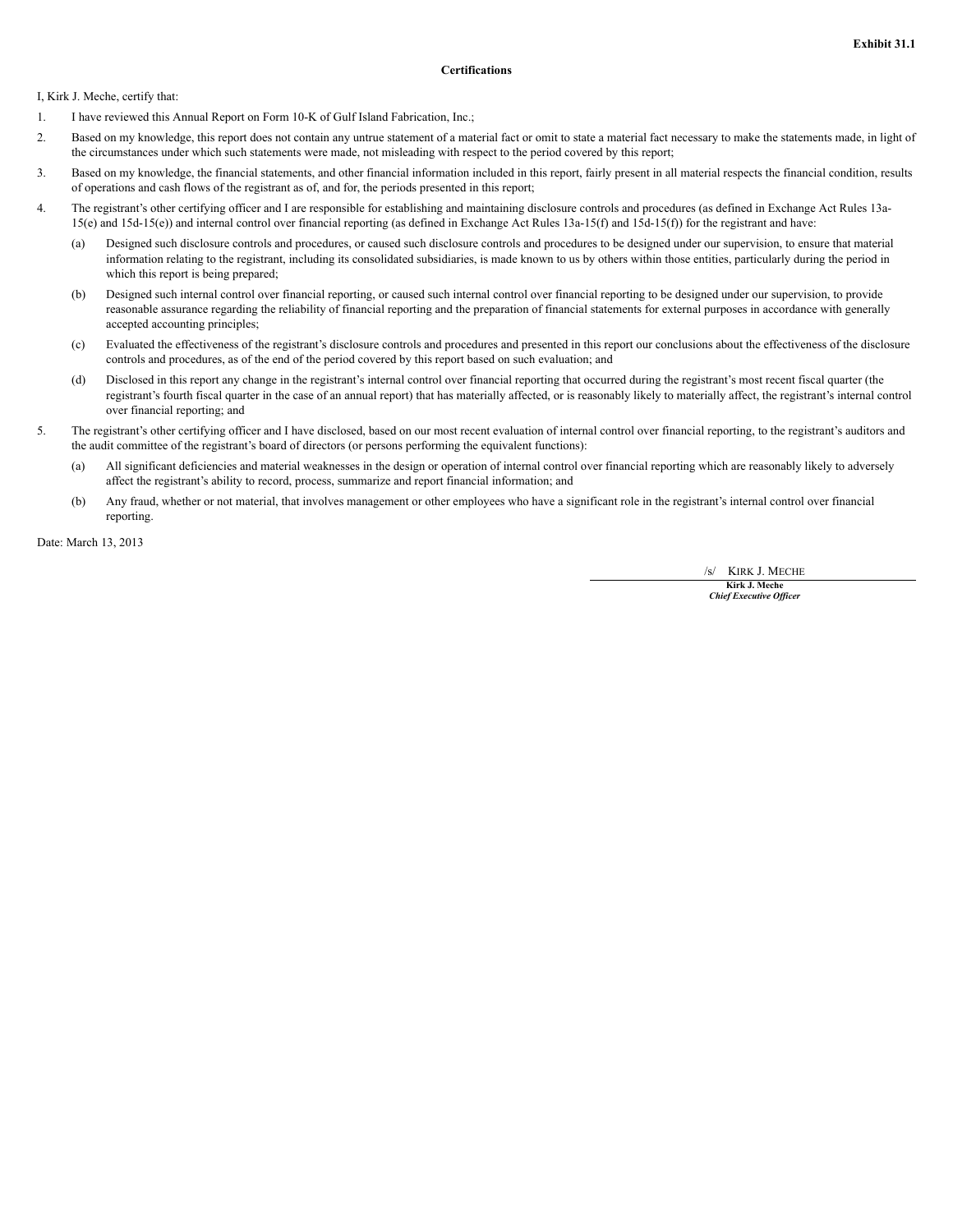I, Roy F. Breerwood, III, certify that:

- 1. I have reviewed this Annual Report on Form 10-K of Gulf Island Fabrication, Inc.;
- 2. Based on my knowledge, this report does not contain any untrue statement of a material fact or omit to state a material fact necessary to make the statements made, in light of the circumstances under which such statements were made, not misleading with respect to the period covered by this report;
- 3. Based on my knowledge, the financial statements, and other financial information included in this report, fairly present in all material respects the financial condition, results of operations and cash flows of the registrant as of, and for, the periods presented in this report;
- 4. The registrant's other certifying officer and I are responsible for establishing and maintaining disclosure controls and procedures (as defined in Exchange Act Rules 13a-15(e) and 15d-15(e)) and internal control over financial reporting (as defined in Exchange Act Rules 13a-15(f) and 15d-15(f)) for the registrant and have:
	- (a) Designed such disclosure controls and procedures, or caused such disclosure controls and procedures to be designed under our supervision, to ensure that material information relating to the registrant, including its consolidated subsidiaries, is made known to us by others within those entities, particularly during the period in which this report is being prepared;
	- (b) Designed such internal control over financial reporting, or caused such internal control over financial reporting to be designed under our supervision, to provide reasonable assurance regarding the reliability of financial reporting and the preparation of financial statements for external purposes in accordance with generally accepted accounting principles;
	- (c) Evaluated the effectiveness of the registrant's disclosure controls and procedures and presented in this report our conclusions about the effectiveness of the disclosure controls and procedures, as of the end of the period covered by this report based on such evaluation; and
	- (d) Disclosed in this report any change in the registrant's internal control over financial reporting that occurred during the registrant's most recent fiscal quarter (the registrant's fourth fiscal quarter in the case of an annual report) that has materially affected, or is reasonably likely to materially affect, the registrant's internal control over financial reporting; and
- 5. The registrant's other certifying officer and I have disclosed, based on our most recent evaluation of internal control over financial reporting, to the registrant's auditors and the audit committee of the registrant's board of directors (or persons performing the equivalent functions):
	- (a) All significant deficiencies and material weaknesses in the design or operation of internal control over financial reporting which are reasonably likely to adversely affect the registrant's ability to record, process, summarize and report financial information; and
	- (b) Any fraud, whether or not material, that involves management or other employees who have a significant role in the registrant's internal control over financial reporting.

Date: March 13, 2013

ROY F. BREERWOOD, III

**Roy F. Breerwood, III** *Chief Financial Officer*